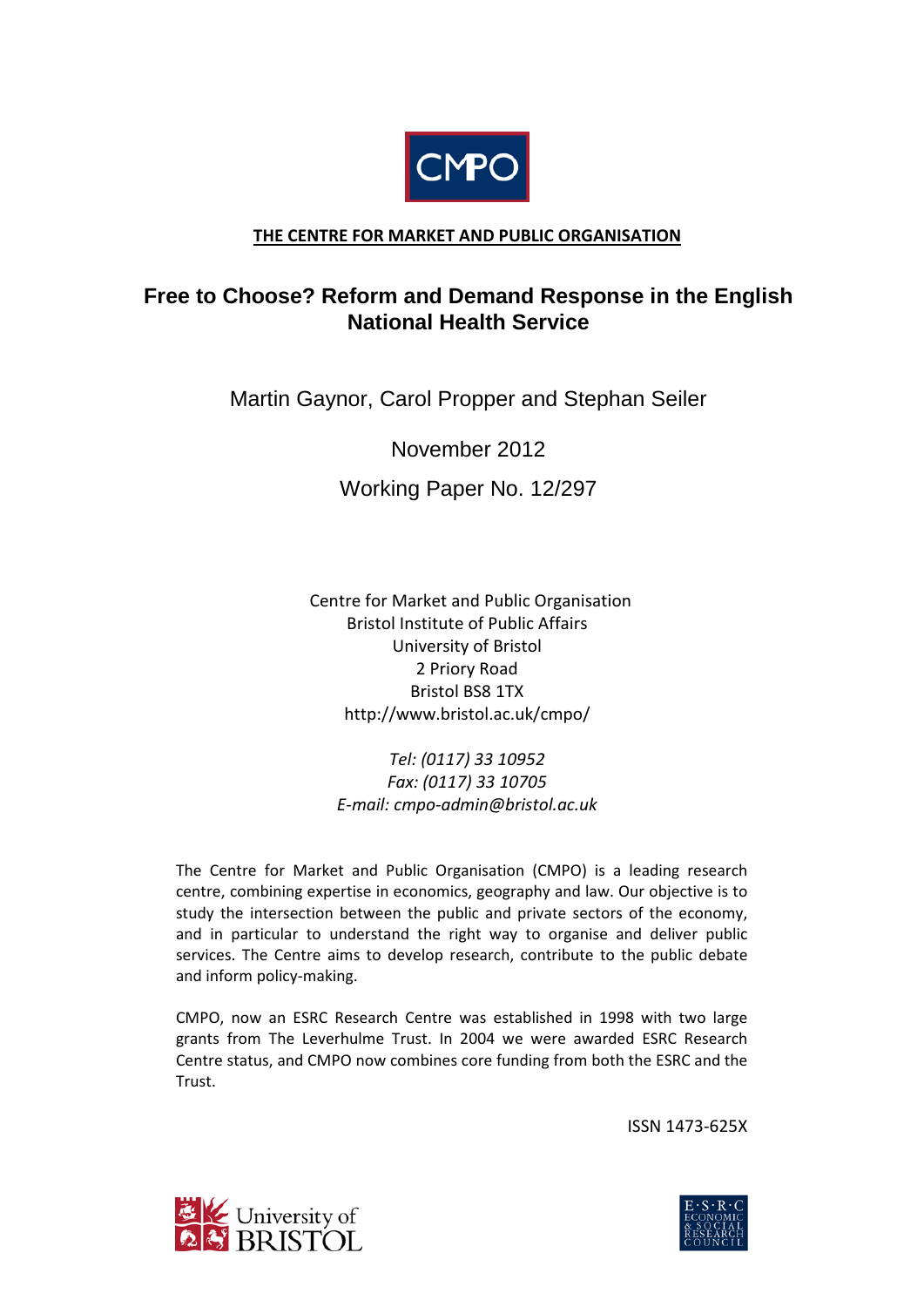# **Free to Choose? Reform and Demand Response in the English National Health Service\***

Martin Gaynor<sup>1</sup>, Carol Propper<sup>2</sup> and Stephan Seiler<sup>3</sup>

<sup>1</sup> *Carnegie Mellon University, University of Bristol and NBER* <sup>2</sup> *Imperial College, University of Bristol and NBER* <sup>3</sup> *Stanford University and Centre for Economic Performance*

November 2012

## **Abstract**

The impacts of choice in public services are controversial. We exploit a reform in the English National Health Service to assess the impact of relaxing constraints on patient choice. We estimate a demand model to evaluate whether increased choice increased demand elasticity faced by hospitals with regard to clinical quality and waiting time for an important surgical procedure. We find substantial impacts of the removal of restrictions. Patients became more responsive to clinical quality. Sicker patients and better informed patients were more affected. We leverage our model to calculate potential benefits. We find increased demand responsiveness led to a significant reduction in mortality and an increase in patient welfare. The elasticity of demand faced by hospitals increased post-reform, giving hospitals potentially large incentives to improve their quality of care and find suggestive evidence that hospitals responded strongly to the enhanced incentives due to increased demand elasticity. The results suggests greater choice can enhance quality.

**Keywords:** Demand Estimation, Non-price Competition, Health Economics, Patient Choice, Health Care Reform

**JEL Classification:** D12, I11, I18, L13, L30

## **Electronic version: www.bristol.ac.uk/cmpo/publications/papers/2012/wp297.pdf**

## **Acknowledgements**

\*We are grateful to the UK Department of Health for financial support. No endorsement by the Department of Health is intended or implied. Thanks are due for helpful comments to participants at seminars at a number of universities and conferences. Any errors and all opinions are the responsibility of the authors alone.

## **Address for correspondence**

CMPO, Bristol Institute of Public Affairs University of Bristol 2 Priory Road Bristol BS8 1TX cmpo-admin@bristol.ac.uk www.bristol.ac.uk/cmpo/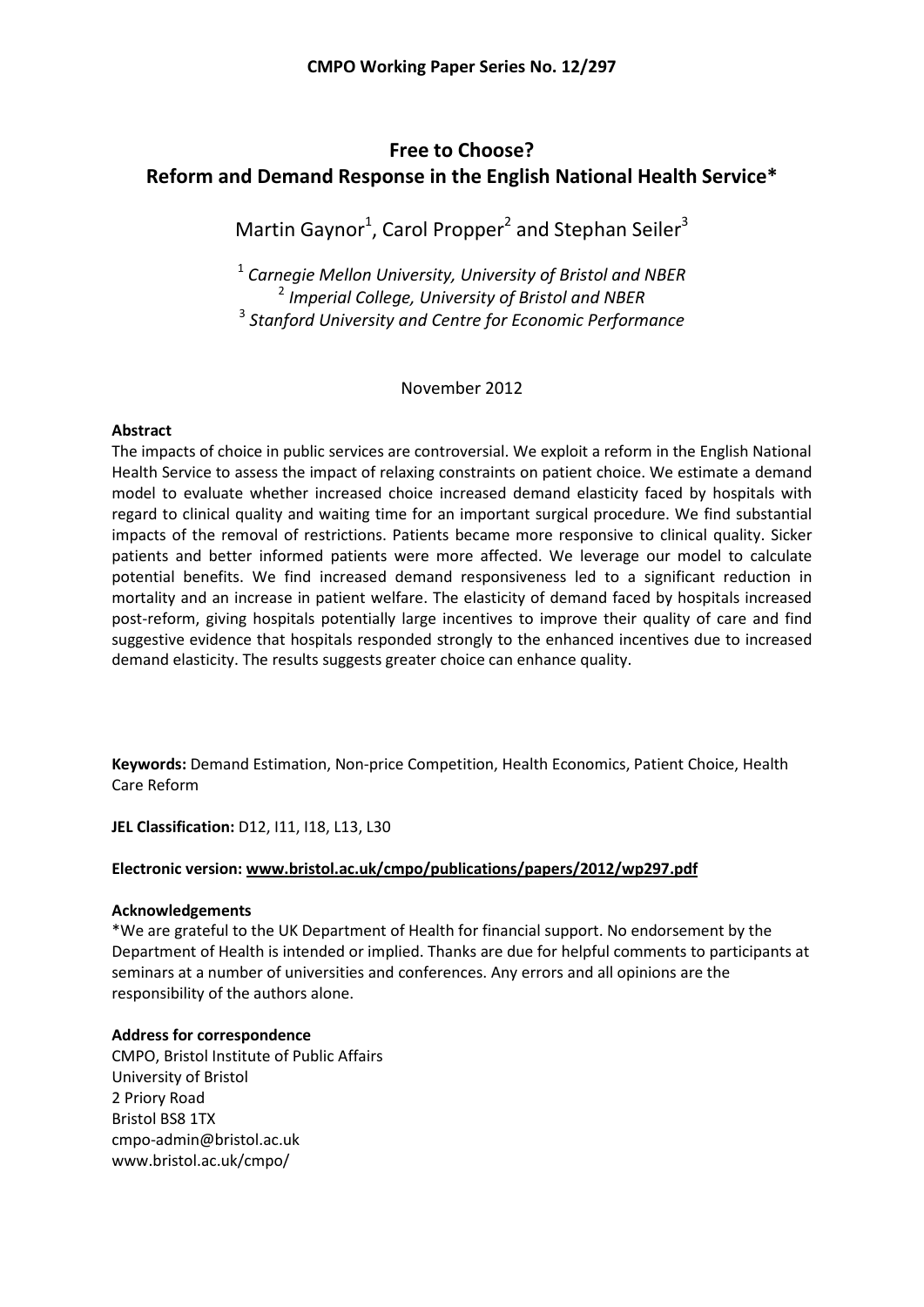# <span id="page-2-0"></span>Free to Choose? Reform and Demand Response in the English National Health Service<sup>∗</sup>

Carnegie Mellon University Imperial College Stanford University NBER CEPR

Martin Gaynor Carol Propper Stephan Seiler University of Bristol University of Bristol Centre for Economic Performance

This draft: November 21, 2012

<sup>∗</sup>We are grateful to the UK Department of Health for financial support. No endorsement by the Department of Health is intended or implied. Thanks are due for helpful comments to participants at seminars at a number of universities and conferences. Any errors and all opinions are the responsibility of the authors alone.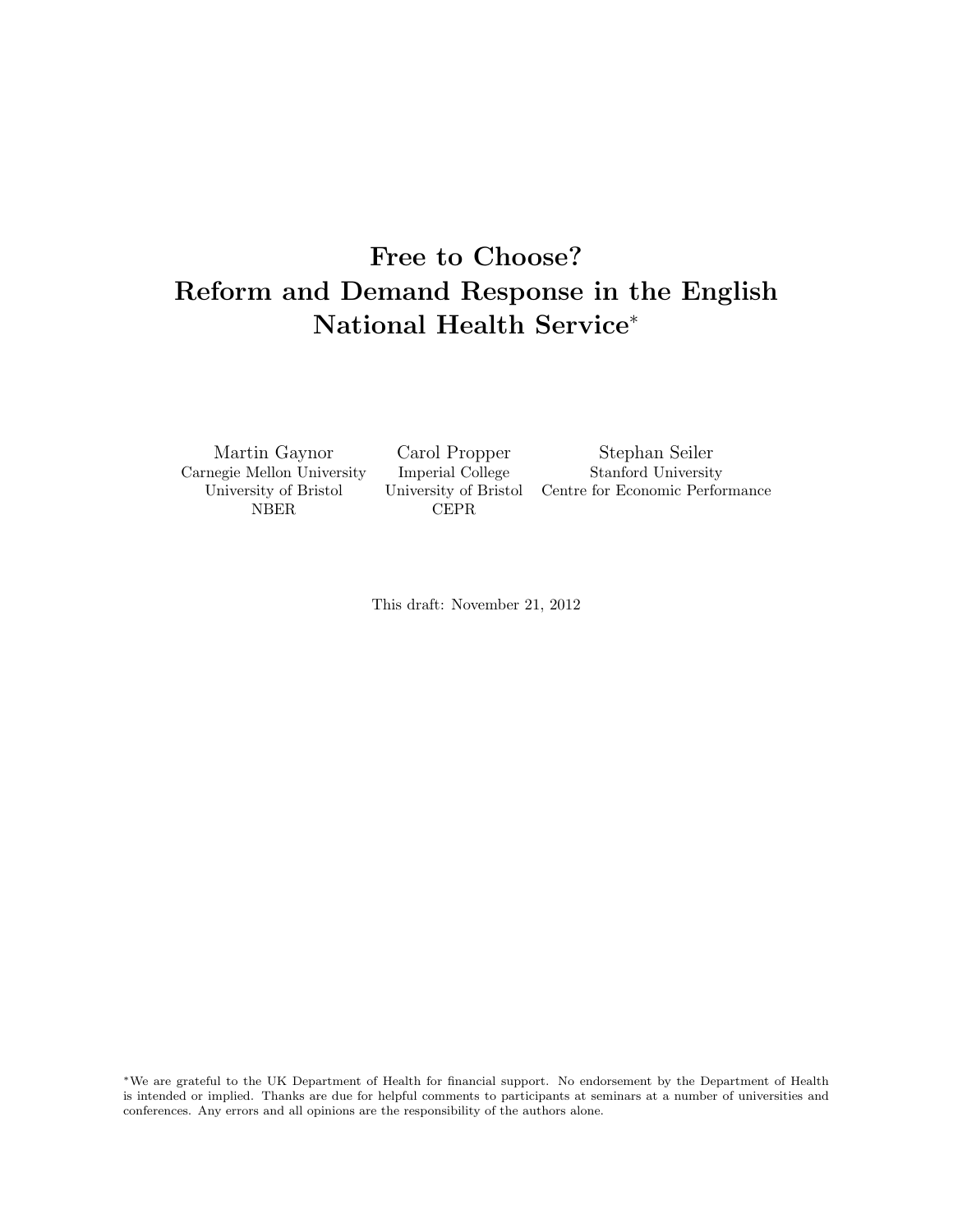#### Abstract

The impacts of choice in public services are controversial. We exploit a reform in the English National Health Service to assess the impact of relaxing constraints on patient choice. We estimate a demand model to evaluate whether increased choice increased demand elasticity faced by hospitals with regard to clinical quality and waiting time for an important surgical procedure. We find substantial impacts of the removal of restrictions. Patients became more responsive to clinical quality. Sicker patients and better informed patients were more affected. We leverage our model to calculate potential benefits. We find increased demand responsiveness led to a significant reduction in mortality and an increase in patient welfare. The elasticity of demand faced by hospitals increased post-reform, giving hospitals potentially large incentives to improve their quality of care and find suggestive evidence that hospitals responded strongly to the enhanced incentives due to increased demand elasticity. The results suggests greater choice can enhance quality.

JEL Classification: D12, I11, I18, L13, L30

Keywords: Demand Estimation, Non-price Competition, Health Economics, Patient Choice, Health Care Reform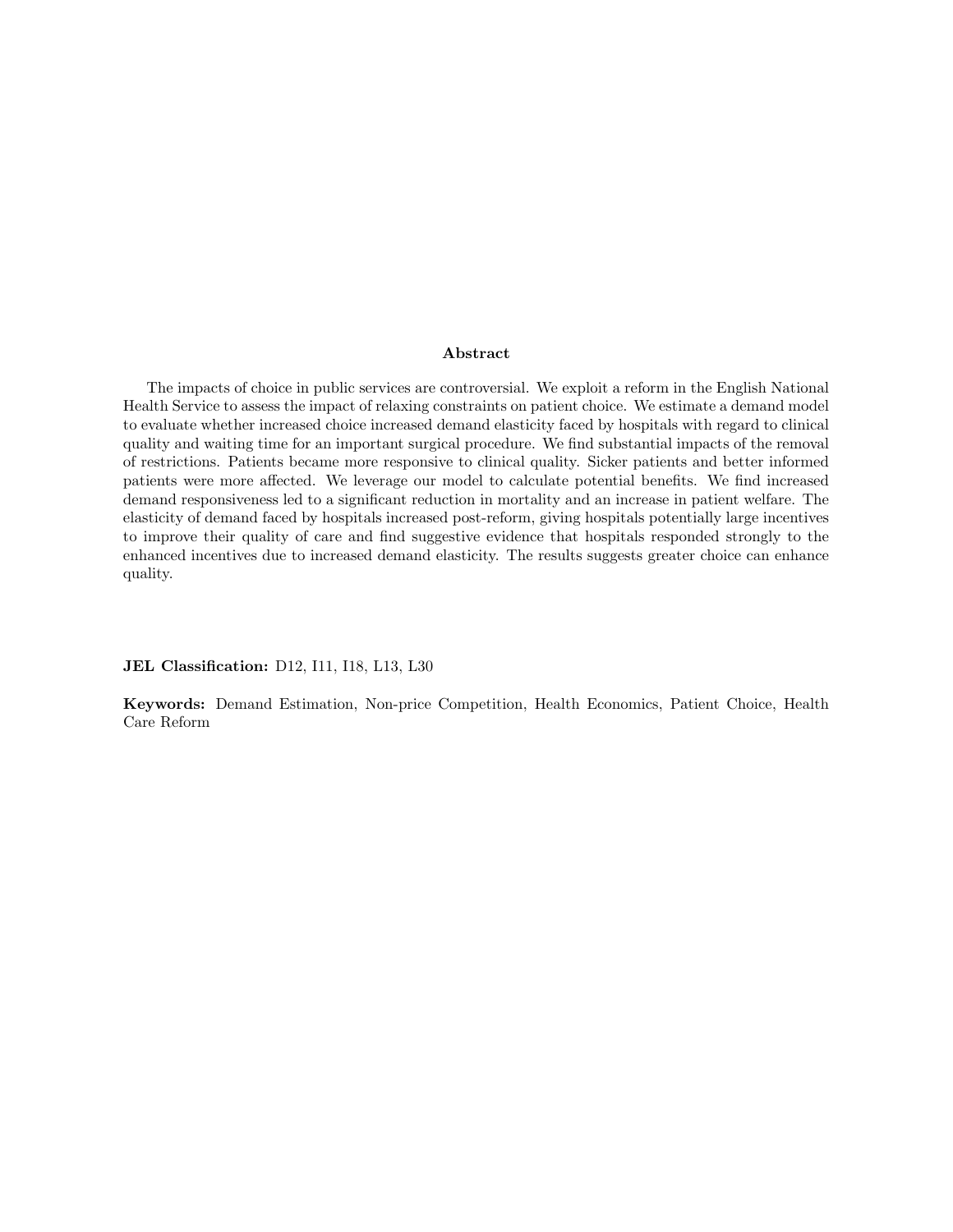#### 1 Introduction

Governments facing fiscal pressure have increasingly turned to proposals to create or enhance consumer choice for public services (see, e.g., Besley and Ghatak 2003, Blöchliger 2008, Hoxby 2003, Le Grand 2003). In health care, choice is a popular reform model adopted by administrations of different political orientations in many countries, including the US, the UK, Denmark, Italy (Lombardy), the Netherlands, Germany and Sweden. The belief is that by increasing choice for patients, providers of care or insurers will become more responsive to patient demand which, in turn, will drive greater efficiency in the delivery and funding of health care. These reforms have been controversial, in part due to concerns about adverse impacts on patients' health in general, and inequitable impacts on low income individuals specifically. Whether enhanced patient choice will make hospital choice more responsive to quality is not well established. Consumers may be deterred from exercising choice due to lack of information about medical care providers, because the measures produced to help consumers choose may be noisy and difficult to interpret for consumers, or simply because consumers do not value quality in health care. The consequences of poor quality in health care can be dire. Patients' health can be severely compromised by poor quality care, including, as we show below, an increased risk of death. Thus there is a need to understand the responses of health care consumers when they are offered more choice.

This is exactly the research question we address in this paper: we quantify changes in the elasticity of demand with respect to quality of service when patients are offered more choice. Furthermore, we analyze how the changes in patients' choices translate into changes in the competitive environment hospitals are facing. To answer these questions we exploit a reform which introduced patient choice in the English National Health Service (NHS). Beginning in January 2006, the reform mandated that patients in the NHS had to be offered a choice of 5 hospitals when referred by their physician to a hospital for treatment. At the same time removal of selective contracting allowed the referring physician flexibility in the choice of hospital for the patients treatment. Finally, patients and physicians were provided with greater information about hospitals, primarily through a webpage containing easily accessible performance information across hospitals. Together these three factors changed the way referrals were made by removing institutional and informational constraints on the patients' ability to choose between hospitals. The reform thus provides us with exogenous variation in the ability to exercise choice over time and as the choice set of hospitals is almost constant around the introduction of the choice reform, it allows us to cleanly identify the impact of choice while holding the underlying market structure fixed.

We propose a hospital choice function to estimate the elasticity of demand with respect to various dimensions of hospital service pre- and post-reform. While we show the qualitative change in referral patterns using a simple reduced-form approach, the focus of the paper is on a structural model of demand. The structure helps us to aggregate patient-level estimates to the hospital-level as well as quantify the impact of the reform along various dimensions. In the NHS patients face zero price at point of use, therefore quality of service, waiting times, and distance serve to allocate patients among hospitals in the absence of a price mechanism. We estimate our model using choice data for Coronary Artery Bypass Graft (CABG) surgery. We find that the reform had a significant impact on patients' elasticity of demand with respect to the quality of service (captured by a mortality rate that we adjust for differences in patient case-mix across hospitals).<sup>[1](#page-2-0)</sup> We also find substantial heterogeneity in the impact of the reform

<sup>1</sup>Throughout the paper we will use the terms quality of service and case-mix adjusted mortality rate interchangeably.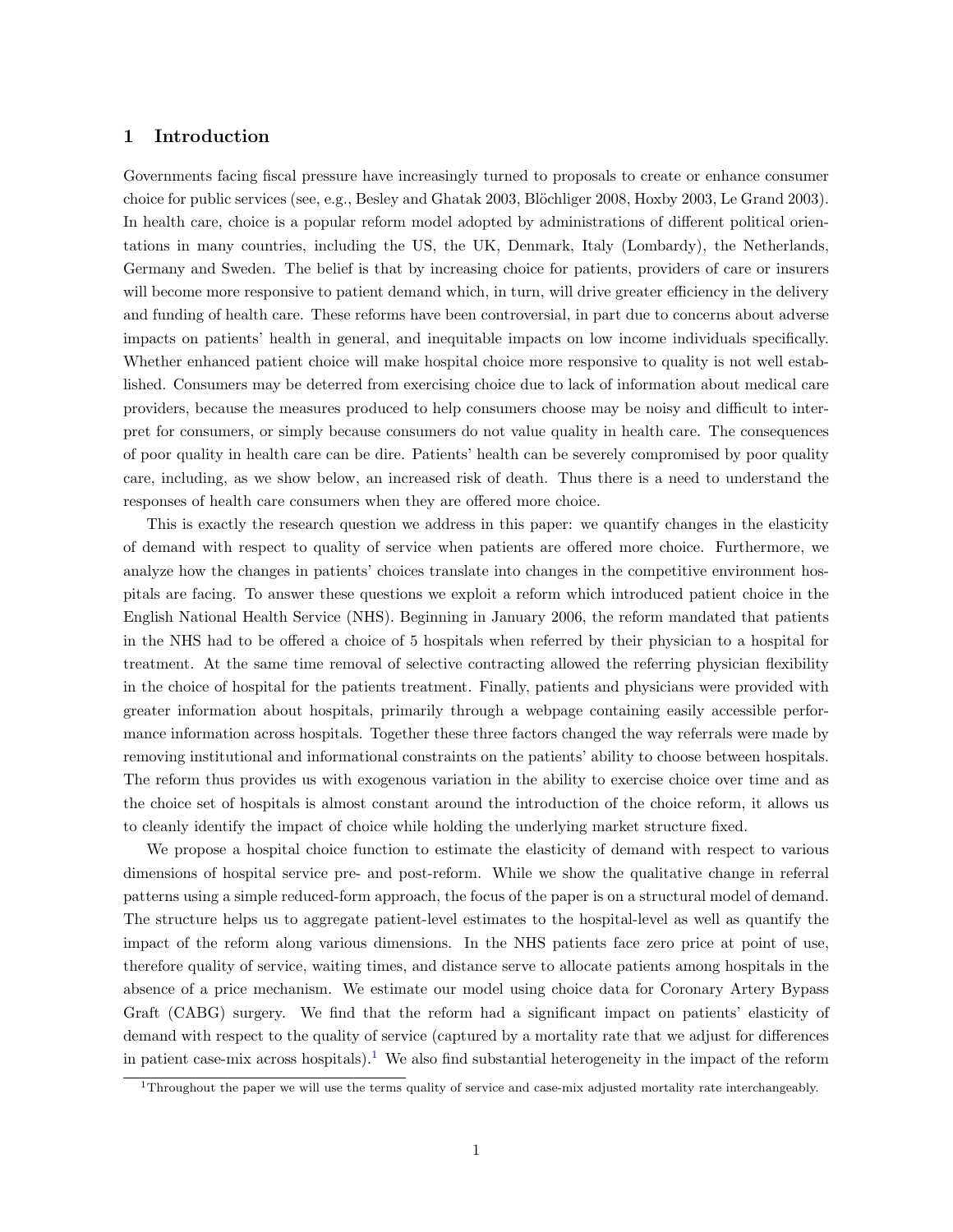on responsiveness to quality. Sicker patients react more strongly to the reform as well as patients that were likely to know about the ability to exercise choice. Interestingly, lower income groups did not benefit less than the average patient, which was a widespread concern when the pro-choice policy was introduced. The reform had no significant impact on the elasticity of demand with respect to waiting times for most patients.

Using the estimates from the choice model we estimate that 10 more patients per year would have survived their CABG surgery (a 3 percent decline in mortality) had patients had free choice in the pre-reform period (i.e., had demand been as elastic with respect to quality pre-reform as it was postreform). When we aggregate patient-level elasticities to the hospital level, our simulation shows that the competitive environment changed substantially. For the average hospital an increase in mortality by one standard deviation led to a 5 percent larger drop in market share post- compared to pre-reform. This lends support to the notion that hospitals did have stronger incentives to improve quality due to the introduction of patient choice.

Analyzing hospital choice is a challenging task for two reasons. First, finding an appropriate measure of quality is difficult, as health outcomes are affected by patients selecting into hospitals based on their health status. Second, unobserved hospital quality will influence aggregate demand, which in turn has an impact on waiting times, creating an endogeneity problem.[2](#page-2-0) To address the first concern, we introduce an appropriate measure of quality by explicitly estimating the causal effect of visiting a particular hospital on patient survival. To this end we estimate a model of health outcome (i.e. patient survival) conditional on visiting a certain hospital. We use an instrumental variables approach to deal with the issue of patients selecting into hospitals, following Gowrisankaran and Town (1999) and Geweke, Gowrisankaran, and Town (2003). In this way we are able to back out a measure of hospital mortality that is not contaminated by patient selection, i.e. case-mix. The estimated quality measure is then used as a hospital characteristic in the demand model. To deal with the possible endogeneity of waiting times, we control for unobserved heterogeneity in a very flexible way. Specifically, in a first stage we estimate a large set of hospital and time-period specific fixed effects. This enables us to rigorously control for the effect of unobserved hospital quality and to recover parameters that are identified by patient-level variation. In a second stage we recover the average effects of the key parameters by projecting the recovered hospital/time-period fixed effects on hospital characteristics (see Goolsbee and Petrin 2004, for a similar approach). Relative to other papers that analyze the impact of more choice/stronger competition on health outcomes,<sup>[3](#page-2-0)</sup> we analyze choice more directly by structurally estimating the elasticity of demand with respect to two key dimensions of hospital service, waiting times and mortality rates. We thereby contribute to a growing literature analyzing consumer choice in health care markets such as Luft, Garnick, Mark, Peltzman, Phibbs, Lichtenberg, and McPhee (1990), Tay (2003) and Howard (2005) for the US and Sivey (2008), Beckert, Christensen, and Collyer (2012), Varkevisser, van der Geest, and Schut (2012) and Moscone, Tosetti, and Vittadini (2012) for Europe.

The paper is structured as follows. Section [2](#page-6-0) describes the model, Section [3](#page-10-0) explains the institutional background, Section [4](#page-13-0) describes the data we use, followed by some reduced-form evidence in Section [5.](#page-16-0) Section [6](#page-17-0) presents econometric issues and estimation methods and Section [7](#page-21-0) presents the results,

<sup>&</sup>lt;sup>2</sup>Note that price endogeneity is not an issue in the UK setting, since health care is free at the point of service under the NHS.

<sup>3</sup>See Kessler and McClellan (2000) for evidence from the US Medicare program and Gaynor, Moreno-Serra, and Propper (2010) and Cooper, Gibbons, Jones, and McGuire (2011) for evidence from the English NHS.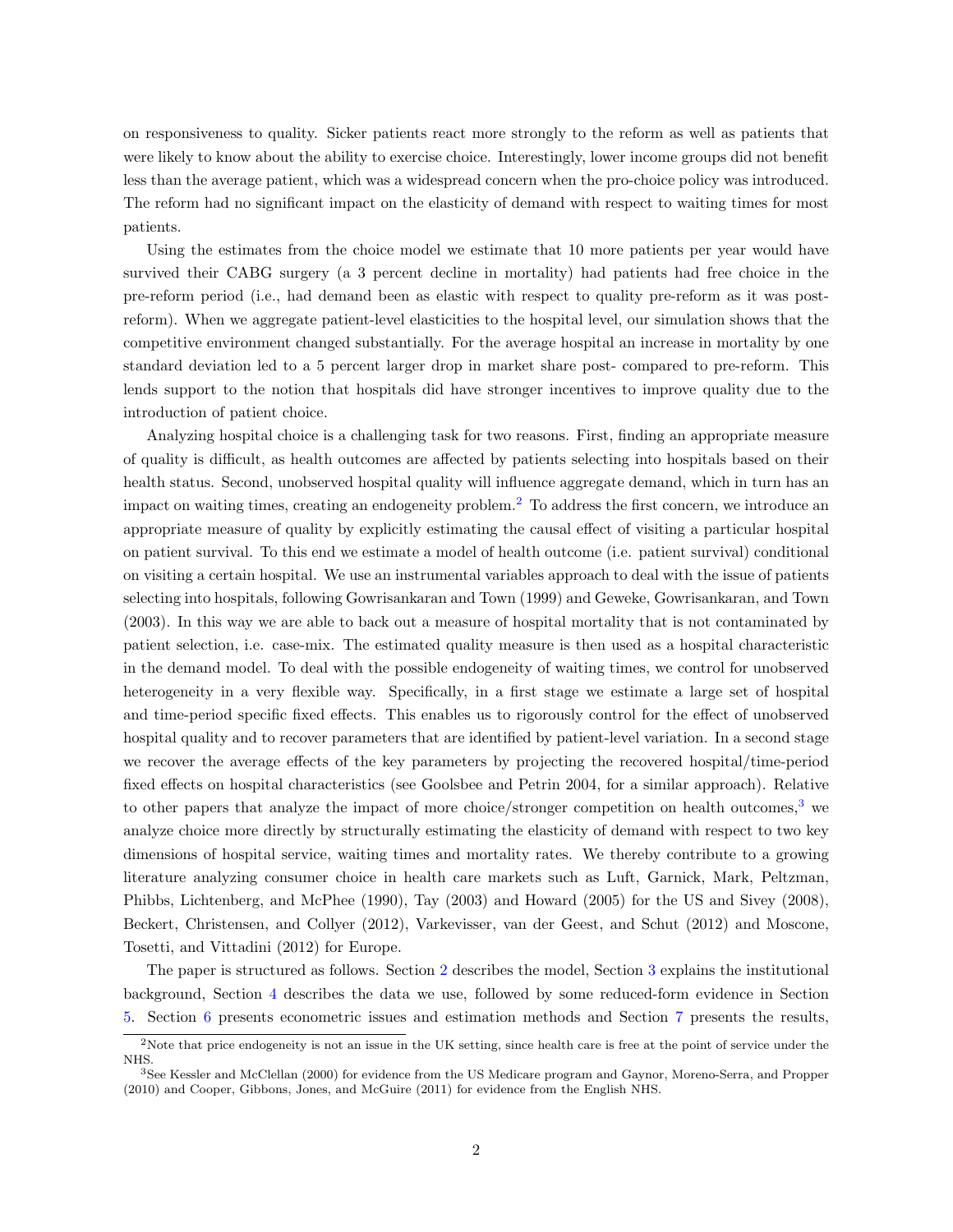including parameter estimates and elasticities. Section [8](#page-24-0) presents the results of some policy analyses using our estimates. The final section contains concluding remarks.

#### <span id="page-6-0"></span>2 Modeling Approach

We discuss CABG surgery and the institutional setting in Section [3.](#page-10-0) Here we lay out our framework for analyzing the impact of the reforms on hospital demand. But before presenting this we need to note three key features of the institional set-up. First, patients and physicians jointly choose the the hospital for the patient's surgical treatment. The physician makes this referral based on their information set and their clinial judgement. This is standard in a medical setting where the role of the physician is to act as the patient's agent and to provide advice on appropriate treatment. Second, in the UK physicians are salaried, therefore the referring physician does not benefit financially from the referral decision. In fact, a poor clinical choice may have a negative impact on utility, in terms of loss of reputation and possibly increased workload with no increased financial payment. Third, the patient incurs no financial cost for medical treatment. This means that the choice of hospital is the decision of both the patient and the physician but separately identifying patient and physician preferences is not possible here (as is the case for the health demand literature in general). This is not an issue in evaluating the impact of the reform on hospital choice and for ease of exposition we maintain the standard terminology and refer to patient utility and preferences when describing the model.

There are two key ingredients to this model: (1) a model of patient choice as a function of hospital characteristics/dimensions of service, and (2) a hospital-level production function for the quality of clinical care. The key focus of the paper is the choice model which allows us to pin down how sensitive patients' decisions are to different dimensions of service. One of these is the quality of care at the hospital which we compute using a model for the production of clinical quality. We describe the choice model first.

#### 2.1 Choice Model

Consumers choose between hospitals based on their utility from this choice. Price in the NHS is zero for the consumer, so indirect utility is only a function of patient and hospital characteristics. The key factors which are likely to affect hospital choice are the quality of care, the amount of time a patient has to wait for surgery and patient distance from the hospital. We allow for preference heterogeneity across different patient demographics as well as unobserved heterogeneity in preferences over hospital characteristics. We assume that all people who require a CABG are sick enough that they get one (after a wait). As a consequence, there is no outside good. Finally, in order to capture effects of loosening of choice constraints due to the reform, we allow patients' responsiveness to hospital characteristics to differ pre- and post-reform.

Let a patient i choose between hospitals j in time period  $t$  (defined as a quarter) based on the following indirect utility function,

<span id="page-6-1"></span>
$$
V_{ijt} = \beta_{w,it} W_{jt} + \beta_{z,it} Z_{jt} + f(D_{ij}) + \xi_{jt} + \varepsilon_{ijt}
$$
\n<sup>(1)</sup>

where  $W_{jt}$  denotes the average waiting time for a CABG in time period t at hospital j,  $Z_{jt}$  denotes the quality of clinical care at the hospital, and  $D_{ij}$  is the distance from patient i's location to the location of hospital j. The function  $f(D_{ij})$  is a transformation of  $D_{ij}$  that reflects the (non-linear) preference for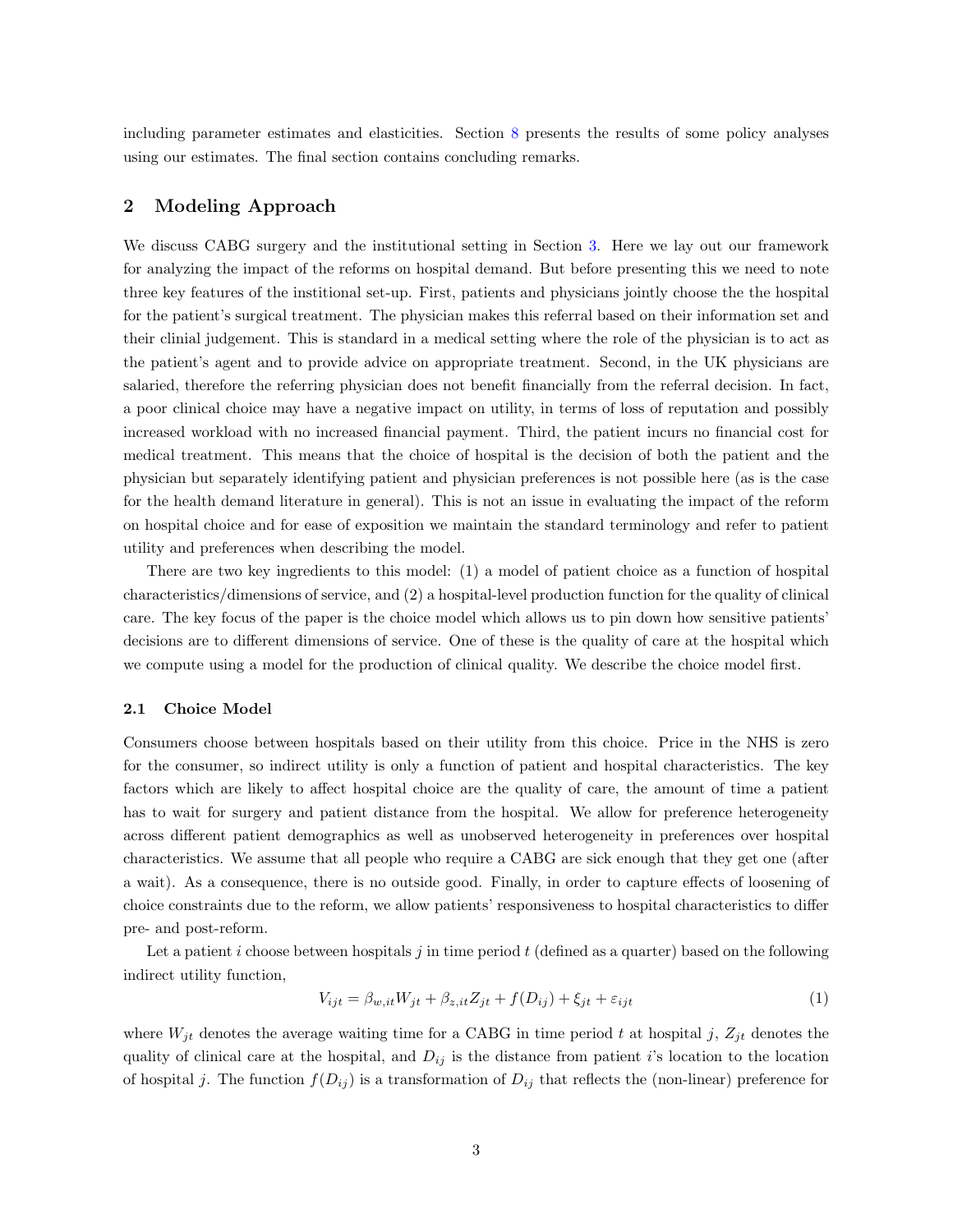distance to the hospital.  $\xi_{jt}$  denotes unobserved hospital quality and  $\varepsilon_{ijt}$  is an idiosyncratic shock that is iid extreme value.

To allow the impact of quality of care to differ across patients as well as before and after the reform let the parameter  $\beta_{z,it}$  be defined as follows,

$$
\beta_{z,it} = [\overline{\beta}_{z,0} + \beta_{z,0} X_i + \sigma_{z,0} v_{z,i}] \cdot \mathbf{1}(t=0) \n+ [\overline{\beta}_{z,1} + \beta_{z,1} X_{it} + \sigma_{z,1} v_{z,i}] \cdot \mathbf{1}(t=1).
$$
\n(2)

where  $(t = 0)$  denotes the pre-reform time period,  $(t = 1)$  denotes the time period after the reform, and  $\mathbf{1}(t)$  is an indicator function.  $\beta_{z,t}$  denotes the average effect across consumers of quality of care on patient utility in period t.  $X_i$  is a vector of observable patient demographics and  $\beta_{z,t}$  is a vector of coefficients that capture differences from the average effect across consumers (implemented as various demographic groups). Finally,  $\sigma_{z,t}$  captures unobserved heterogeneity in preferences for clinical quality across patients. It is the standard deviation of a normal distribution with mean zero and variance  $\sigma_{z,t}^2$ . In our specific context, patient health status (which is only partially observable) will most likely affect preferences over the quality of care. The impact of unobserved health status is therefore captured by the realization of  $v_{z,i}$ . Note that we allow for different average effects pre- and post-reform as well as demographic specific deviations from the average effect pre- and post-reform. In other words, we allow for overall (average) effects of the freeing of choice and for the freeing of choice to differentially affect different demographic groups.

We capture the effect of the reform and consumer heterogeneity on the impact of waiting times on choice in a similar fashion,

$$
\beta_{w,it} = [\overline{\beta}_{w,0} + \beta_{w,0}X_i + \sigma_{w,0}v_{w,i}] \cdot \mathbf{1}(t=0) \n+[\overline{\beta}_{w,1} + \beta_{w,1}X_i + \sigma_{w,1}v_{w,i}] \cdot \mathbf{1}(t=1)
$$
\n(3)

This allows us to rewrite the utility function in the following way,

<span id="page-7-0"></span>
$$
u_{ijt} = \delta_{jt}
$$
\n
$$
+ [\beta_{w,0}X_i \cdot \mathbf{1}(t=0) + \beta_{w,1}X_i \cdot \mathbf{1}(t=1)] \cdot W_{jt}
$$
\n
$$
+ [\sigma_{w,0}v_{w,i} \cdot \mathbf{1}(t=0) + \sigma_{w,1}v_{w,i} \cdot \mathbf{1}(t=1)] \cdot W_{jt}
$$
\n
$$
+ [\beta_{z,0}X_i \cdot \mathbf{1}(t=0) + \beta_{z,1}X_i \cdot \mathbf{1}(t=1)] \cdot Z_{jt}
$$
\n
$$
+ [\sigma_{z,0}v_{z,i} \cdot \mathbf{1}(t=0) + \sigma_{z,1}v_{z,i} \cdot \mathbf{1}(t=1)] \cdot Z_{jt}
$$
\n
$$
+ f(D_{ij}) + \varepsilon_{ijt}
$$
\n(4)

where  $\delta_{jt}$  captures the effect of hospital characteristics on the average patient pre- and post-reform as well as the unobserved quality term

<span id="page-7-1"></span>
$$
\delta_{jt} = [\overline{\beta}_{w,0} \cdot \mathbf{1}(t=0) + \overline{\beta}_{w,1} \cdot \mathbf{1}(t=1)] \cdot W_{jt}
$$
  
+
$$
[\overline{\beta}_{z,0} \cdot \mathbf{1}(t=0) + \overline{\beta}_{z,1} \cdot \mathbf{1}(t=1)] \cdot Z_{jt}
$$
  
+
$$
\xi_{jt}
$$
 (5)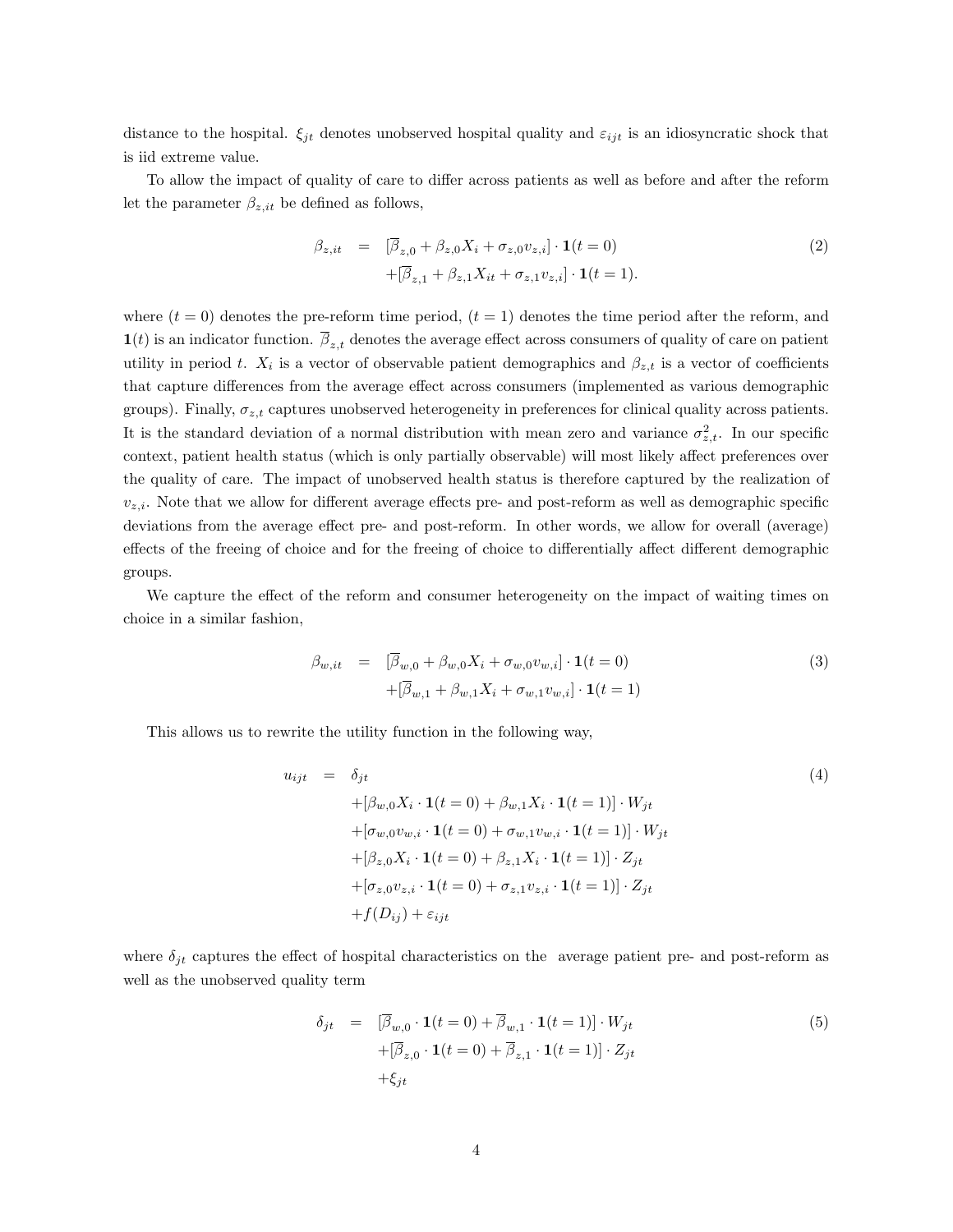A main concern that drives our choice of estimation method is the possible endogeneity of waiting times in the utility function [\(1\)](#page-6-1). Specifically, it is possible that unobservably better hospitals may have longer waiting times because they attract more patients. By increasing aggregate demand, higher unobserved quality  $\xi_{jt}$  will lead to longer waiting times for a given level of capacity, so  $Corr(W_{jt}, \xi_{jt}) \neq 0$ , which implies that we will be unable to obtain a consistent estimate of the effect of waiting times on hospital choice  $(\beta_{w,it})$  without addressing this issue.<sup>[4](#page-2-0)</sup> The issue is very similar to the endogeneity of the price coefficient commonly encountered in the empirical IO literature. Products with higher unobserved quality will have greater demand, which in turn leads to higher prices. An analogous mechanism will drive waiting times up in the fixed price (and capacity constrained) environment of the English NHS. In other words, rationing through waiting times plays a similar role to the price mechanism in other markets. This will lead to waiting times being positively correlated with unobserved hospital quality.

In principle this endogeneity problem can be addressed either by using instrumental variables or by controlling for unobserved heterogeneity via fixed effects to absorb the variation in  $\xi_{it}$ . Since there is no obvious good instrument for waiting times, we use a fixed effects approach.<sup>[5](#page-2-0)</sup> Specifically, we estimate a separate hospital fixed effect for every quarter, represented by  $\delta_{it}$  in Equations [\(4\)](#page-7-0) and [\(5\)](#page-7-1). We therefore control more rigorously for unobserved hospital quality than approaches that use only hospital (but not time period) specific fixed effects, i.e. that assume  $\xi_{jt} = \xi_j$  for all t. We think that in our context, the assumption of time-invariant fixed effects is less tenable than in other applications. This is due to the fact that we are analyzing the effect of a reform that (in principle) could have led to hospitals improving along different dimensions of service. Any improvement on the unobserved quality dimension would therefore violate an assumption that  $\xi_{it} = \xi_i$ .

This greater degree of flexibility is costly for us in two ways: first, some parameters cannot be identified when a full set of hospital-quarter fixed effects are included (as can be seen in equation [\(5\)](#page-7-1)), and second, we have to estimate a set of almost 300 fixed effects (for about 30 hospitals and 10 quarters) within a non-linear model, which leads to a considerable increase in the computational burden. We provide details on how we deal with both issues in the estimation section.

#### 2.2 Production Function for the Clinical Quality of Care (Mortality)

The second component of our modeling strategy involves an empirical model of the hospital's production of clinical quality. In the case of CABG where there is a non-negligible risk of dying the patient's chances of survival are a primary dimension of quality. Therefore we focus on a "production function of patient survival." Here, in contrast to the demand model described above, we take a more reduced form approach to modeling the production function. This is motivated by the fact that the main purpose of this production function estimation is simply to deliver an appropriate measure of quality of care to use in the demand model.

Specifically, we specify a linear probability model of patient mortality in which we regress an indicator for whether the patient died after the surgery (conditional on visiting hospital  $j$ ) on patient characteristics

<sup>&</sup>lt;sup>4</sup>We are less concerned with the endogeneity of  $Z_{jt}$  due to the way in which we construct our measure for quality of care.

 $5$ One could consider using waiting times for other procedures at the same hospital as instruments. However, it is likely that unobserved quality is correlated across procedures. For instance, general hospital reputation might affect demand similarly across procedures. In addition, NHS hospitals do not operate in multiple, widely dispersed locations. Therefore the common strategy of using values of the endogenous variable from a distant market therefore is not available here.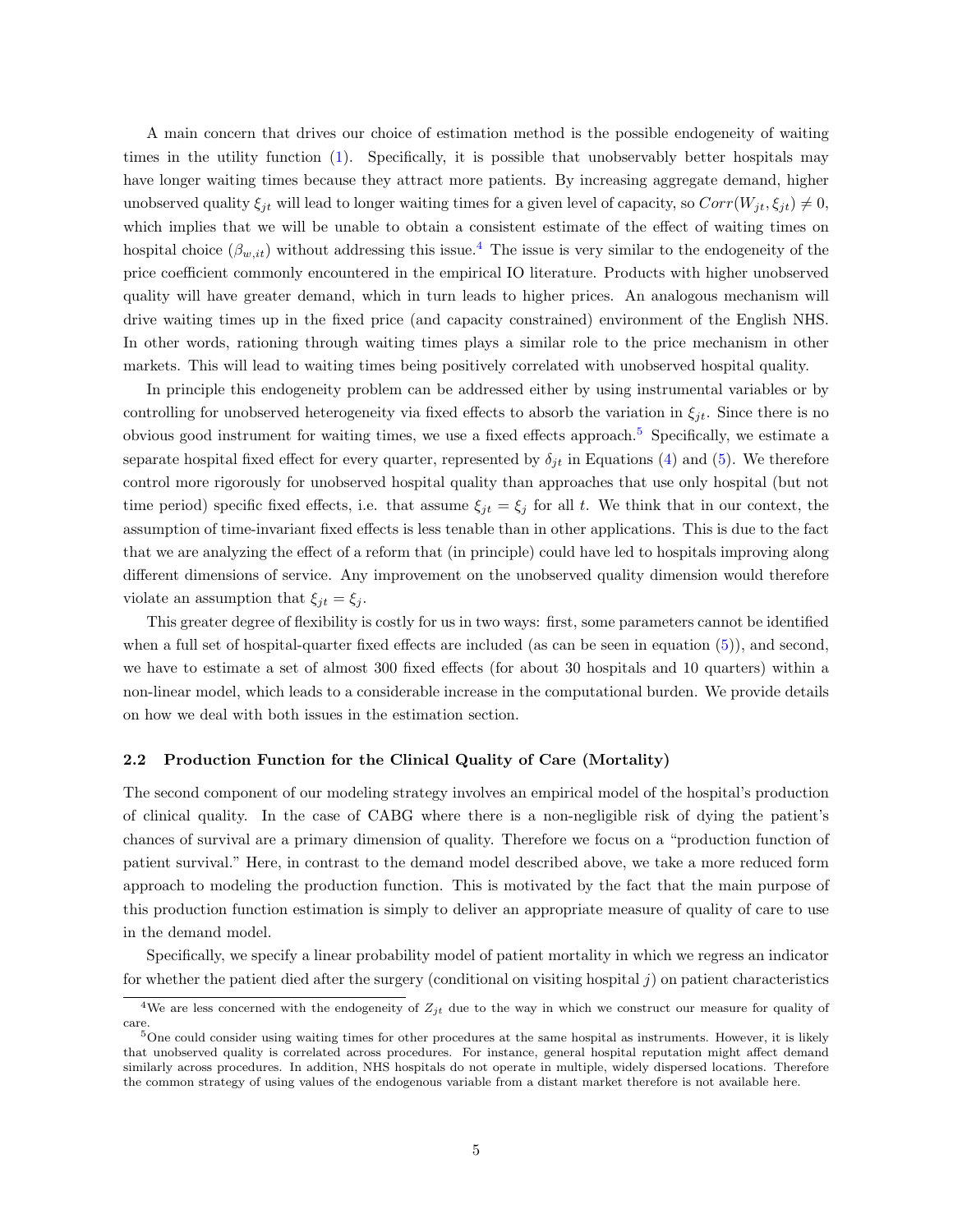and a set of hospital/time period fixed effects. Let the mortality of patient i in period t at hospital j be determined as follows,

<span id="page-9-0"></span>
$$
M = JT\psi + H^{obs}\gamma_{obs} + (H^{unobs}\gamma_{unobs} + \eta)
$$
\n<sup>(6)</sup>

where the last two terms in parenthesis denote two components of the econometric error term. M is a vector of indicator variables. An entry corresponds to a particular patient  $i$  receiving a CABG in time period t and is equal to one if the patient died after receiving treatment in hospital j. JT is a matrix of hospital-time period dummy variables and the  $\psi$  are a set of coefficients. As previously, we define a time period to be a quarter.  $H^{obs}$  is a matrix of patient (i.e. *i*-specific) characteristics that capture observable health status.  $H^{unobs}$  represents the patient's unobserved (by the econometrician) health status.  $\gamma_{obs}$  is a vector of coefficients that captures the impact of observed patient characteristics on the probability of death following the surgery, while  $\gamma_{unobs}$  captures the impact of unobservable health status.  $\eta$  is a vector of iid normal error terms. The corresponding expression for a specific observation is  $M_{it}(j) = \psi_{jt} + H_i^{obs} \gamma_{obs} + H_i^{unobs} \gamma_{unobs} + \eta_i.$ 

We use this reduced-form production function regression to estimate the causal impact of visiting a particular hospital on the patient's probability of dying. However, simply estimating the relationship by OLS does not allow us to uncover the true causal relationship. Hospital choice will likely be correlated with unobserved patient health status, which will be subsumed in the empirical error term when estimating equation [\(6\)](#page-9-0). More specifically, if  $Corr(v_{z,i}, H_i^{unobs}) \neq 0$ , then hospital choice will be endogenous. From the demand model described above, we know that the patient-specific taste parameter  $v_{z,i}$  will effect hospital choice, therefore any arbitrary column of the hospital dummy matrix,  $JT_i^{jt}$  will be a function of  $v_{z,i}$ , and so  $Corr(JT_i^{jt}(v_{z,i}), H_i^{unobs}) \neq 0.6$  $Corr(JT_i^{jt}(v_{z,i}), H_i^{unobs}) \neq 0.6$ 

This endogeneity problem is very closely related to the fact that the hospital's mortality rate is "contaminated" by differences in patient case-mix. Indeed, when running the above regression without any controls for observed patient health status, the fitted hospital fixed effects  $\hat{\psi}$  will be equal to the hospital-specific mortality rates.<sup>[7](#page-2-0)</sup> The production function equation therefore recasts the issue of case-mix affecting the mortality rate as an endogeneity problem.

To obtain the true causal effect of visiting a particular hospital on the survival probability we need to deal with this endogeneity problem. We rely on the demand model to give us some guidance. In particular, we know that distance affects hospital choice. Together with the additional assumption that distance is uncorrelated with unobserved health status  $Corr(D_{ij}, H_i^{unobs}) = 0$ , we can use distance (to each hospital) as an instrument for the matrix of endogenous hospital dummies. This amounts to assuming that people do not choose where they live relative to CABG hospitals based on their unobservable health status.<sup>[8](#page-2-0)</sup> We provide some supporting evidence for this later in the paper. This IV approach is very closely related to Gowrisankaran and Town (1999) as well as Geweke, Gowrisankaran, and Town (2003). Other papers in the health literature such as Luft, Garnick, Mark, Peltzman, Phibbs, Lichtenberg, and McPhee

<sup>&</sup>lt;sup>6</sup>We write  $JT_i^{jt}$  to denote the entry in column i and row jt of the JT matrix, i.e. the realization of a certain hospital-time period dummy for patient i.

<sup>&</sup>lt;sup>7</sup>In a linear regression model without a constant the fixed effects are equal to the hospital-specific means of the dependent variable  $M_{it}(j)$ . The average of  $M_{it}(j)$  for a particular hospital j (and time-period t) is therefore simply equal to the number of death divided by the total number of admissions, i.e. the mortality rate.

<sup>8</sup>This assumption is universally employed in estimating models of hospital choice, e.g., Kessler and McClellan (2000), Gowrisankaran and Town (1999), Capps, Dranove, and Satterthwaite (2003), Gaynor and Vogt (2003), Ho (2009), Beckert, Christensen, and Collyer (2012).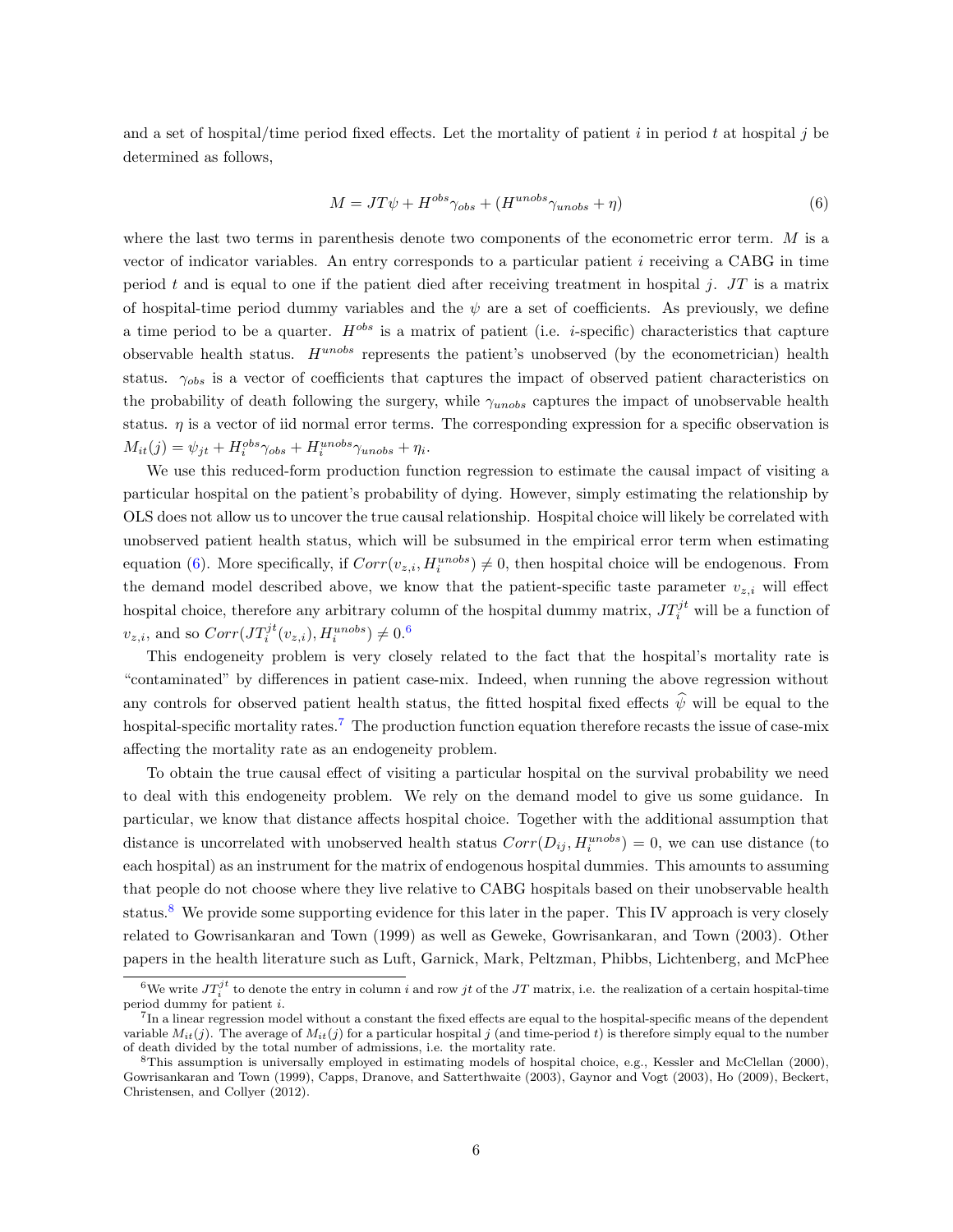(1990), Howard (2005), and Tay (2003) use the difference between expected and observed mortality, where expected mortality is computed based on observed patient case-mix. Our IV approach goes further than this and also deals with selection based on unobserved health status. Note also, that our approach uses distances to all hospitals as instruments and is therefore more flexible than the differential distance IV approach used elsewhere.<sup>[9](#page-2-0)</sup>

Having recovered the causal impact of visiting hospital  $j$  on the patient's chances of survival we use this set of estimated fixed effects in order to capture hospital quality of care in the demand model. We will refer to these effects as case-mix adjusted mortality rates. This constitutes a slight abuse of terminology as the fixed effects do not constitute mortality probabilities but rather the hospital's impact on mortality conditional on observed case-mix.

#### <span id="page-10-0"></span>3 Institutional Details

#### 3.1 CABG: Medical Background

A coronary artery bypass graft (CABG) is a surgical procedure widely used to treat coronary heart disease. It is used for people with severe angina (chest pain due to coronary heart disease) or who are at high risk of a heart attack. It diverts blood around narrowed or clogged parts of the major arteries, to improve blood flow and oxygen supply to the heart. It involves taking a blood vessel from another part of the body, usually the chest or leg, and attaching it to the coronary artery above and below the narrowed area or blockage. This new blood vessel, known as a graft, diverts the flow of blood around the part of the coronary artery that is narrowed or blocked.<sup>[10](#page-2-0)</sup> Successful bypass surgery improves symptoms and lowers the risk of heart attack.

We focus on CABG for three reasons. First, it is a commonly performed procedure. About 13,500 patients per year receive elective CABGs in England, making CABG one of the most frequently performed elective treatments.<sup>[11](#page-2-0)</sup> The fact that it is commonly performed provides us with statistical power and means that CABG is quantitatively important. Second, CABG is mostly performed on an elective, as opposed to an emergency, basis. Therefore, patients can exercise choice among alternatives, which is not usually the case for emergency treatments. Third, patients who receive heart bypass surgery are very sick, so CABG is among the most risky elective treatments and mortality is a fairly common outcome.<sup>[12](#page-2-0)</sup> The relatively high frequency of death means mortality is a reliable and easily observed measure of quality. Other dimensions of quality which characterize other medical procedures are harder to observe and may be less reliably recorded.

Patients in the NHS who present with symptoms of coronary artery disease or angina are referred to a cardiologist who will perform tests and may perform a non surgical procedure to unblock the artery (angioplasty or PCI). If this fails the patient then will be referred for a CABG to be performed by a cardiac surgeon and put on an elective waiting list for this treatment. The referral is typically made by the cardiologist but in some cases may be made by the patient's primary care physician (the General

 $^9 \rm{More~details~on~the~estimation~of~the~IV-regression}$  is provided in the appendix.

 $10$ <http://www.nhs.uk/Conditions/Coronary-artery-bypass/Pages/Introduction.aspx>

<sup>11</sup>In the US the number is 415,000, making CABG one of the top 10 most common non-obstetric surgical procedures (National Hospital Discharge Survey 2010, [http://www.cdc.gov/nchs/nhds/nhds\\_products.htm](http://www.cdc.gov/nchs/nhds/nhds_products.htm)).

 $12$ Other procedures commonly used in the health economics literature, such as AMI (acute myocardial infarction) treatment have higher mortality rates, but are primarily emergency treatments. They are therefore not directly relevant for an analysis of patient choice.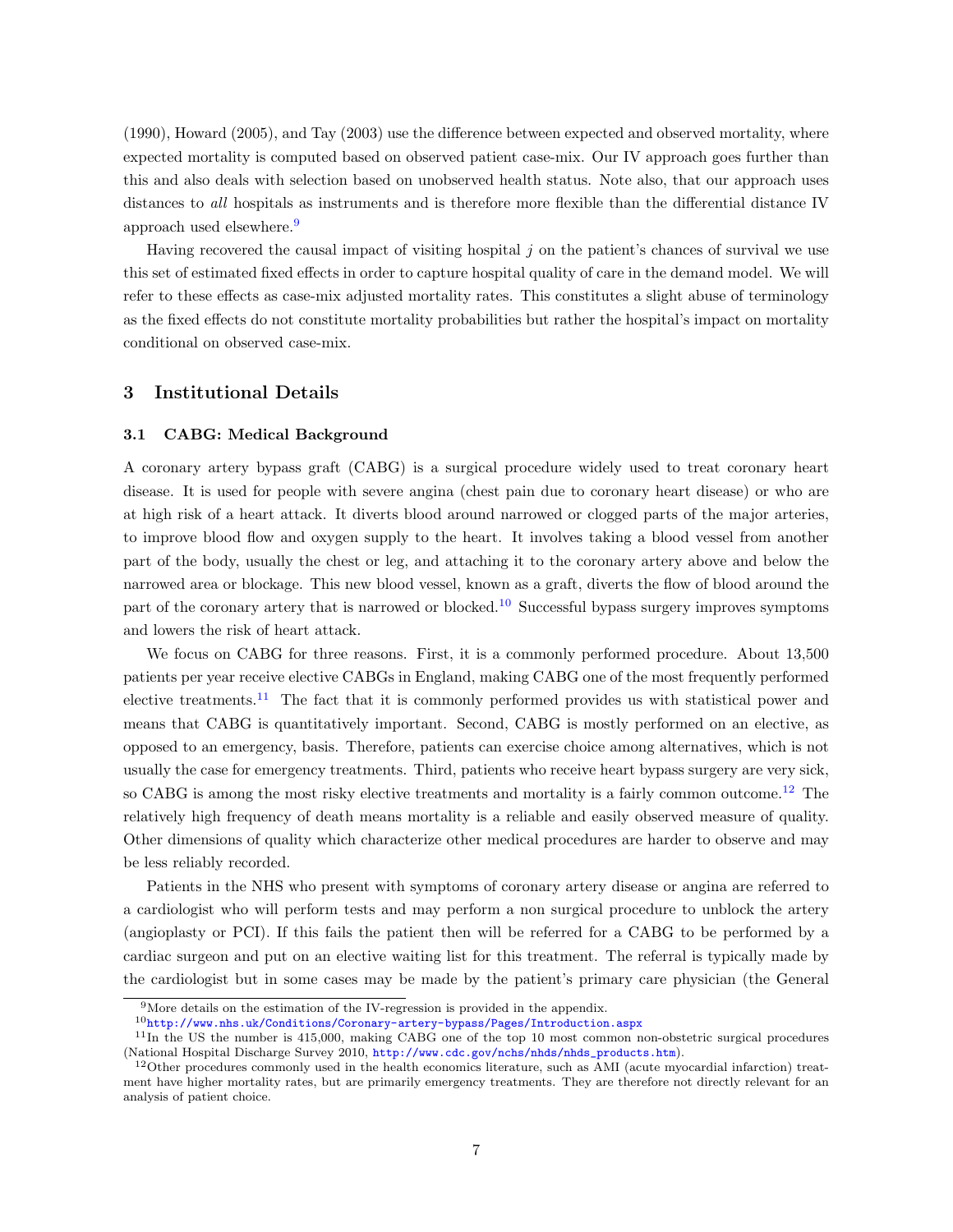Practitioner). Cardiologists operate in almost all short term general NHS hospitals but CABGs are performed only at a limited number of hospitals.

#### <span id="page-11-0"></span>3.2 The Choice Reform

In the UK health care is tax financed and free at the point of use. Almost all care is provided by the National Health Service. Primary care is provided in the community by publicly funded physicians known as General Practitioners (GPs). Patients have little choice of GP.[13](#page-2-0) These GPs also act as gatekeepers for hospital-based (known as secondary) care.<sup>[14](#page-2-0)</sup> Secondary care (e.g., cardiology, cardiac surgery) is provided in publicly funded (NHS) hospitals. NHS hospitals are free standing public organizations (known as NHS Trusts). In these hospitals, the physicians are salaried employees and generally employed only in a single NHS hospital. Publicly funded bodies covering specific geographic areas, called Primary Care Trusts (PCTs), have the task of buying hospital-based health care for their population.

In the pre-reform period, buyers (PCTs) and sellers (the NHS Trusts) negotiated over price, service quality (but mainly waiting times and not clinical outcomes) and volume on an annual basis. The majority of contracts were annual bulk-purchasing contracts between the buyers and a limited number of sellers. Patients requiring secondary care were generally referred by their GPs to the local hospital that provided the service they required and were not offered choice over which hospital they went to. Instead the hospital to which a patient was sent was determined by the selective contracting arrangements negotiated by the PCTs.

In late 2002 the government initiated a reform package to bring about hospital competition from 2006 onwards. There were several elements to this policy. After January 2006 patients had to be offered a choice of five providers for their hospital care (Farrar, Sussex, Yi, Sutton, Chalkley, Scott, and Ma 2007, Gaynor, Moreno-Serra, and Propper 2010, Cooper, Gibbons, Jones, and McGuire 2011), and GPs were required (and paid) to ensure that patients were made aware of, and offered, choice.<sup>[15](#page-2-0)</sup>

There were two other pieces in the reform package to facilitate choice. First, the government introduced a new information system that enabled paperless referrals and appointment bookings and provided information on the different dimensions of service (waiting times and some measures of clinical quality) to help patients make more informed choices. This system, known as "Choose and Book," allows patients to book hospital appointments online, with their GP, or by telephone. The booking interface gave the person booking the appointment the ability to search for hospitals based on geographic distance and to see estimates of each hospital's waiting time. From 2007 the government also introduced a website designed to provide further information to help patients' choices. This included information collected by the national hospital accreditation bodies, such as risk-adjusted mortality rates and detailed information on waiting times, infection rates and hospital activity rates for particular procedures, as well as information on hospital accessibility, general visiting hours and parking arrangements (<http://www.chooseandbook.nhs.uk/>). Thus, patients and their GPs had greater information on which to make these choices.

<sup>&</sup>lt;sup>13</sup>Patients almost always have to choose a GP located near where to they live and practices can choose not to accept new patients.

 $^{14}\mathrm{GPs}$  do not practice in hospitals and therefore have no equivalent of admission rights.

<sup>&</sup>lt;sup>15</sup>The mandated choice was actually for the hospital in which the patient was initially referred to a specialist. In practice, this generally meant choice of hospital in which treatment took place. In the case of specialised treatments which are not provided in all hospitals (including CABGs), the patient would then be referred by the hospital specialist to another hospital for some or all of their treatment.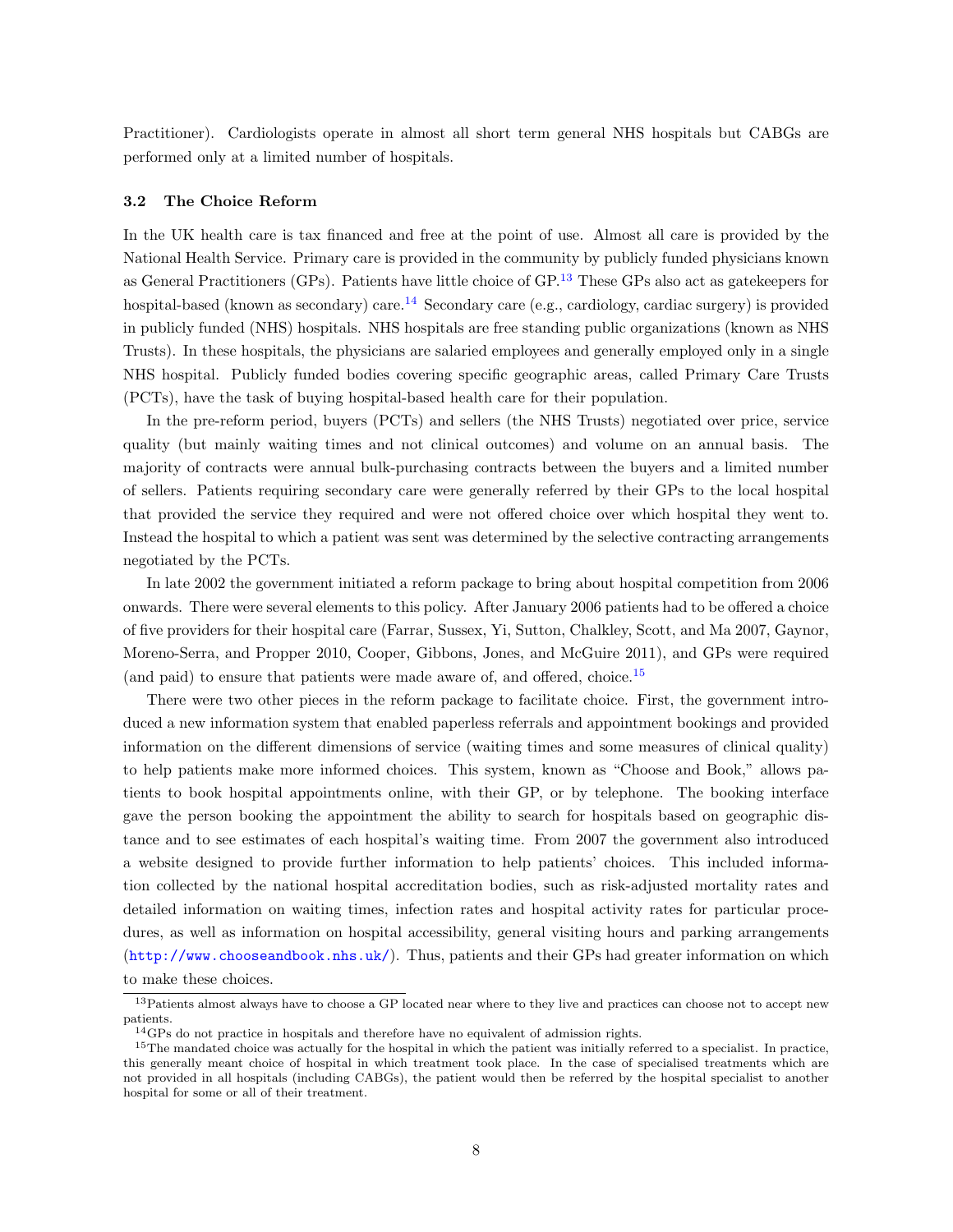Second, from 2006 onwards the NHS adopted a payment system in which hospitals were paid fixed, regulated, prices for treating patients (a regulated price system that is similar to the Medicare hospital payment system in the US). This fixed price system covered around 70% of hospital services including CABG.[16](#page-2-0) This change in the remuneration system meant that GPs (and hospital specialists making referrals for treatment at to a hospital other than their own) were no longer restricted in these referral decisions by their PCT's contractual arrangements with individual hospitals.

In summary, restrictions on both physicians and patients were removed in order to make referral decisions more flexible. At the same time all parties were provided with additional information in order to help them in the decision making process. While a well-informed patient with a strong preference might have been able to convince the physician to refer her to a specific hospital pre-reform, the effect of the reforms was to make such choice available and far more explicit for all patients.

In the particular case of CABG, which is a specialised treatment provided at only a few hospitals, the reforms allowed the patient to choose the intitial hospital at which they saw a cardiologist and allowed that cardiologist freedom in choice of where they sent patients for a CABG. This choice would have been based on clinical assessment of what was the best for the patient. The reforms did not change finanical incentives for the cardiologist (or the patient) in this referral decision as both pre- and post-reform, cardiologists received no payment for their referral decision and patients do not pay for their medical care.

In terms of timing, the reform did not happen in a discrete way on a certain date for cardiac care. There were two distinct trial/phase-in periods which we need to take into account when defining the preand post- reform dates. The 2006 choice reform was preceded by a choice pilot for cardiac patients who were experiencing particularly long waiting times (over 6 months). Between July 2002 and November 2003 such patients were allowed to change their provider to get treatment earlier. Since we do not observe which patients were actually offered the choice to switch providers, it is difficult to analyze this situation explicitly. At the same time, because patients eligible for this scheme had to have waited for a minimum of six months, this situation is quite different from the full choice reform (in which choice was mandated at the point of the referral) as well as from the situation of no-choice pre-reform. Second, choice was first introduced in a limited way in April 2005 and only fully rolled out in January 2006. In the introductory period, choice between only 2 hospitals was offered to patients and decisions were taken locally as to which choice to offer. In order to keep our analysis as clean as possible we therefore exclude both of these phase-ins of the reform from our analysis. We also allow for some time (one year) for the reform to settle in and therefore use only data from January 2007 onwards when analyzing the post-reform time period. These restrictions mean we use the period January 2004 to March 2005 as the pre-reform period and January 2007 to March 2008 as the post-reform period.

#### 3.3 Market Structure

In contrast to many other procedures, CABGs are only offered by a small set of hospitals. Of around 160 short term general (acute) public hospitals within the NHS just under 30 hospitals offer bypass

<sup>&</sup>lt;sup>16</sup>The reforms also promoted use of (mainly) new private providers of care. However, use of these was very limited and accounted for less than 1% of all NHS care during the period in which we analyse. The main services purchased in the private sector were simple elective services (primarily hip and knee replacements and cataract removal) rather than complex interventions such as CABG or cardiac care more generally.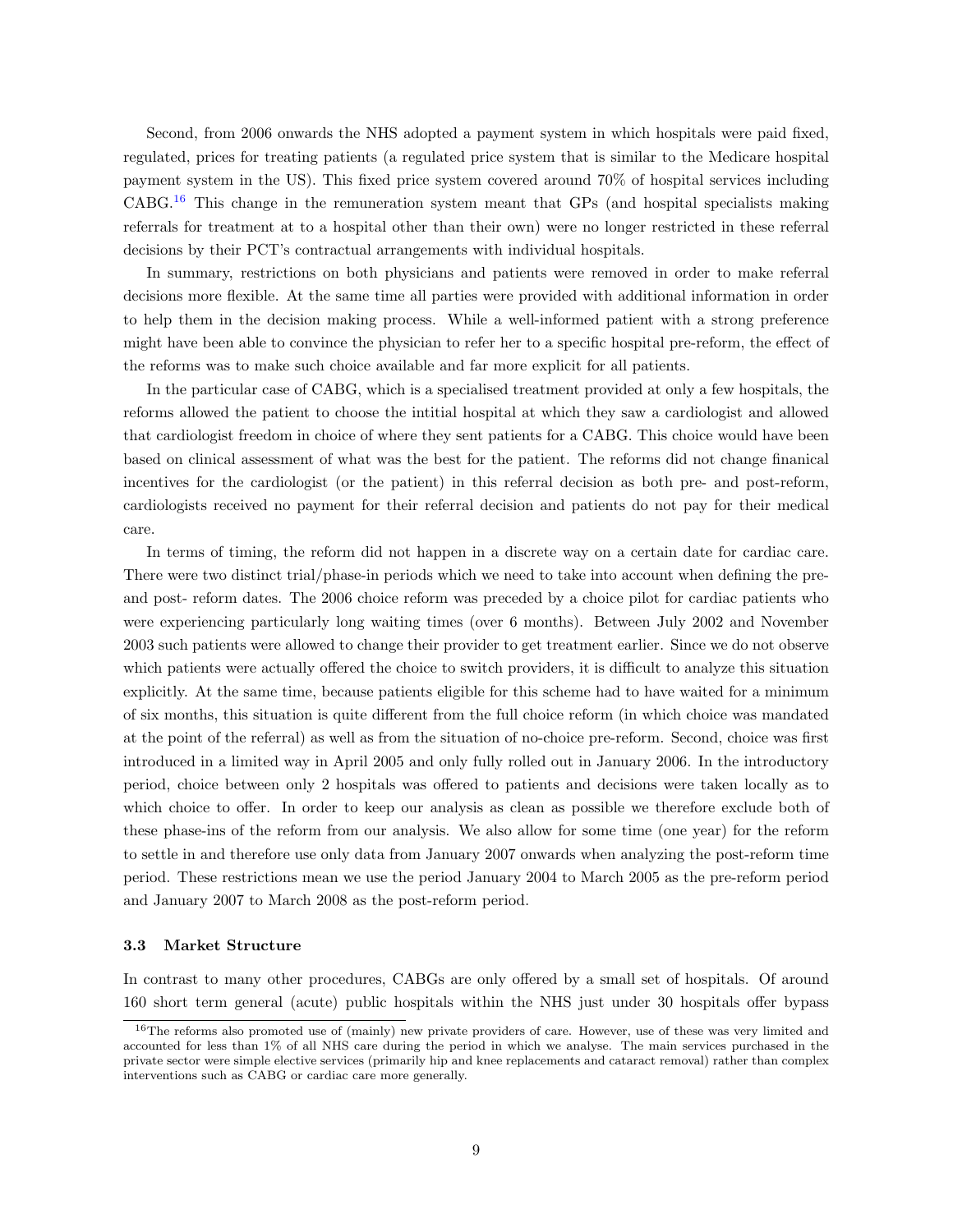operations.<sup>[17](#page-2-0)</sup> There was almost no change in market structure around the time of the policy reform.<sup>[18](#page-2-0)</sup> The choice set faced by patients is therefore very similar before and after the reform which allows us to separate the impact of greater choice from a possible change in market concentration.<sup>[19](#page-2-0)</sup> Figure [1](#page-42-0) provides a map of locations of CABG-performing hospitals.

In our econometric modeling, we do not impose a particular geographic market a priori. Post-reform, physicians can refer to any hospital in England that performs CABG. Pre-reform, choice was constrained by selective contracting but the actual provider used might have been some distance from the patient since few hospitals provided CABG surgery. We do not know which hospitals were contracted with by each PCT and cannot infer this from the data. Furthermore, we cannot be sure that the contractual constraints were always binding for every individual referral. We see that a non-negligible fraction of patients travel a substantial distance in order to receive treatment even before the introduction of choice. Both pre- and post-reform about 20 percent of patients traveled more than 50km and 10 percent traveled further than 70km. A small set of patients traveled several hundred kilometers in both time periods. We do not, therefore, restrict patients' choices ex ante by imposing a geographic market but simply allow patients to choose any CABG hospital in England, while controlling for the impact of distance on choice in a flexible way. Thus we allow the data to tell us where patients want to go rather than imposing a priori restrictions on choice. Finally, while in principle patients could choose privately funded treatment, in practice they did not.<sup>[20](#page-2-0)</sup> For this reason we do not include an outside option in the model (this is standard in the health care demand literature).

#### <span id="page-13-0"></span>4 Data and Descriptive Statistics

We use data from the UK Department of Health's Hospital Episode Statistics (HES) dataset, which is a standard administrative discharge dataset on every English NHS health episode.Overall, HES data contain approximately 13 million inpatient discharges per year at around 240 hospitals per year. The data contain details of the medical procedures which the patient received (classified according to OPCS  $\text{codes}^{21}$  $\text{codes}^{21}$  $\text{codes}^{21}$  and up to 14 diagnoses, classified according to the ICD-10 classification.<sup>[22](#page-2-0)</sup> We have data on the universe of inpatient discharges receiving CABG surgery from every hospital in the NHS in England from April 2003 to March 2008, which corresponds to the UK financial years 2003 to 2007. About 25% of all CABGs are performed as part of an emergency treatment and are excluded from the main analysis. This gives us approximately 13,500 elective CABG discharges performed at 29 hospitals per year. As

<sup>&</sup>lt;sup>17</sup>These hospitals differ from the average short term general hospital. Two-thirds are teaching hospitals (compared to 15 percent for all hospitals) and are also are substantially larger, with about 50 percent more yearly admissions across all departments and 80 percent more medical staff than other short term general hospitals in the NHS.

<sup>&</sup>lt;sup>18</sup>The only changes are: (i) the merger of Hammersmith Hospital and St. Mary's Hospital that became part of Imperial College Healthcare NHS Trust in 2007, (ii) the opening of the Essex Cardiothoracic Centre at Basildon and Thurrock University Hospitals in July 2007, and (iii) Royal Wolverhampton Hospital started performing a significant number of CABGs only in the second half of 2004 and is therefore excluded from the choice set before that.

 $19$ Our demand estimation is capable of handling hospital entry and exit but the stable market structure means we isolate the effect of the change in choice without any potential contamination from change in market structure.

 $^{20}$ During our study period four private providers of CABG surgery operated (all located in London). However, the cost of CABG surgery is such that any patients who might choose to use a private provider would have to have purchased private insurance before they were diagnosed with a heart problem. The four private providers only performed a very small number of CABGs compared to public hospitals (for example, only 67 CABG proceedures were undertaken in the four private hospitals in 2007). Therefore, we think that our data captures the full choice set of patients.

 $^{21}$ OPCS is a procedural classification for the coding of operations, procedures and interventions performed in the NHS. It is comparable to the CPT codes used for procedural classification in the US.

 $22$ These are the 10th version of the International Classification of Disease (ICD) codes and are the standard codes used internationally for diagnoses.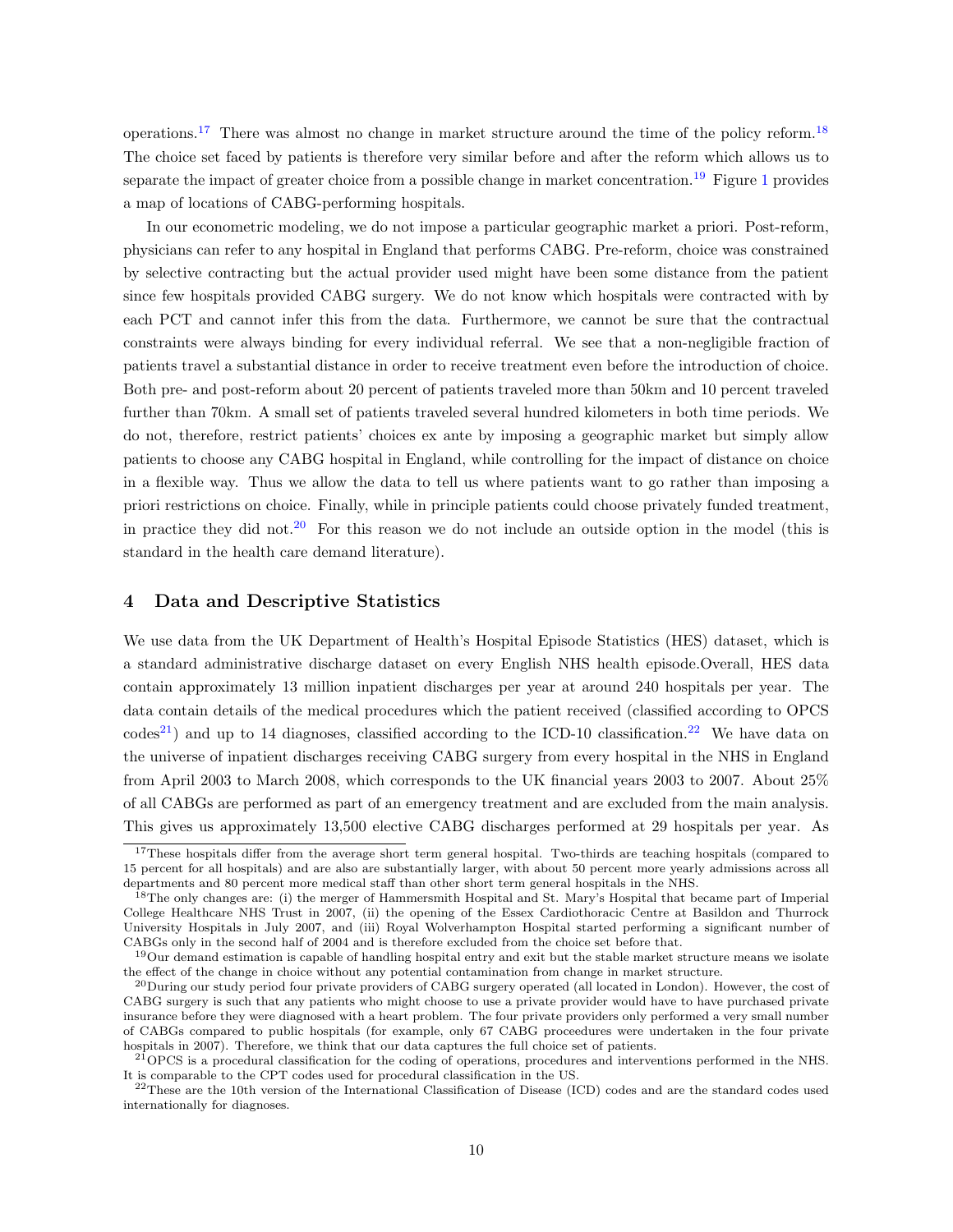explained earlier (Section [3.2\)](#page-11-0) we define January 2004 until March 2005 as the pre-reform time period and January 2007 to March 2008 as the post-reform time period and therefore do use only a smaller time-window for our main estimation.

HES contains information on the postal code of the neighborhood in which the patient lives and patient characteristics such as age, sex, and co-morbidities.[23](#page-2-0) At the patient-level we observe the time elapsed between the referral and the actual treatment, i.e. the patient's waiting time. We also observe whether the patient died (in the hospital) within 30 days of the treatment. We can therefore compute CABG-specific waiting times and mortality rates by aggregating the data at the hospital level (over a suitable time period). Finally, from the hospital location and the patient's postal code, we can compute the distance to the hospital.

We provide a detailed list of sources for the data used in this paper in Table [B](#page-49-0) in the appendix.

#### 4.1 Hospital Characteristics

In Table [1](#page-31-0) we report descriptive statistics for hospitals by (financial) year over the period 2003 - 2007. The average hospital treated about 500 CABG patients per year, but there is substantial variation in admission rates between hospitals. The number of admissions decreases slightly over time as does the variance across hospitals.<sup>[24](#page-2-0)</sup> Waiting times fell dramatically over the period. In 2003 and 2004 they were quite long, with averages over 100 days. They decreased substantially in 2005 due to a government policy enforcing waiting time targets (see Propper, Sutton, Whitnall, and Windmeijer 2008).<sup>[25](#page-2-0)</sup> There is considerable variation in waiting times between hospitals, although somewhat less after 2005. The average mortality rate is approximately 1.9 percent for most years with a slight decline towards the end of the sample period. There is substantial variation in mortality rates across hospitals in all years. We also report an adjusted mortality rate which is purged of differences across hospitals and over time in patients' severity of illness  $(case-mix).^{26}$  $(case-mix).^{26}$  $(case-mix).^{26}$  Similar to the raw rate, we can observe a (slightly stronger) downward trend over time. It is worth noting that the adjusted mortality rate shows a larger between hospital variance, which is consistent with the notion that better hospitals attract sicker patients (i.e., a worse case-mix). Since sicker patients go to better hospitals, this selection effect will compress the distribution of the raw mortality rate relative to the case-mix adjusted one.

When using the (case-mix adjusted) mortality rate and waiting times in the demand estimation, we aggregate the patient-level data to the hospital-quarter level. This provides us with variation over time as well as across hospitals. Using January 2004 until March 2005 as the pre-reform time period and January 2007 to March 2008 as the post-reform time period, we exploit 10 quarters of data, 5 in the pre- and 5 in the post-reform time-period. Descriptive statistics of the quarterly variation for this time period are reported in Table [2.](#page-32-0)

<sup>23</sup>Co-morbidities are additional diagnoses associated with greater sickness, for example, a CABG patient who is also a diabetic.

 $^{24}$ The total number of CABGs in the UK undertaken in our time period fell due to the increased use of angioplasty (PCI). <sup>25</sup>Note that the drop in waiting times was primarily due to efficiency improvement and did not have any detrimental effect on health outcomes (see Propper, Sutton, Whitnall, and Windmeijer 2008).

<sup>26</sup>See Section [6.1](#page-17-1) for details on the adjustment.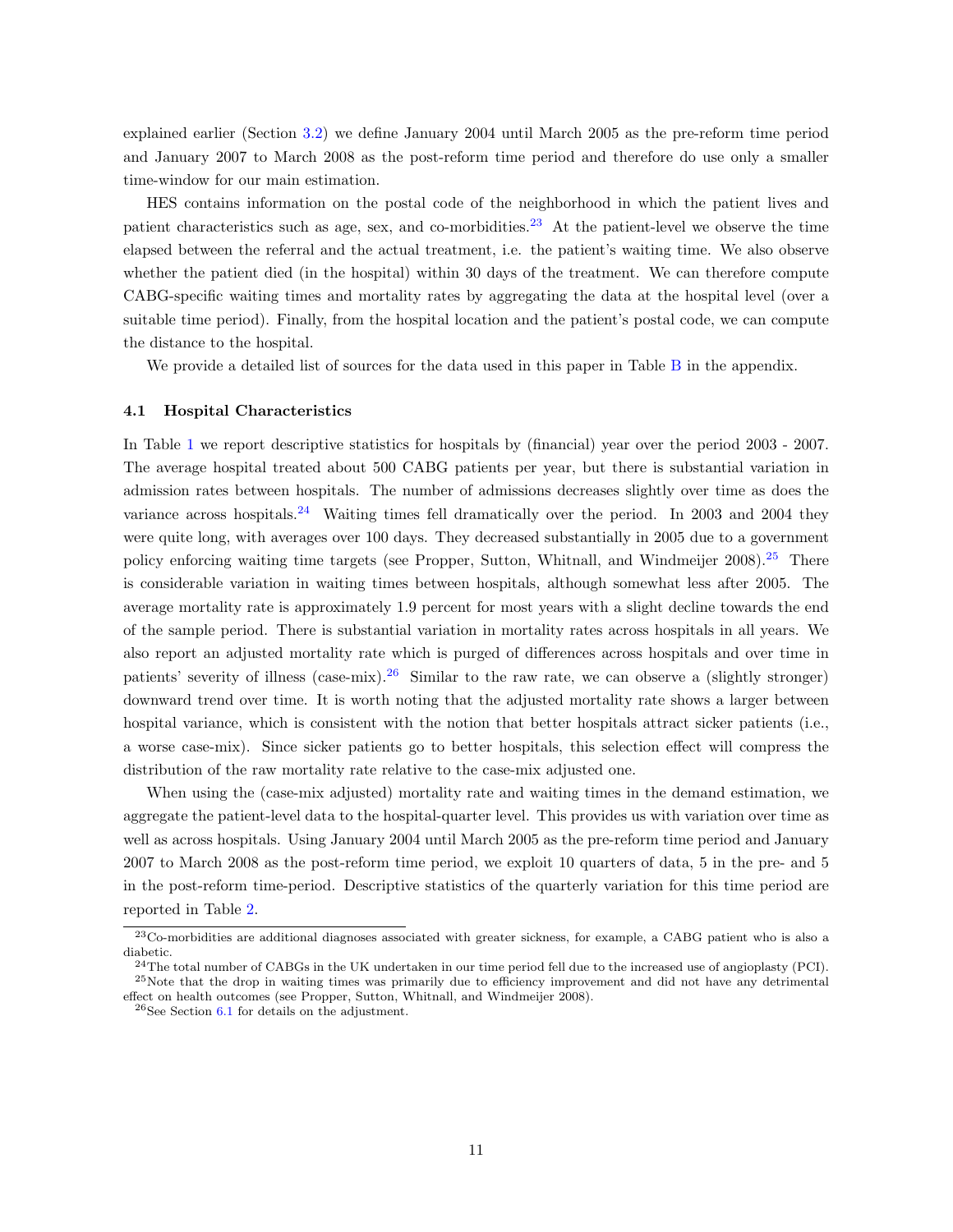#### 4.2 Patient and Area Characteristics

We can determine the neighborhood of the patient, using the patient's postal code to merge data. We define the neighborhood as a small area containing around 7,000 individuals (the MSOA).<sup>[27](#page-2-0)</sup> We measure patient socio-economic status as the (negative of) the Index of Multiple Deprivation (IMD). The IMD is a measure of income deprivation of the patient's neighborhood and is the best available metric on patient income in our data. This variable ranks a patient's local neighborhood from richest to poorest. The range is 0 to 1, with higher values implying higher deprivation.<sup>[28](#page-2-0)</sup> Going forward, we simply refer to this variable as "income." Also at a local level, we have data on how well informed patients are about choice of NHS provider. From an NHS patient satisfaction survey,<sup>[29](#page-2-0)</sup> reported at the PCT level, we observe the proportion of patients (of the interviewed sample) who responded positively to a question as to whether they were offered a choice of hospital at the point of referral. While the question is not asked with respect to a specific procedure (such as CABG) but for any referral for elective treatment we see no reason why information about choice should vary by procedure and we think that this is a reasonable proxy for the likelihood that a CABG patient is informed about their possible choices. Finally, HES provides the number of co-morbidities at the patient-level. For the purpose of estimation we cap the co-morbidity count at 6, as hospitals differ in the maximum number of co-morbidities they report and there are only a few cases with a co-morbidity count larger than  $6^{30}$  $6^{30}$  $6^{30}$ 

Table [3](#page-33-0) presents descriptive statistics on the patient characteristics described above. As can be seen, most patients are male and over 60 years of age. There is also considerable variation in patients' general health status, with a large fraction of patients for which several co-morbidities are reported. The mean value of the IMD is relatively low, although there is a fair amount of variation. The average probability of being informed about choice is about 50 percent, showing that not all physicians did offer choice as mandated by the reform. The IMD, the (capped) co-morbidity count and the probability that the patient was informed about choice are all used in the demand estimation to analyze how the reform differentially affected different groups of patients.

Table [4](#page-33-1) contains descriptive statistics on the distances patients travel for their CABG treatments. We see that the average patient traveled a substantial distance (over 30 kilometers) and that there is a great deal of variation across patients in how far they traveled for care. It is also notable that there is very little difference in any of the descriptives for distance between the pre- and post-reform time periods. Patients didn't travel any farther post-reform on average, nor were they more likely to bypass the closest hospital. This could occur if patients sorted themselves to better hospitals post-reform within approximately the same distance. In the next section we provide some reduced-form evidence that this is the most likely

<sup>&</sup>lt;sup>27</sup>The neighborhood is the Middle Layer Super Output Area (MSOA). These are generally smaller in population than US zip codes. MSOAs are defined to ensure maximum homogeneity of population type. In England each of the 6,780 MSOAs has a minimum population of 5,000 residents and had an average population of 7,200 residents in 2010. For more information see [http://neighborhood.statistics.gov.uk/dissemination/Info.do?page=userguide/](http://neighborhood.statistics.gov.uk/dissemination/Info.do?page=userguide/moreaboutareas/furtherareas/further-areas.htm) [moreaboutareas/furtherareas/further-areas.htm](http://neighborhood.statistics.gov.uk/dissemination/Info.do?page=userguide/moreaboutareas/furtherareas/further-areas.htm).

<sup>&</sup>lt;sup>28</sup>The IMD is computed by the government for each lower layer super output area (LSOA) in the UK. We aggregate from the LSOA to the MSOA. Our data are from England only, which on average is richer than the rest of the UK. Effectively in England the IMD varies over a small range, with most of the sample lying between 0.04 and 0.31 (the 10th and 90th percentile). For more information, see [http://www.communities.gov.uk/communities/research/](http://www.communities.gov.uk/communities/research/indicesdeprivation/deprivation10/) [indicesdeprivation/deprivation10/](http://www.communities.gov.uk/communities/research/indicesdeprivation/deprivation10/).

<sup>29</sup>See [http://www.dh.gov.uk/en/\&Publicationsandstatistics/Publications/PublicationsStatistics/DH\\_094013](http://www.dh.gov.uk/en/ \ & Publicationsandstatistics/Publications/PublicationsStatistics/DH_094013) for more details.

 $30$ Up to 14 co-morbidities fields are available in the HES data set. We also examined the Charlson index, which is a measure of morbidity for heart treatment. But since there is little variation in this variable, many patients having a value of zero, we do not use it in estimation.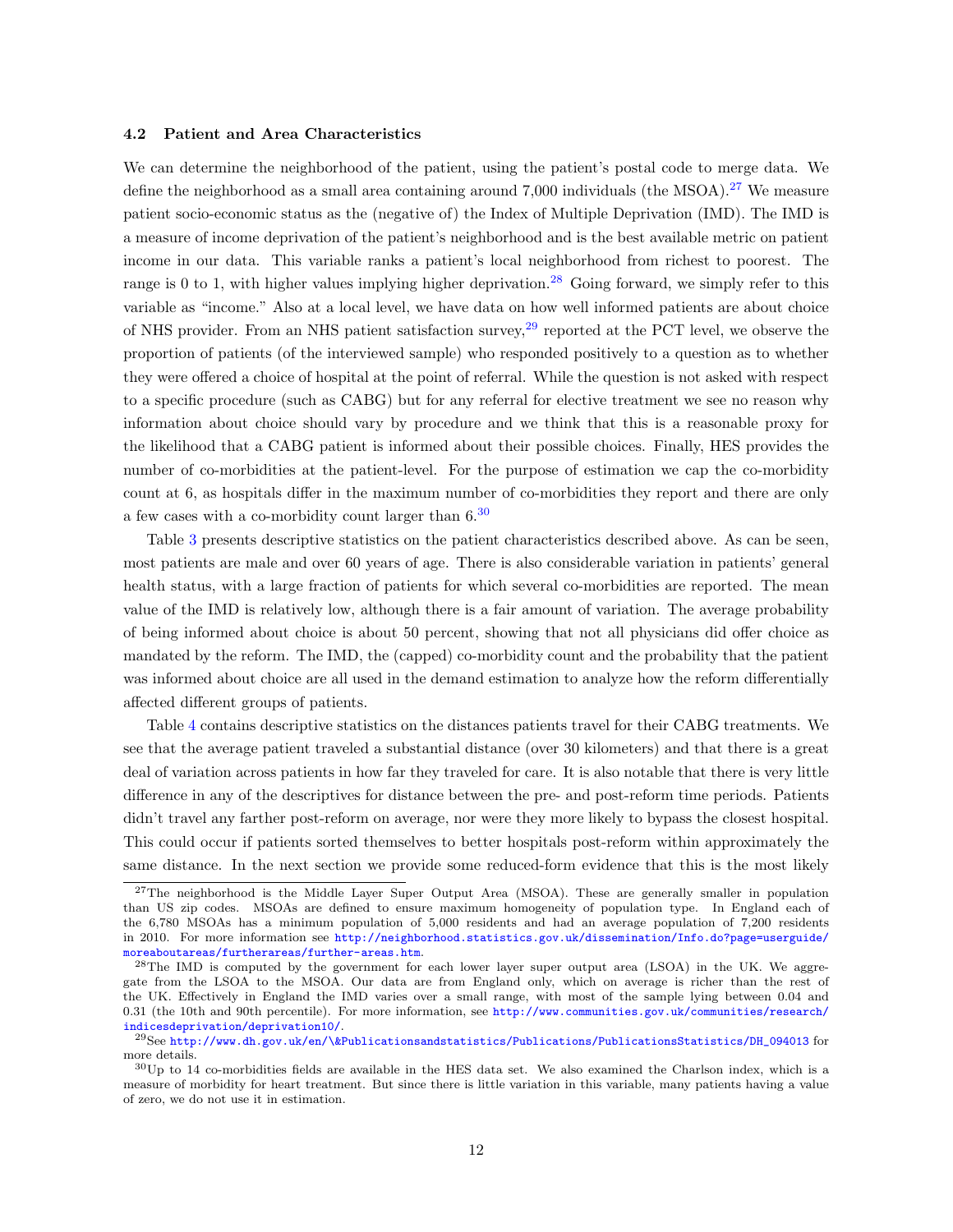explanation for the lack of a change in distance traveled.

Finally, we present some preliminary evidence that patients/physicians select hospitals based on patient observed health status. Table [5](#page-34-0) shows the results of a regression of hospitals' case-mix adjusted mortality rates on patients' co-morbidity counts. Patients with a higher count, i.e. sicker patients, are significantly more likely to get treated at a hospital with a lower mortality rate. This is very precisely estimated. The effects are also economically important: on average, a patient with one additional comorbidity goes to a hospital with a mortality rate about 0.2 percentage points lower than the mean (1.9 percent).We think that the presence of selection based on observable characteristics indicates that selection on unobservables is likely to also be an important factor in our data. The latter is of importance to our demand model and the way we measure quality in the estimation.

#### <span id="page-16-0"></span>5 Reduced-Form Evidence

Before proceeding to our formal analysis, we look at patterns in the data to provide some simple empirical evidence on whether patients became more responsive to the hospital mortality rates after the reform. We start by running a simple linear regression of aggregate market shares on the case-mix adjusted mortality rate. We aggregate the patient-level data to the hospital-quarter level<sup>[31](#page-2-0)</sup> and estimate separate OLS regressions for the pre- and post-reform time periods. This allows us to examine the impact of the introduction of choice on the responsiveness of market shares to the case-mix adjusted mortality rate. The results are reported in Table  $6$  in columns (1) and (2). These show that, pre-reform, higher quality hospitals did not have significantly larger market shares. In the post-reform period, however, a lower mortality rate is significantly associated with a higher market share. We replicate these regressions using (separate pre- and post-reform) hospital fixed effects in columns (5) and (6) and find the same qualitative results. This provides some initial suggestive evidence that the elasticity of demand with respect to quality rose due to the introduction of choice.

It is possible that this relation has nothing to do with choice but is an artifact of the distribution of market shares and mortality rates, which are unrelated to the introduction of patient choice. We test this by implementing a placebo test in which we replicate the same regression as in columns (1) and (2) but use emergency CABG cases instead of elective ones. Choice does not play a role for emergency admissions – patients are simply taken to the nearest suitable facility. Therefore, if we see a change in the correlation of market shares with mortality for emergency admissions it should not be due to the reform. Examining the results in Table [6,](#page-35-0) columns (3) and (4), we see that hospital mortality rates have no statistically significant impacts on emergency CABG market shares either pre- or post-reform. We replicate the analysis with a full set of hospital fixed effects and our results are robust to this (columns (7) and (8)).

An alternative way of analyzing the issue of an increased sensitivity of demand is to look directly at the expected (hospital-level) mortality rate that the average patient faces at the hospital of his choice. In Table [7](#page-36-0) we report the average mortality rate a patient faces pre- and post-reform (the top row in each of the two panels). We find a substantial fall (about 20 percent for the raw mortality rate and about 13 percent for the case-mix adjusted mortality rate). This fall might occur for a number of reasons. For example, it could be due to a secular downward trend in the mortality rate across all hospitals,

<sup>&</sup>lt;sup>31</sup>This allows us to illustrate some of the main patterns in the data in a simple OLS setup but we lose data on patient distance to the hospital in this aggregation.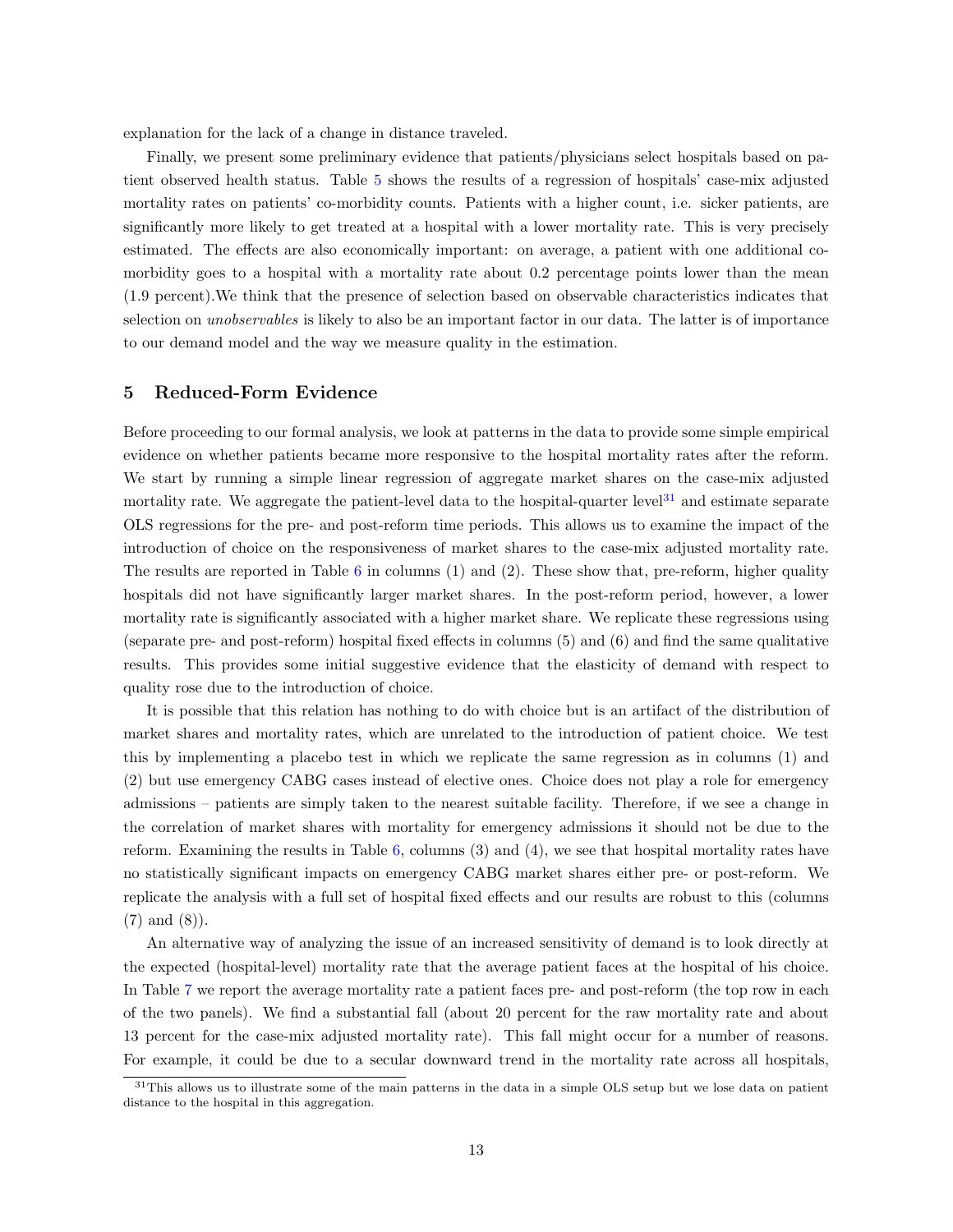to hospitals in high population areas improving more (so more patients are treated at better facilities without necessarily exercising choice), or to patients deliberately choosing higher quality hospitals. To try to identify the impact of choice we report the change in the mortality rate separately for patients that visited the nearest hospital and patients that bypassed the nearest hospital and traveled further. If the drop in average mortality is simply due to an overall downward secular trend, we should not see differences in mortality between patients who visited the nearest hospital and those who bypassed it. Similarly, if the decrease in mortality is due to the fact that patients simply had better hospitals closer by after the reform, we should see most of the drop explained by the group of patients that visited the nearest hospital. Examining the patterns in Table [7](#page-36-0) we find that the opposite is true. The drop in mortality among patients bypassing the nearest hospital is more than twice as large as the drop for patients that visit the nearest hospital. This is true both for raw and case-mix adjusted mortality rates. In other words, we observe larger declines in mortality for patients that decide not to use their local hospital. Consistent with the results in Table [\(7\)](#page-36-0), this supports the idea that these patients were not simply lucky that the local hospital improved its quality but, rather, that they started to deliberately seek out better hospitals once they were allowed a choice of provider.

These patterns in the data provide some initial evidence suggesting that the introduction of patient choice via the reform increased the responsiveness of demand to cross-hospital differences in quality. We now analyze patient choice in a structural demand framework.

#### <span id="page-17-0"></span>6 Estimation Methods

To estimate both the choice model and the production function for quality of care we proceed sequentially. We first estimate the production function relationship and then use the recovered quality measure in the demand estimation. We relegate most of the description of how we recover the case-mix adjusted mortality rate to appendix [A](#page-43-0) and focus here on our main object of interest, the choice model.

## <span id="page-17-1"></span>6.1 Computing a Case-Mix Adjusted Mortality Measure: Estimation of the Production Function for Clinical Quality

We construct a case-mix adjusted mortality rate by estimating equation  $((6))$  $((6))$  $((6))$ :

$$
M = JT\psi + H^{obs}\gamma_{obs} + H^{unobs}\gamma_{unobs} + \eta
$$

where  $M$  is a vector of dummies which are switched on if the patient died.  $JT$  is a matrix of hospitaltime period dummy variables and  $H^{obs}$  and  $H^{unobs}$  represents the patient's observed / unobserved health status. In order to obtain the causal effect on the probability of death of visiting a particular hospital we need to instrument the hospital dummies JT, which we do using distances to each hospital  $(D_{ij})$ . This regression provides us with fitted values of the hospital-quarter fixed effects,  $\psi_{it}$ . [A](#page-43-0)ppendix A provides the details on the methods and empirical results, including tests of the validity of our IV strategy. These give us confidence that we are able to recover an appropriate measure of quality of service and that controlling for case-mix matters. In what follows, the fitted values of the hospital-quarter dummies  $\hat{\psi}_{jt}$ are used as the quality of care measure in the utility function, i.e. we set  $Z_{jt} = \hat{\psi}_{jt}$  in equation [\(1\)](#page-6-1).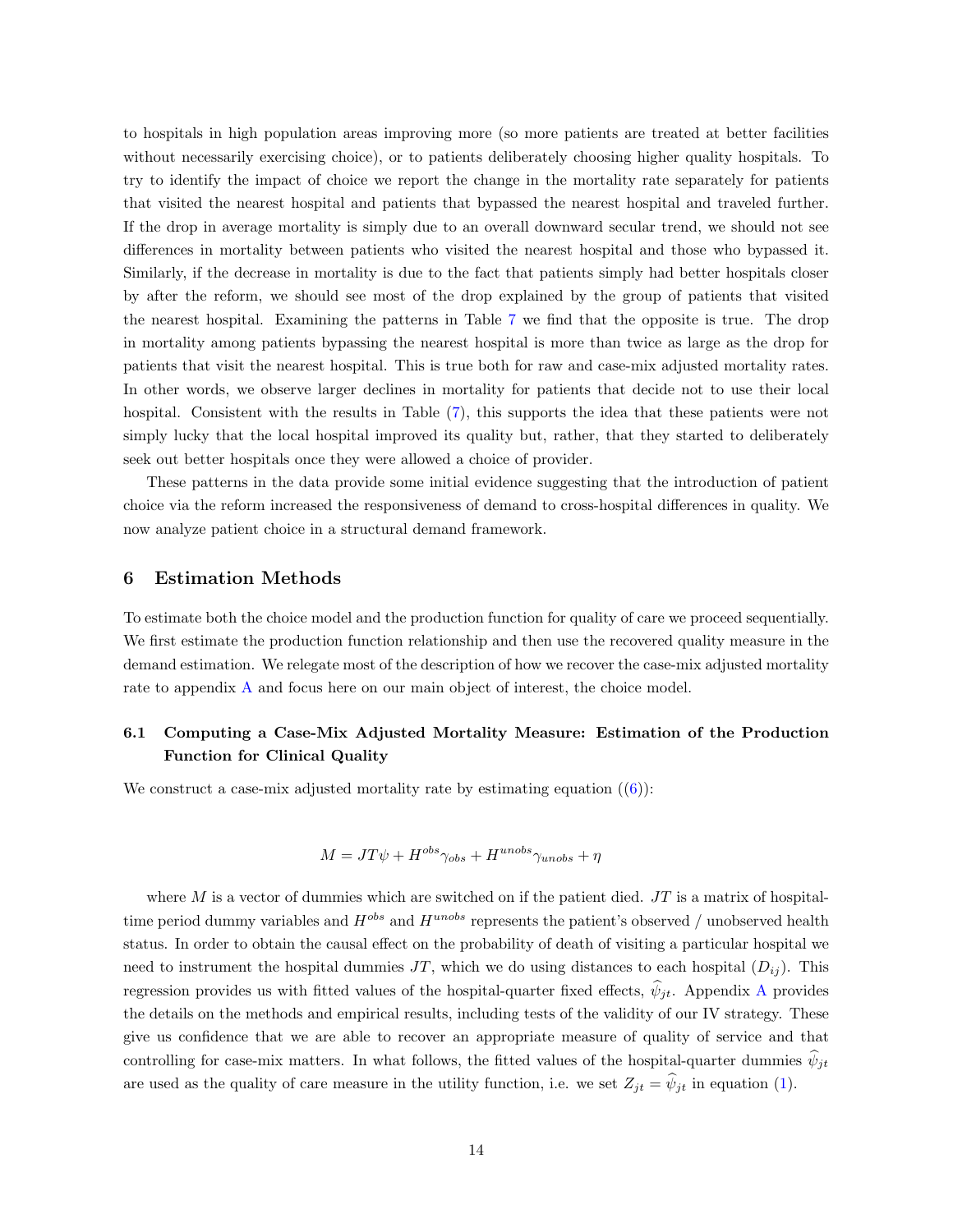#### 6.2 Estimating the Choice Model

Having described the methods for estimating our empirical quality of care measure, the adjusted mortality rate, we now turn to the estimation of the demand model. The primary concern that drives our empirical strategy is the possible endogeneity of waiting times in the utility function [\(1\)](#page-6-1) due to correlation with unobserved quality  $(\xi_{jt})$ .<sup>[32](#page-2-0)</sup>

To deal with this concern, we control for the effect of unobserved quality by estimating a separate hospital fixed effect for every quarter. This greater degree of flexibility is costly for us in two ways: 1) some parameters cannot be identified when a full set of hospital-quarter fixed effects are included, and 2) we have to estimate a set of almost 300 fixed effects (for about 30 hospitals and 10 quarters) within a non-linear model, which leads to a considerable increase in the computational burden. To deal with the first issue, we employ a 2-step estimation approach that allows us to recover further parameters in a second step (e.g., Goolsbee and Petrin 2004). To deal with the latter concern we leverage a "BLP-style" contraction mapping (see Berry, Levinsohn, and Pakes 1995) that allows us to concentrate out the vector of fixed effects. We therefore do not have to engage in a computationally difficult non-linear search over the set of fixed effects. We elaborate on both issues in what follows.

#### 6.2.1 First Step: Estimating Effects with Heterogeneity and Fixed Effects

In the first step we estimate patient-specific parameters as well as a full set of hospital-quarter fixed effects based on equation [\(4\)](#page-7-0),

$$
u_{ijt} = \delta_{jt}
$$
  
+  $[\beta_{w,0}X_i \cdot \mathbf{1}(t=0) + \beta_{w,1}X_i \cdot \mathbf{1}(t=1)] \cdot W_{jt}$   
+  $[\sigma_{w,0}v_{w,i} \cdot \mathbf{1}(t=0) + \sigma_{w,1}v_{w,i} \cdot \mathbf{1}(t=1)] \cdot W_{jt}$   
+  $[\beta_{z,0}X_i \cdot \mathbf{1}(t=0) + \beta_{z,1}X_i \cdot \mathbf{1}(t=1)] \cdot Z_{jt}$   
+  $[\sigma_{z,0}v_{z,i} \cdot \mathbf{1}(t=0) + \sigma_{z,1}v_{z,i} \cdot \mathbf{1}(t=1)] \cdot Z_{jt}$   
+  $f(D_{ij}) + \varepsilon_{ijt}$ 

We allow distance to enter non-linearly into the utility function in a flexible way,

$$
f(D_{ij}) = \alpha_{d1}D_{ij} + \alpha_{d2}(D_{ij})^2 + \alpha_{d3}(D_{ij})^3
$$

$$
+\alpha_{d4}Closed_{ij} + \alpha_{d5}Closed_{ij}
$$

$$
+\alpha_{d6}Closed_{ij},
$$

where Closest<sub>ij</sub> is a dummy equal to one if hospital j is the closest one in the choice set of patient i. The variable  $Closest10k_{ij}$  is a dummy equal to one if the hospital is either the closest one or not more than 10 kilometers further than the closest one.  $Closest20k_{ij}$  is defined in a similar way for a 20 kilometer radius. In what follows, when we write out the utility function we continue to use  $f(D_{ij})$  to economize on notation.

<sup>32</sup>One might also be worried that unobservedly better hospitals attract different patients and this might lead to a correlation of the quality of care  $(Z_{it})$ with unobserved quality  $(\xi_{it})$ . However, due to the fact the our quality of care measure is unaffected by case-mix this issue does not arise (it would however be an issue if we were using the raw mortality rate).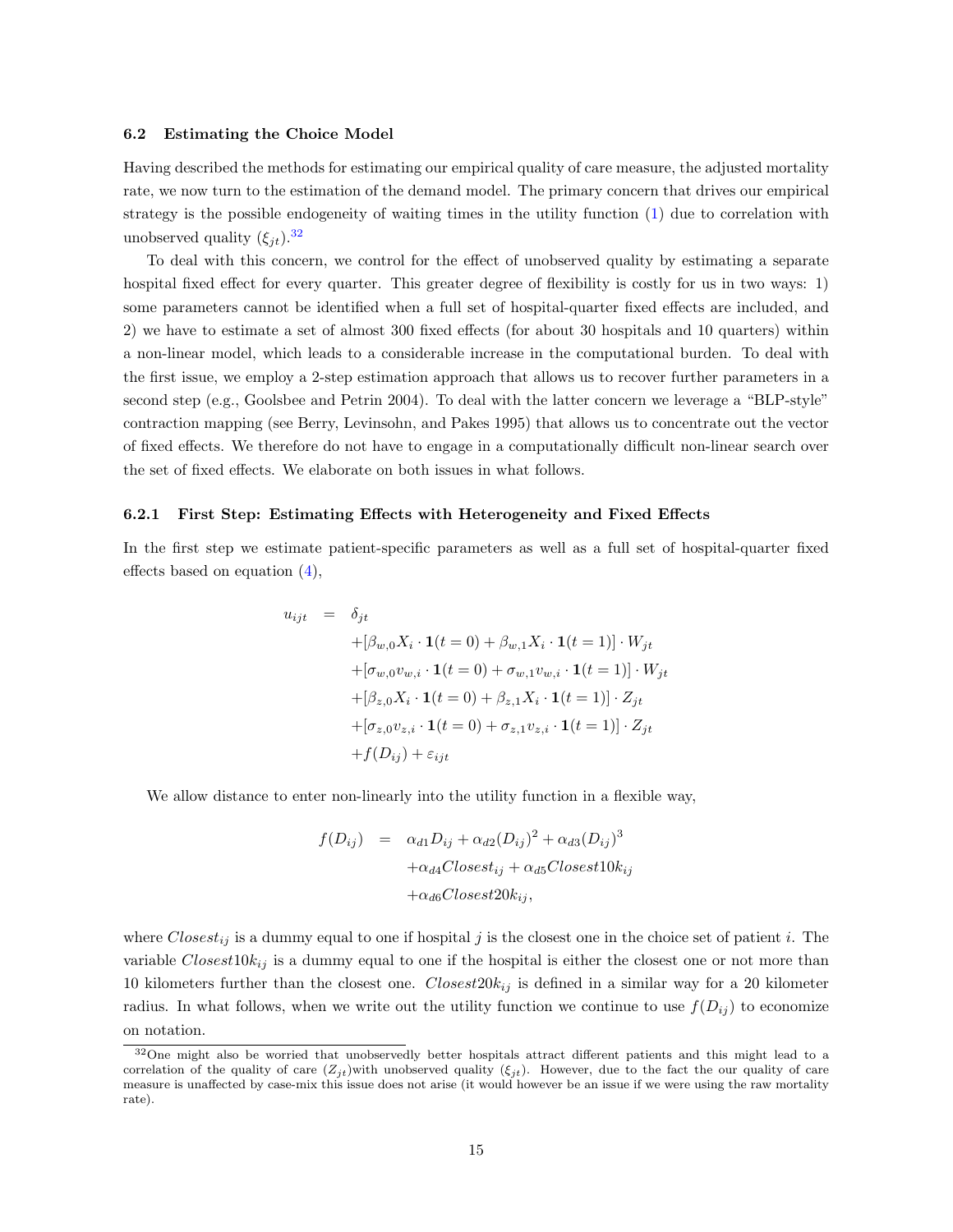After controlling for  $\delta_{it}$ , there is still variation left to estimate the  $\beta$  parameters, which utilize variation across patients. Similarly, distance depends on the location of both the patient and the hospital, so the parameters of the distance function  $f(\cdot)$  can be recovered. However, at this point we cannot identify the effect of hospital waiting times and quality on utility for the average patient: we only know whether certain types of patients are more sensitive to waiting times or quality than the average patient and this interaction effect is relative to a yet unknown average effect.[33](#page-2-0)

Because the set of fixed effects in  $\delta$  is very large, searching over them non-linearly would be very computationally burdensome. However, for a given guess of the distance parameters, there is a unique vector  $\delta$  that matches the predicted aggregate market shares to the market shares in the data. This is essentially the insight provided in BLP. We therefore use their contraction mapping on the aggregate market shares in order to recover the vector  $\delta$ .

Since we are using patient-level data, we first need to aggregate the data at the hospital-quarter level before applying the contraction mapping. We form the hospital-quarter market shares by aggregating over the patient population within each quarter,

$$
\widehat{s}_{jt}^0 = \frac{1}{N_t} \sum_{i \in I_t} Pr_{it}(j|\widehat{\beta}_{w,it}, \widehat{\beta}_{z,it}, \widehat{\alpha}_d, \delta^0)
$$
\n<sup>(7)</sup>

with

$$
Pr_{it}(j|\widehat{\beta}_{w,it}, \widehat{\beta}_{z,it}, \widehat{\alpha}_d, \delta^0) = \int_{A_{ij}} dF(v_w, v_z, \varepsilon_{it})
$$
\n(8)

where  $A_{ij} = (v_w, v_z, \varepsilon_{it} | u_{ijt} > u_{ikt} \forall k \neq j)$  and  $F(v_w, v_z, \varepsilon_{it})$  is the joint density of the random coefficient draws  $(v_w, v_z)$ , which are assumed to be independent standard normal variables, as well as the iid extreme value shocks  $\varepsilon_{it}$ .

 $Pr_{it}(j|\cdot)$  is the probability that patient i chooses hospital j in period t. It is computed by integrating over the distribution of the random coefficient and the shocks  $\varepsilon_{it}$ . The integration over the two dimensions of unobserved preference heterogeneity is implemented using a 2-dimensional Gauss-Hermite quadrature with 9 nodes.  $\hat{s}_{jt}^0$  is the predicted market share for hospital j in period t, given the initial guess for the fixed effects vector  $\delta^0$ .  $N_t$  denotes the number of patients visiting any hospital in a given time period and  $I_t$  denotes the set of patients visiting any hospital in a given time period.  $\hat{\alpha}_d$  denotes the current guess of the parameters entering  $f(D_{ij})$ , and similarly  $\widehat{\beta}_{w,it}$  and  $\widehat{\beta}_{z,it}$  denote the current guesses of the interactions of waiting time and mortality with patient demographics (including the unobserved heterogeneity terms). In other words, we are averaging over individual choice probabilities for a given guess of the patient-specific parameters.

We can now employ the contraction mapping

$$
\delta^{k+1} = \delta^k + [\log(s) - \log(\hat{s}^k(\hat{\beta}_{w,it}, \hat{\beta}_{z,it}, \hat{\alpha}_d, \delta^k))]
$$

where k denotes the  $k^{\text{th}}$  iteration of the contraction mapping, s is the observed market-share, and  $\hat{s}$ 

<sup>&</sup>lt;sup>33</sup>This is particularly relevant when assessing the effect of the reform on different demographic groups. This change will be composed of a change in the average effect and a change in the interaction effect. Knowing only the latter does not allow us to make any statement about the direction of the impact of the reform on a particular patient group. We deal with this below.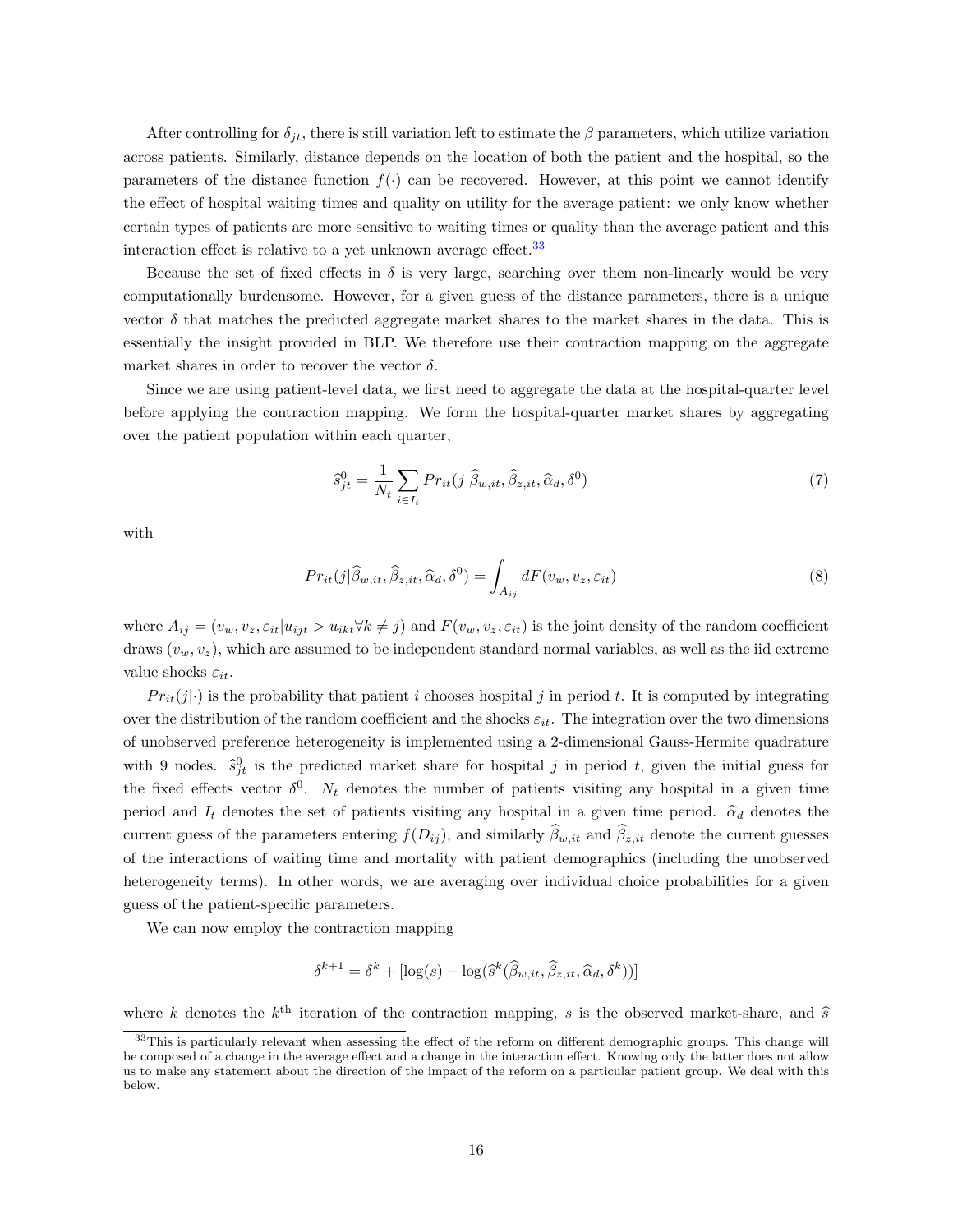denotes the predicted market-share conditional on the parameters of the model. This is iterated until convergence.

The likelihood function to be maximized is given by

$$
L = \prod_{it} \prod_j [Pr_{it}(j)]^{y_{ijt}}
$$

where  $y_{ijt}$ , with  $(j \in J)$ , is a variable that takes the value one for the decision actually taken in a particular period and zero otherwise.[34](#page-2-0)

#### 6.2.2 Second Step: Estimating Average Effects

The second step is the estimation of the average impact of hospital characteristics on patient utility. When estimating a full set of hospital-quarter fixed effects, all the variation at the hospital-quarter level is absorbed in the estimated fixed effects. Therefore, we project the fixed effects on hospital characteristics in this second step. Based on our utility specification we can write  $\delta_{jt}$  as a function of hospital characteristics  $\left($ equation  $(5)$ )

$$
\delta_{jt} = [\overline{\beta}_{w,0} * \mathbf{1}(t=0) + \overline{\beta}_{w,1} * \mathbf{1}(t=1)] * W_{jt}
$$

$$
+ [\overline{\beta}_{z,0} * \mathbf{1}(t=0) + \overline{\beta}_{z,1} * \mathbf{1}(t=1)] * Z_{jt}
$$

$$
+ \xi_{jt}
$$

This is a linear relationship between  $\delta_{it}$  and the hospital characteristics. In contrast to the first step, where the fixed effects are time-period specific, in this baseline specification we control for a set of time invariant hospital fixed effects. Formally, we estimate

$$
\delta_{jt} = [\overline{\beta}_{w,0} * \mathbf{1}(t=0) + \overline{\beta}_{w,1} * \mathbf{1}(t=1)] * W_{jt}
$$
  
+
$$
[\overline{\beta}_{z,0} * \mathbf{1}(t=0) + \overline{\beta}_{z,1} * \mathbf{1}(t=1)] * Z_{jt}
$$
  
+
$$
\overline{\xi}_{j} + \widetilde{\xi}_{jt},
$$

where  $\xi_j$  is the fixed effect for hospital j and  $\xi_{jt}$  is the quarter-specific deviation from the average unobserved hospital quality. The latter is the econometric error term and we assume that it is not correlated with any of the observed hospital characteristics.<sup>[35](#page-2-0)</sup>

To address the concern that unobserved hospital quality changed after the introduction of choice, we allow for a different set of fixed effects pre- and post-reform in a sensitivity check (Table 9).<sup>[36](#page-2-0)</sup> The

 $34$ For each individual i that visits a hospital in time period t we can compute the theoretical probabilities for each option  $j$  in the choice set. Multiple CABGs for the same patient are extremely rare, therefore we treat all observations as independent. In other word, there is a unique  $t$  associated to every patient  $i$ . With some abuse of notation, multiplying over  $(it)$ , rather then separately over i and t, represents this feature.

<sup>&</sup>lt;sup>35</sup>Since our model does not include an outside option, in the first step we can only estimate  $(k_t - 1)$  hospital fixed effects in each quarter, where  $k_t$  denotes the quarter-specific number of hospitals in the market. We therefore do not estimate the quarter-specific fixed effect for one of the hospitals that is present throughout the whole sample period. To implement the second step we compute the hospital characteristics as the difference relative to the hospital for which we do not have a fixed effect. In other words, we subtract the waiting time (mortality) of this particular hospital from the waiting times (mortalities) of all the other hospitals for each of the quarters. After this normalization we run the linear regression outlined above.

<sup>36</sup>This sensitivity check (and our baseline) control less conservatively for unobserved quality than the first step of our estimation. However, we think that the most important change in hospital quality over time will happen with the relaxation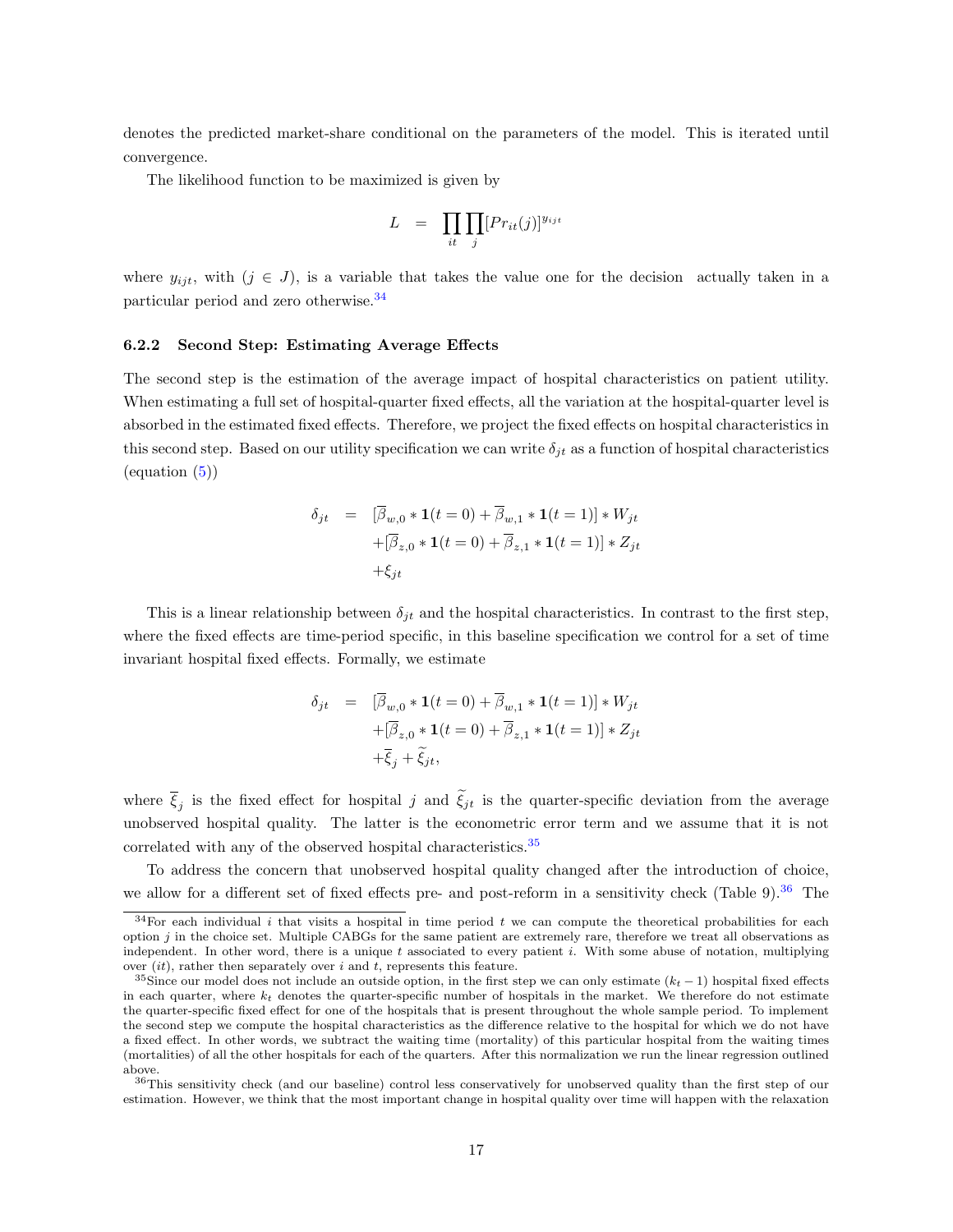robustness of our estimates to using separate pre- and post-reform dummies is reassuring and we use time invariant hospital fixed effects in our baseline as this facilitates the comparison of demand elasticities and market shares pre- and post-reform.

#### <span id="page-21-0"></span>7 Estimation Results

In this section we first report the estimation results from the choice model (production function results are in Appendix section [A.3\)](#page-45-0), then report how they translate into patient and hospital level elasticities of demand.

#### 7.1 Choice Model Estimates

#### 7.1.1 First Step: Effects with Heterogeneity

The results from the first step of estimation are reported in Table [8.](#page-37-0) For economy of exposition, the (large number of) fixed effect estimates are not reported in the table. Also for the purpose of exposition, all patient characteristic variables were standardized in order to make the coefficient magnitudes more easily comparable. Due to the standardization, the interactions can be interpreted as deviations in preferences relative to a patient with average characteristics.

Examination of the estimates reveals some dramatic results. There are significant changes in almost all of the interactions between the pre- and post-reform time periods. Poorer patients (higher values of IMD) pay more attention to waiting times after the introduction of choice.<sup>[37](#page-2-0)</sup> The interaction term for waiting times post-reform is significantly different from zero (and from the pre-reform coefficient). More severely ill patients (more co-morbidities) care significantly less about waiting times and significantly more about quality in both time periods. In other words, sicker patients are willing to trade off higher waiting times for a better quality of service, as one would expect. Relatively speaking, they become more sensitive to both dimensions of hospital service post-reform. More informed patients are less sensitive to both measures pre-reform, but become relatively more sensitive post-reform. Post-reform they are significantly more sensitive to waiting times than the average patient but not significantly different from the average patient with respect to quality. The change in sensitivity, however, is statistically significant in the case of both dimensions of service.

In the case of patient informedness the change is the most relevant measure. The variable is only defined in a meaningful way for the post-reform time period, since it refers to information about something that did not exist pre-reform (being informed about the possibility of choice). We include it in the prereform period to strengthen the identification of the effect of information. The pre-reform interaction effects with informedness should capture any factors (e.g., unmeasured population characteristics) that are correlated with informedness across PCTs. This difference-in-difference identification is based on the assumption that the only thing changing with the introduction of the reform is the provision of information, i.e., any other factors that might be cross-sectionally correlated with informedness do not change when patient choice is expanded.

of choice constraints due to the reform.

<sup>&</sup>lt;sup>37</sup>High waiting times are a negative, so a negative coefficient indicates that patients are responsive to waiting times. Similarly, our measure of quality is mortality, so a negative coefficient indicates greater responsive by avoiding low quality (high mortality) hospitals.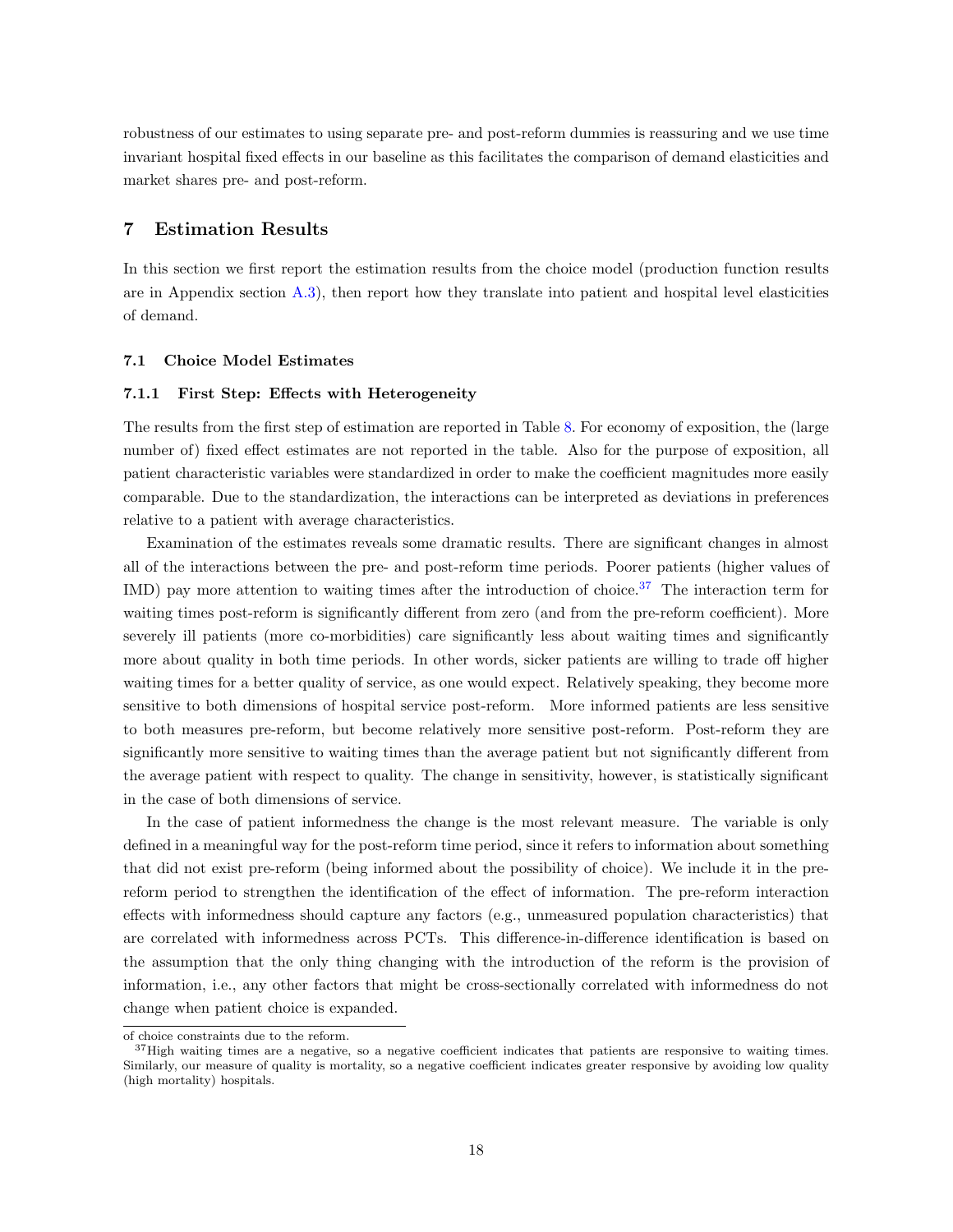We also find evidence of substantial unobserved heterogeneity in preferences over the adjusted mortality rate, both pre- and post-reform. This unobserved heterogeneity is essentially unchanged pre- to post-reform. Our results show little heterogeneity in preferences over waiting times in both time periods. Finally, we also find that, as expected, distance plays an important role in hospital choice. The effects are clearly nonlinear. Four of our six distance terms are highly significant, showing the importance of controlling flexibly for the effects of distance on choice.

Overall, Table [8](#page-37-0) provides evidence of substantial patient heterogeneity in response to the reform. These findings regarding the heterogeneity of the treatment effect are highly relevant for policy purposes. We elaborate more on the policy implications in Section [8](#page-24-0) below.

#### 7.1.2 Second Step: Average Effects

The results of the linear regression for the 2nd step of estimating the choice model (obtaining average effects) are reported in Table [9.](#page-38-0) We find substantial impacts of the reform. In particular, patients became substantially more sensitive to the adjusted mortality rate post-reform. The estimated effect is not significantly different from zero pre-reform and becomes significantly negative post-reform, and approximately twice as large. This provides evidence on the primary question of this paper. The choice reform did have a substantial impact on patients' sensitivity to hospitals' clinical quality of care, and in the expected direction – patients became much more responsive to how well hospitals performed in terms of their mortality rate for CABG surgeries.

The estimates with respect to waiting times are not significant either pre- or post-reform. We therefore conclude that there was no substantial change in the sensitivity with respect to waiting times for the average patient. This lack of an average effect is possibly due to the large fall in waiting times that occurred just prior to the full role out of the Choice programme in 2006. In 2001 the government instituted an aggressive national policy (dubbed "targets and terror") to reduce waiting times for elective care by 2005. This policy had considerable success in lowering waiting times (Propper, Sutton, Whitnall, and Windmeijer (2010)) and possibly meant that post-2006 on average patients were less concerned about waiting times in deciding where to receive CABG treatment. However, as shown above, some groups of patients did change their behavior with respect to waiting times after the introduction.

We also relax the assumption that hospital fixed effects are constant and allow them to differ pre- and post-reform. These estimates are displayed in the second set of columns in the table. As can be seen, the estimates and conclusions are essentially unchanged – patients are substantially more sensitive to the mortality rate post-reform.

#### 7.2 Elasticities of Demand

Since the primary focus on the paper is on the quality of care, and we find only weak (mostly insignificant) results for sensitivity with respect to waiting times, we focus on the elasticity of demand with respect to the (case-mix adjusted) mortality rate. We start by computing elasticities for individual patients with respect to the adjusted mortality rate. Analyzing individual-level elasticities is helpful in our context to get a better sense of how strongly different patient groups were affected by the relaxation of the constraint on choice. Secondly, we compute aggregate demand elasticities for hospitals by integrating over the changes in individual choice probabilities for each hospital. Ultimately, for assessing the impact of the choice reform, these hospital-level elasticities are the most crucial factor. If the demand that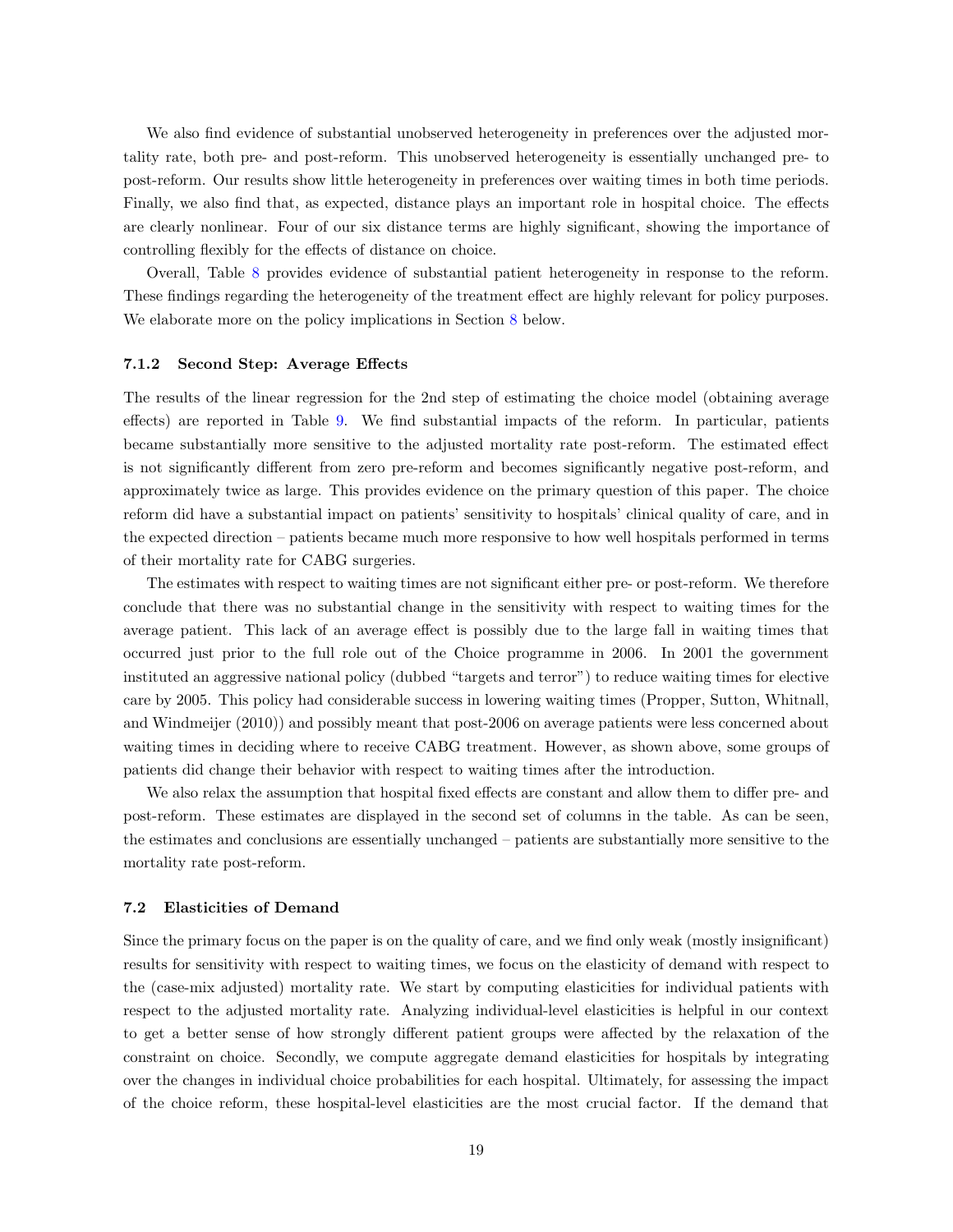hospitals face becomes more elastic with regard to quality, then relaxing the constraint on choice was successful in increasing hospitals' incentives to provide higher quality.

#### 7.2.1 Patient-level Elasticities

Table [10](#page-39-0) reports the sensitivity of choice probabilities to changes in the mortality rate for different groups of patients. The first column reports the percentage change in the choice probability following an increase in the mortality rate by one standard deviation (about 1.11 percentage points). The second column reports the elasticity of individual-level demand. In order to compute both columns we fix the baseline choice probability of the patient to be equal to 50 percent.[38](#page-2-0) A different choice probability would equally scale all values reported in the table, so any relative comparison between different rows in the table is not affected by this assumption. To assess the impact on different income groups, we report the elasticity for a patient whose income is 1 standard deviation lower than the average. Similarly, we report results for more severely ill patients as well as more informed patients.

We find that with restrictions on choice (prior to the reform) a 1 standard deviation increase in mortality leads to about a 3 percent drop in the choice probability of the average patient. After the relaxation of choice constraints (post-reform), we see an effect that is more than twice as large, with a drop of about 7 percent in the choice probability. Interestingly, we find no real difference in how lower income patients reacted to increased choice. There are very small differences between their responses to quality and those of the average patient, both with restricted and free choice (pre- and post-reform). The result is intriguing as there was concern that the choice reform would not benefit lower income households or that they would be harmed by it.

Sicker patients reacted more strongly to choice than the average patient. This is intuitive as these patients have a stronger incentive to select a high quality hospital. Note that even pre-reform choices were relatively more responsive for sicker patients. This is likely to be because physicians pay more attention to quality when referring a sicker patient, though it is possible that sicker patients gathered more information and managed to influence their GP to refer them to a better hospital, even before the introduction of patient choice. More informed patients are responsive to hospitals' mortality rates post-reform. The change in responsiveness pre- to post-reform is quite a bit larger than for other groups. (As discussed previously, we focus on the change in elasticity for this group rather than the pre- and post-reform levels.)

Finally, we also report the elasticities for patient-level demand in the second column of the table. While across the board the elasticities are fairly small, they are substantially larger with free choice: the elasticity for the average patient more than doubles pre- to post-reform, while it is substantially larger for sicker and better informed patients.

#### 7.2.2 Hospital-level Elasticities

We examine hospital-level demand sensitivity by calculating market share impacts and elasticities. We simulate a one standard deviation change in mortality for each hospital in the choice set and compute the percentage change in the hospital's market share. For the elasticity we divide by the percentage change

<sup>&</sup>lt;sup>38</sup>Specifically, we compute the first column as  $[100 * \beta_x * Std_x * (1 - Pr)]$ . The elasticity is computed as  $[\beta_x * x * (1 - Pr)]$ .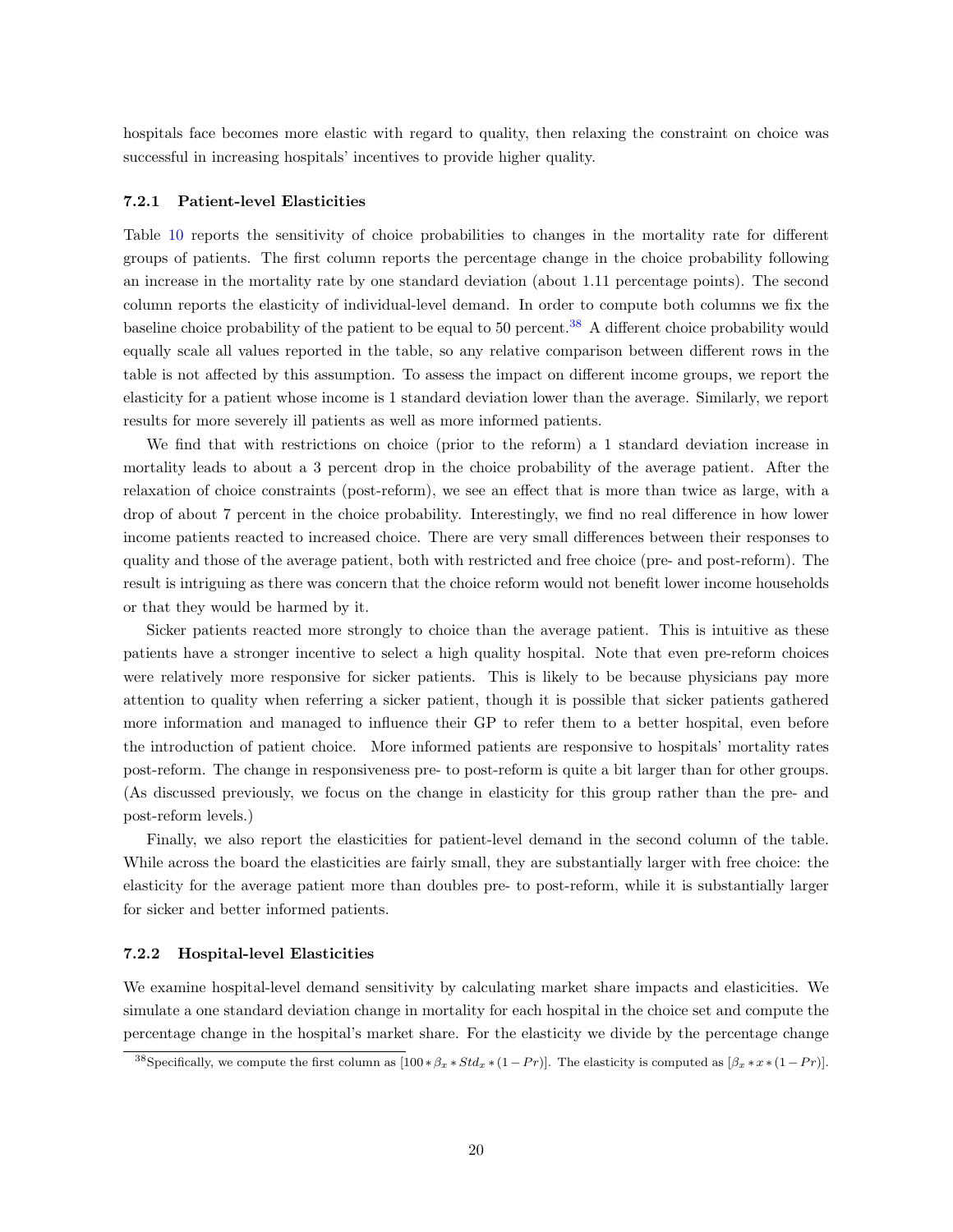in the mortality rate.<sup>[39](#page-2-0)</sup> The market share and elasticity effects will differ across hospitals depending on the density of patients in the local area, the demographic composition of the local population, and the locations of other hospitals.

Table [11](#page-40-0) reports the distribution of elasticities across all hospitals. We find that when constraints on choice are relaxed post-reform a one standard deviation increase in the mortality rate leads to a 4.9 percent drop in market share for the average hospital, relative to a much smaller decrease of 0.36 percent before the reform. There is substantial heterogeneity in the impacts across hospitals. The market share loss is 6.25 at the 25th percentile and 2.3 at the 75th percentile of the distribution of elasticity changes.<sup>[40](#page-2-0)</sup> We also compute demand elasticities across hospitals and find the elasticities are generally low, but change substantially due to the freeing up of choice. The elasticity at the average hospital increases from  $0.02$ (i.e. close to zero) to  $-0.12$  pre- to post-reform.  $41$ 

Overall the results suggest that relaxing the constraint on choice increased hospitals' incentives to improve quality. While the effect is not uniformly large across all hospitals, many hospitals experienced substantial changes in the demand elasticities they faced.

#### <span id="page-24-0"></span>8 Policy Evaluation

We provide an evaluation of the impacts of allowing free choice in several steps. We first estimate the number of lives that were saved by allocating patients to better hospitals post-reform, as well as provide a broader analysis of consumer welfare gains due to the relaxation of choice constraints. Both these calculations evaluate effects of the reform under the assumption that hospitals did not react to the change in demand conditions. The survival and welfare effects we present are purely due to an efficient resorting of patients. We then proceed to an analysis of how much the competitive environment changed with the introduction of the reform. Finally, we provide some suggestive supply-side evidence which shows that hospitals seem to have reacted to the change in demand conditions as intended by policy makers. In all but the last step, we simulate counterfactuals in order to quantify the impact of increased choice. However, contrary to many other applications, we do not simulate changes caused by a hypothetical policy, but rather simulate behavior for the post-reform population under the assumption that the reform had not taken place. In this way we leverage the structure of our model to evaluate and quantify the effects of the policy change.

#### 8.1 The Impact of Choice on Patient Survival

An obvious, and very direct, measure by which to evaluate this policy is the impact on the probability of survival following a CABG. This is of direct importance to patients. We assess this by calculating how many more patients would have died had the reform not been implemented, i.e., if patients in the postreform time period were still subject to pre-reform choice constraints and therefore choosing according

<sup>&</sup>lt;sup>39</sup>More specifically, we simulate a small change in the mortality rate when computing the elasticity rather than a one standard deviation shift.

 $^{40}$ Note that we report percentiles for the distribution of *changes*, rather than changes for hospitals at certain percentile in the original distribution of levels. As hospitals change their position in the level-ranking with the introduction of the reform, the two things are not the same.

<sup>&</sup>lt;sup>41</sup>We have to make some modification to the data in order to compute hospital-level elasticities due to the fact that the adjusted mortality rate sometimes takes on negative values. We adjust the distribution of the adjusted mortality rate (by shifting the mean and the variance) so that its minimum and maximum are the same as the minimum and maximum values of the raw mortality rate distribution.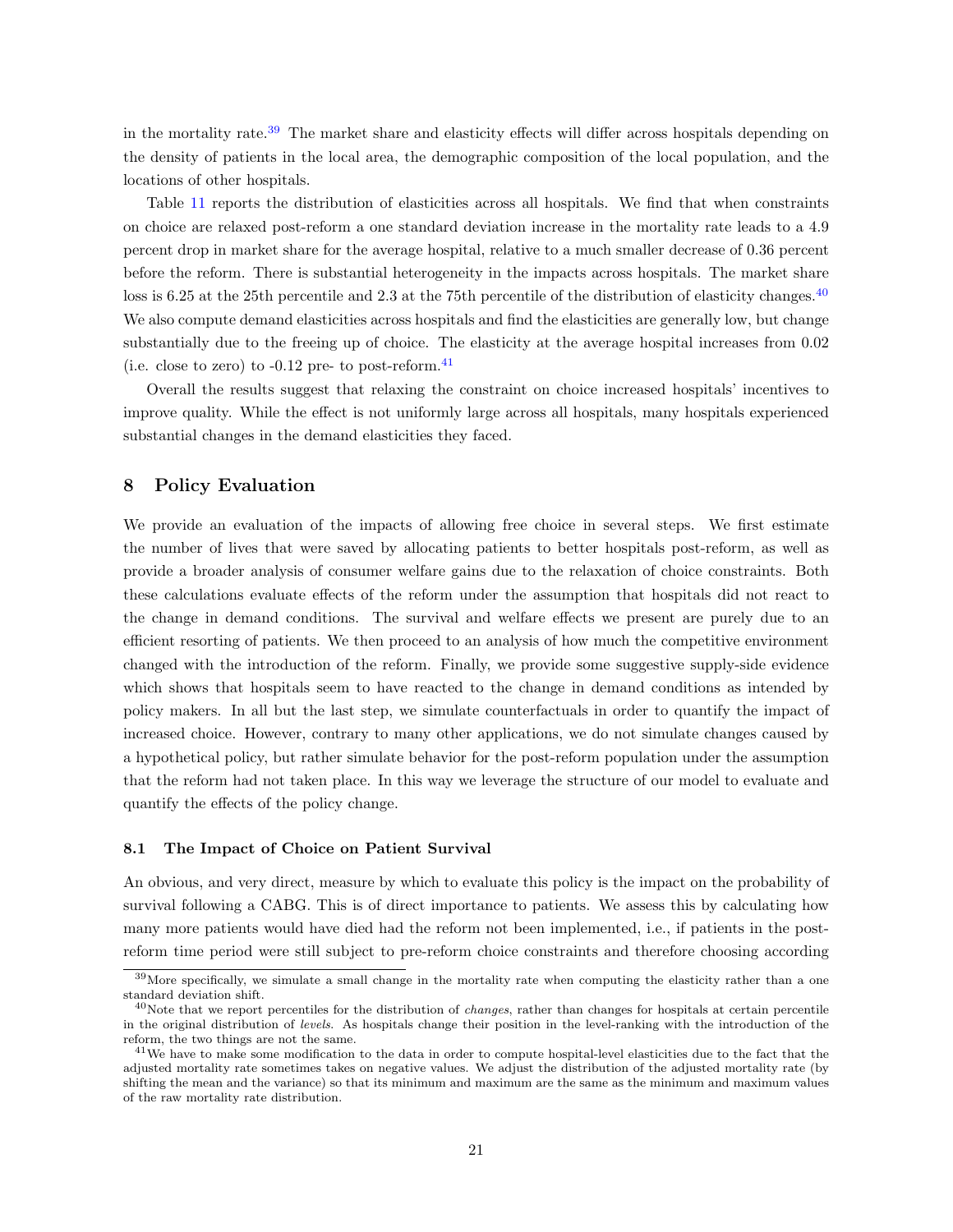to pre-reform parameters.

Formally, we implement the analysis in the following way. The ex-ante mortality probability<sup>[42](#page-2-0)</sup> of any particular patient  $i$  in time-period  $t$  is given by

$$
Pr_{it}(Mortality, \theta_t) = \sum_j Pr_{it}(j, \theta_t) \cdot E(Mortality| choice = j, Patient Characteristics)
$$

Both terms on the right-hand side of the above equation can be computed based on the estimated parameters. The first term denotes the probability of visiting hospital  $j$ , which is estimated within the demand model. The second is given by the estimated probability of death conditional on the observed set of patient characteristics and the choice of a particular hospital. Specifically, equation [\(6\)](#page-9-0), which we used to compute the case-mix adjusted mortality rate, yields the expected probability of dying.

To obtain the expected difference in mortality we simply compute

$$
E(\Delta Mortality) = \sum_{it} [Pr_{it}(Mortality, \theta_{post}) - Pr_{it}(Mortality, \theta_{pre})] \cdot \mathbf{1}(t = post-reform)
$$

In other words, we sum up the changes in mortality probability for each patient in the post-reform period when choice parameters change from post- to pre-reform estimates. Results from this counterfactual are reported in Table [12.](#page-40-1) We estimate that 12 fewer patients would have survived had the reform not been implemented in 2005. This number is calculated is over the entire five post-reform quarters used in the estimation (so corresponds to roughly 10 lives saved on a annual basis). The lower panels of the table assess the magnitudes of these changes relative to the total number of admissions and deaths during the relevant time period. The changes amount to about 0.06 percentage points or a 3.1 percent decrease in the mortality rate. If we adopt the \$100,000 benchmark of Cutler and McClellan (2001) for the value of a year of life, and assume that CABG survivors' lives are extended by 17 years (van Domburg, Kappetein, and Bogers 2009), the beneficial effects of the pro-competition reforms are about \$17 million yearly in terms of value of life-years saved.<sup>[43](#page-2-0)</sup>

#### 8.2 Changes in Patient Welfare

In a similar spirit to the analysis of patient survival, we also compute the percentage welfare changes due to removing restrictions on choice. In order to undertake a welfare calculation we assume that preferences are identified from the data post-reform. Pre-reform choices are constrained and the parameters we estimate are therefore the reduced form of preferences and the constraints. Using these assumptions (which play no role in our estimation) we can assess how much welfare was gained by freeing patient choice from the pre-reform constraints. We compute the change in consumer surplus in the following way

$$
E(\% \Delta CS) = \left[ \frac{Pr_{it}(j, \theta_1) \cdot u_{it}(j, \theta_1) - Pr_{it}(j, \theta_0) \cdot u_{it}(j, \theta_1)}{Pr_{it}(j, \theta_0) \cdot u_{it}(j, \theta_1)} \right] \cdot \mathbf{1}(t = \text{post-reform})
$$

In other words, we compare patient's utility post-reform when preferences and choice are determined

 $42$ In this context we think of the ex-ante probability as the probability of death before both the error terms of the choice process and the error term influencing survival are realized, i.e. the patient has not decided which hospital to visit and we do not know the patient-specific shock to his mortality probability yet.

 $4310 \times 17 \times 100,000 = 17,000,000$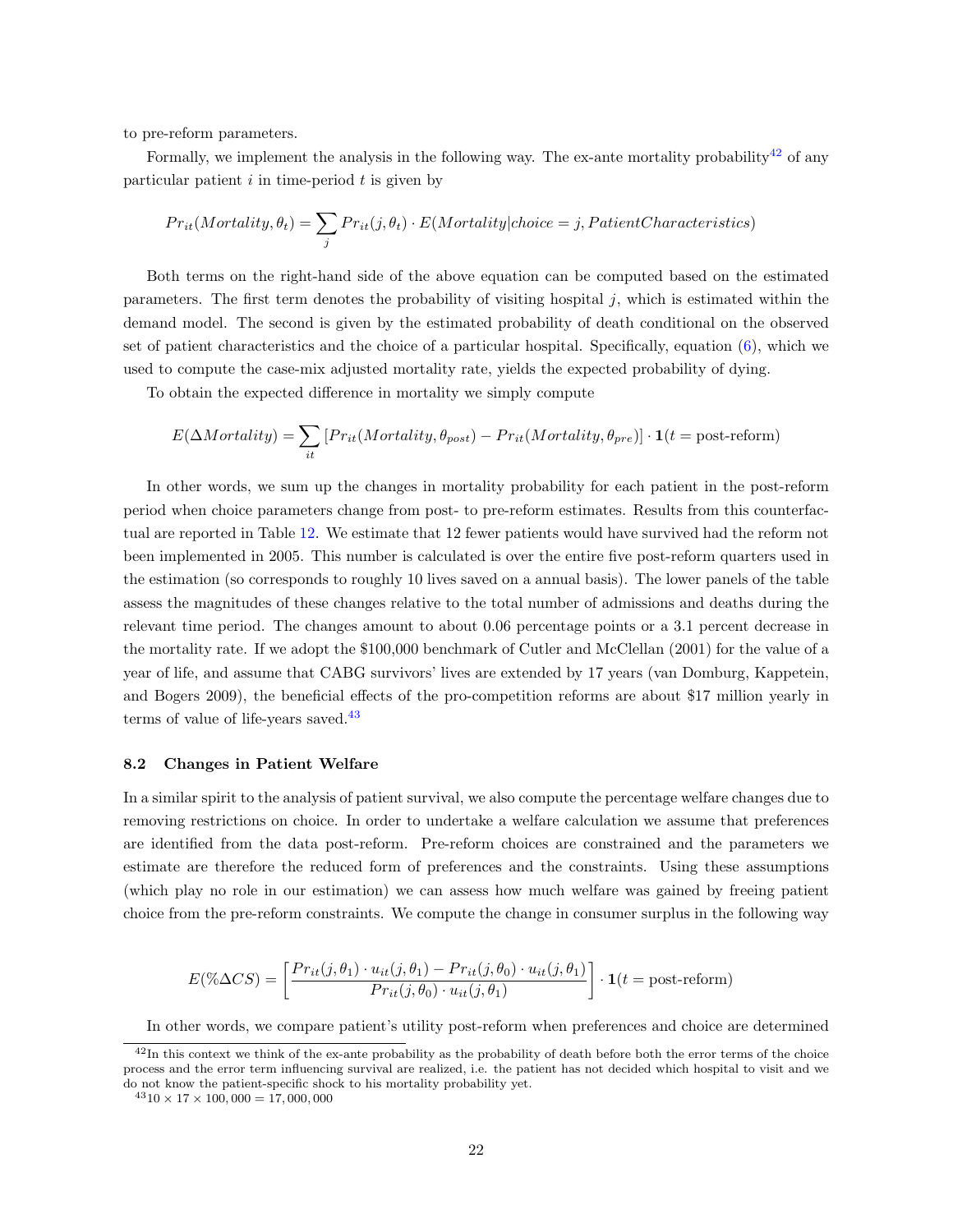by  $\theta_1$ . with the utility they would have received had they chosen according to pre-reform restricted choice parameters  $(\theta_0)$  but if their utility was based on the "true" post-reform preferences  $(\theta_1)$ .<sup>[44](#page-2-0)</sup> The latter would have been the situation patients would have found themselves in had the reform not been implemented. We simulate over both the random coefficients and the logit error terms in order to compute the expression above. As the welfare levels are expressed in normalized utils, only the percentage change in utils is an interpretable measure.

We find that the freeing of choice led to a 7.68 percent increase in welfare. This is a substantial, although not overwhelming, increase. Note that both the welfare analysis and the change in survival only assess the changes that are achieved by reallocating patients, i.e. without any supply side adjustment of hospitals to the new demand conditions. We now turn to the further improvements that can be achieved if the reform also provided incentives for hospitals to improve quality.

#### 8.3 Change in the Competitive Environment

In this section we perform a counterfactual in order to get a sense of the magnitude of the relaxation of choice constraints on hospitals' incentives. We look at how hospital market shares in the pre-reform period would have been different if patient choices had occurred based on estimated post-reform parameters. This exercise allows us to compute how much re-shuffling of market shares would have happened had patients had free choice earlier. When implementing the counterfactual, we hold everything fixed except for the choice parameters. In other words, the same set of patients is exposed to the same set of hospitals as in the "real" pre-reform choice situation. For the purpose of this counterfactual we therefore do not allow hospitals to adjust to the changes in demand caused by the parameter change.

Any movement we see in market-shares in the data after the reform will be due to demand changes and hospitals responding to them. This counterfactual allows us to isolate the former effect in order to assess the "pressure" on market-shares caused by the reform for a given quality level. The magnitude of the re-shuffling of market shares is therefore a valuable metric to how much incentives to improve quality changed for hospitals. The results from this exercise are reported in Table [13.](#page-41-0) In line with the results presented above, we find that the introduction of choice has a significant impact on some hospitals. At the extremes of the distribution one hospital would have lost 8.7 percent of its market share and another would have gained 14.7 percent. There is a large heterogeneity in the impacts, however, and for most hospitals the effect is more modest.

#### 8.4 Some Assessment of the Supply-Side Response

Having established that the introduction of choice led to a substantial increase in demand elasticities faced by hospitals, we now provide some evidence for a supply-side response to this change in the competitive environment. In order to analyze the supply-side in a simple way, we rely on the fact that the reform differentially affected hospitals due to differences in population density, population demographics, and the location of competitors. We therefore expect hospitals in areas where demand conditions changed more to improve their quality more than other hospitals.

<sup>&</sup>lt;sup>44</sup>Note that  $Pr_{it}(j, \theta_1) \cdot u_{it}(j, \theta_1)$  is a standard welfare metric and equal to the logit inclusive-value. However,  $Pr_{it}(j, \theta_0) \cdot u_{it}(j, \theta_1)$  $u_{it}(j, \theta_1)$  is specific to our setup and cannot be represented analytically because different parameters determine choice and utility.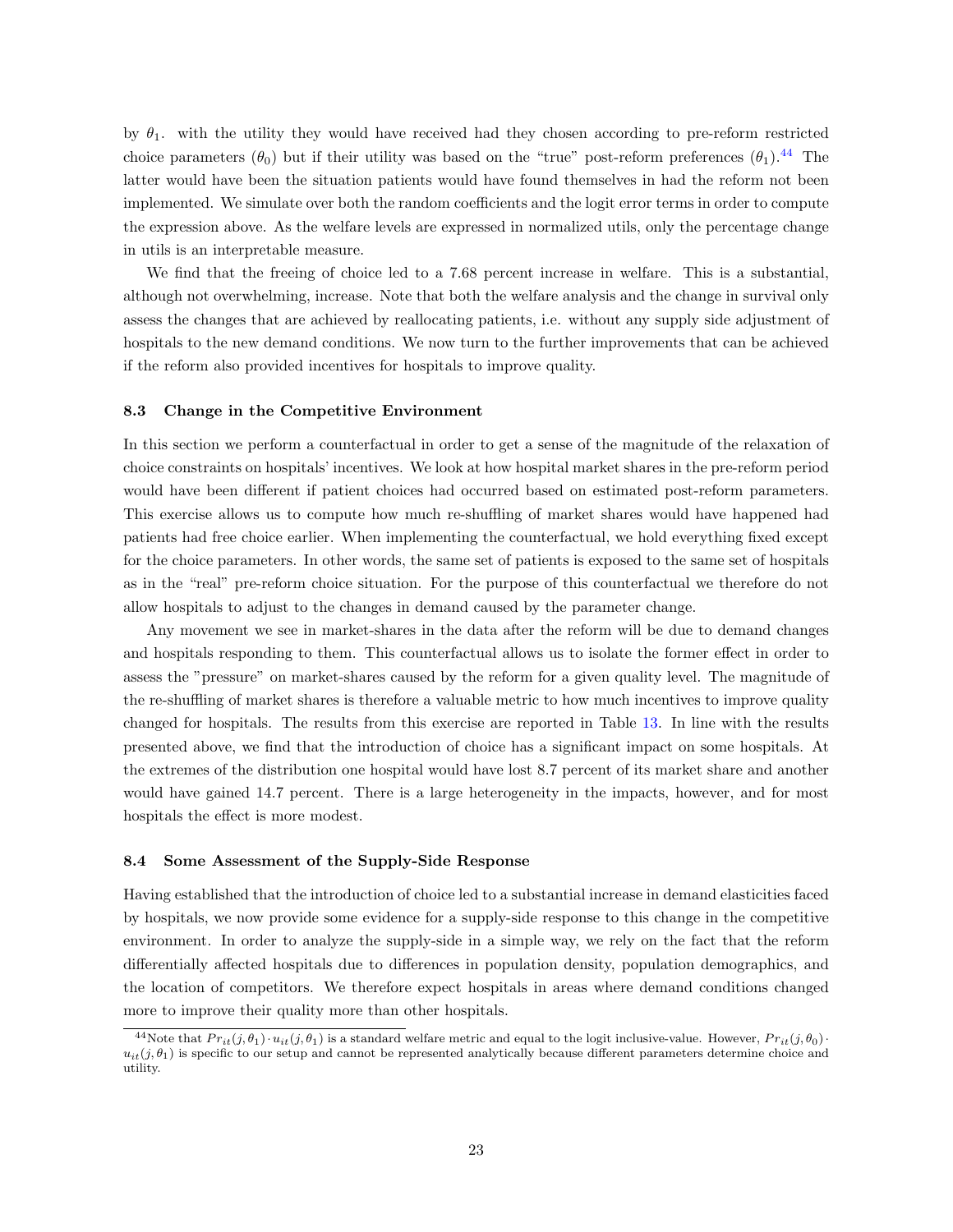We test this hypothesis by regressing the change in the case-mix adjusted mortality rate on the change in the aggregate elasticity of demand with respect to quality. This simple approach mirrors the differencein-difference estimation conducted in Gaynor, Moreno-Serra, and Propper (2010) and Cooper, Gibbons, Jones, and McGuire (2011). In these papers, a change in the mortality rate is regressed on cross-sectional variation in hospital market structure. The argument is that the expansion of choice will have a stronger impact in areas with a higher density of competing hospitals. Using a measure of concentration, like the Herfindahl Index, is a reduced-form way of capturing that the elasticity of demand is expected to change more in some areas than in others. Here we compute demand elasticities (and changes in elasticities due to the reform) based on model primitives. Because CABGs are not offered in all UK hospitals we have only 27 observations available for estimation. For that reason, and because of the ad hoc nature of the specification, we think of the results presented in this section as only suggestive and complementary to the evidence provided elsewhere.

We estimate the following OLS regression,

$$
\Delta Mortality_j = \lambda_0 + \lambda_1 \Delta Elasticity_{j,Mortality} + e_j \tag{9}
$$

where  $Elasticity_{i,Mortality}$  denotes the elasticity of hospital demand with respect to the case-mix adjusted mortality rate, as reported in Table  $11<sup>45</sup>$  $11<sup>45</sup>$  $11<sup>45</sup>$  The results from this regression are reported in Table [14.](#page-41-1) For ease of interpretation, we use the absolute value of the elasticity in the regression.

We find a negative and significant impact of the change in the demand elasticity on the change in the case-mix adjusted mortality rate. In other words, hospitals whose demand became more responsive to quality improved quality disproportionately more than elsewhere. To get a sense of the magnitude of the coefficient, consider a shift of one standard deviation in the elasticity (roughly 6, as reported in Table [11\)](#page-40-0). This shift implies a drop of 0.7 in the mortality rate, which is roughly equal to 75 percent of the general decrease in the case-mix adjusted mortality rate over the entire time period from 2003 to 2007 (see Table [1\)](#page-31-0). This is a very substantial impact.

Overall, this suggests that freeing up patient choice elicited a supply side response by hospitals that improved patient survival. This impact goes beyond the effects presented in the previous analyses. In terms of magnitude, our point estimate implies that competition could have played a large role in the overall drop in the CABG mortality rate from 2003 through to 2007.

#### 9 Summary and Conclusions

This paper takes advantage of a "natural experiment" in the English National Health Service which introduced patient choice among hospitals. This reform allows us to look at the effect of choice on patient behavior and supplier responses to that behavioral change. We evaluate whether increased choice resulted in increased elasticity of demand faced by hospitals with regard to two central dimensions of hospital service – clinical quality of care and waiting times. We estimate a structural model of patient demand, allowing for a different responsiveness pre- and post-reform in a flexible way. On the methodological side, we show how to deal with the endogeneity of waiting times in the demand model as well as how to obtain a valid quality measure using an IV strategy.

<sup>&</sup>lt;sup>45</sup>In the regression we use (the change in) the percentage change in market share following a one standard deviation increase in mortality instead of the elasticity.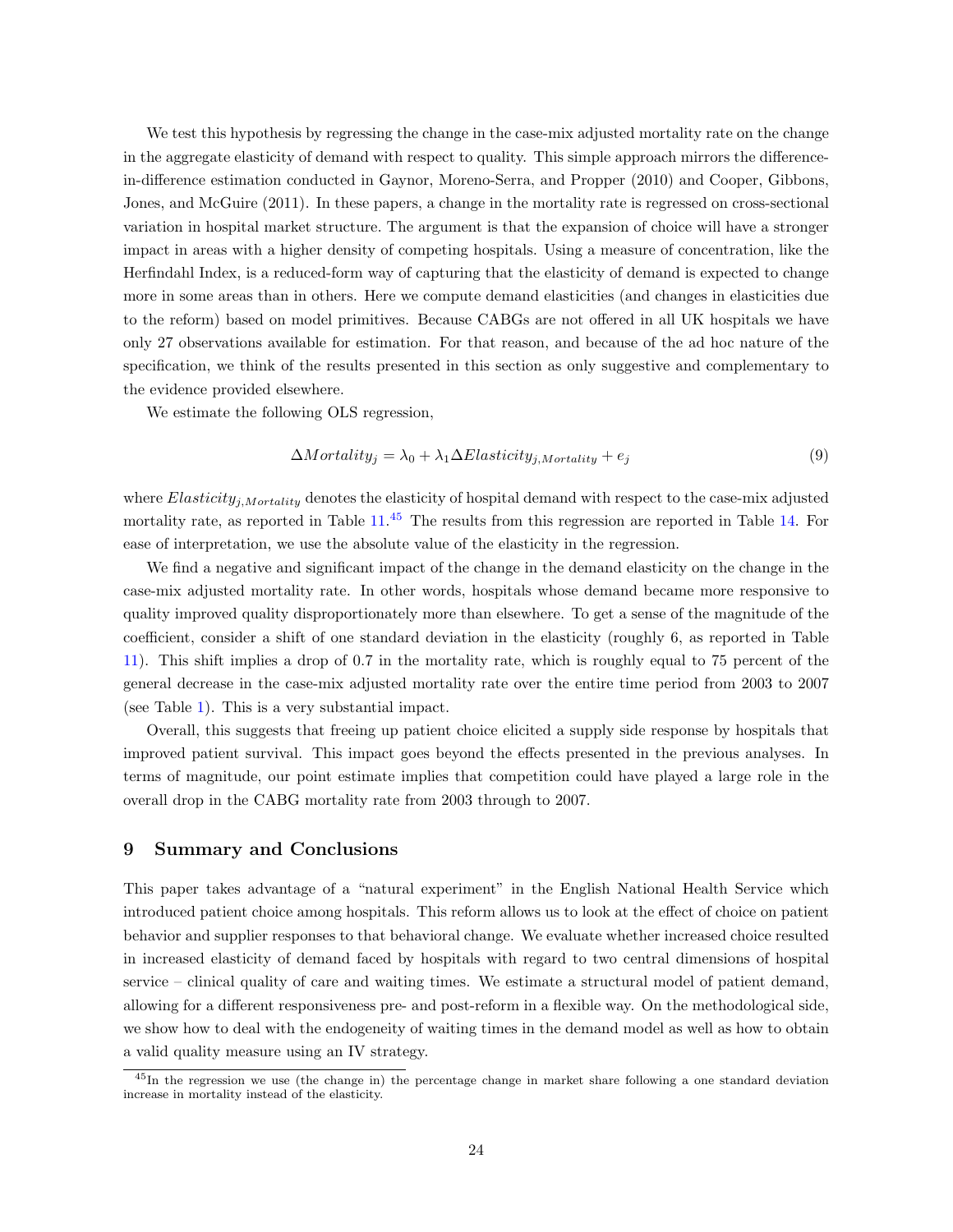We find substantial impacts of the removal of restrictions on patient choice. Patients are more responsive to the clinical quality of care at hospitals (measured as the hospital's case-mix adjusted mortality rate) but on average are not more responsive to waiting times. These is heterogeneity in these impacts, however. More severely ill patients are more affected by the reform as are better informed patients. We calculate that the increased demand responsiveness alone led to a significant reduction in mortality and an increase in patient welfare. The elasticity of demand faced by hospitals increased post-reform. This gave hospitals (potentially) large incentives to improve their quality of care and we find suggestive evidence that hospitals responded strongly to the enhanced incentives due to increased demand elasticity.

Overall, this paper provides evidence that a reform that removed constraints on patient choice worked: patient flows were more sensitive to clinical quality and patients went to better hospitals. This suggests that there is potential for choice based reforms to succeed and for competition in health care to enhance quality.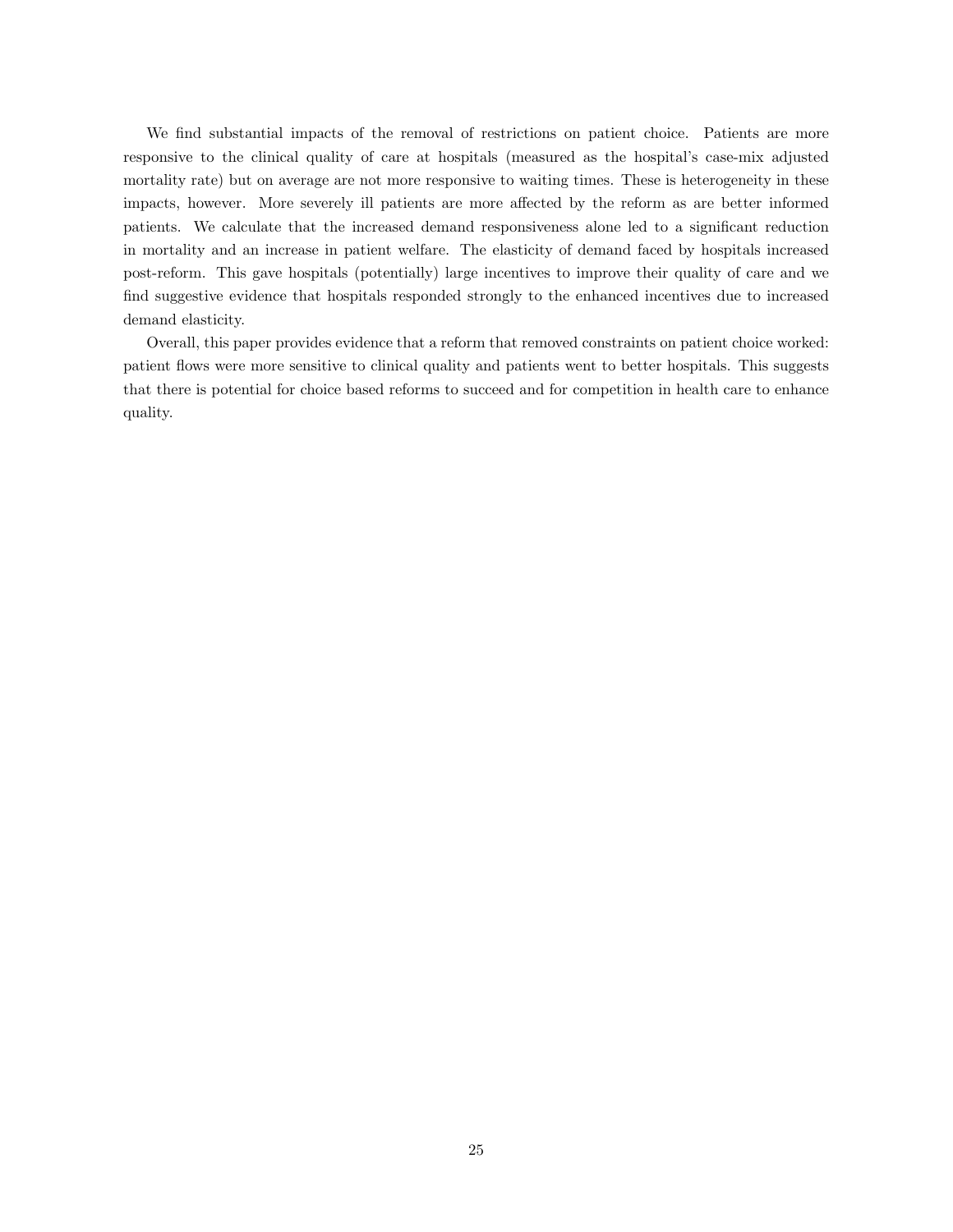### References

- ANDERSON, T. W. (1984): An Introduction to Multivariate Statistical Analysis, 2nd ed. Wiley, New York.
- Beckert, W., M. Christensen, and K. Collyer (2012): "Choice of NHS-funded Hospital Services in England\*," The Economic Journal, 122(560), 400–417.
- BERRY, S., J. LEVINSOHN, AND A. PAKES (1995): "Automobile Prices in Market Equilibrium," Econometrica, 63(4), 841–890.
- Besley, T., and M. Ghatak (2003): "Incentives, Choice, and Accountability in the Provision of Public Services," Oxford Review of Economic Policy, 19(2), 235–249.
- BLÖCHLIGER, H. (2008): "Market Mechanisms in Public Service Provision," OECD Economics Department Working Papers, No. 626, Organization for Economic Cooperation and Development, Paris, France.
- Capps, C., D. Dranove, and M. Satterthwaite (2003): "Competition and Market Power in Option Demand Markets," RAND Journal of Economics, 34(4), 737-763.
- Cooper, Z., S. Gibbons, S. Jones, and A. McGuire (2011): "Does Hospital Competition Save Lives? Evidence from the English Patient Choice Reforms," Economic Journal, 121(554), F228–F260.
- Cutler, D., and M. McClellan (2001): "Is Technological Change in Medicine Worth It?," Health Affairs, 20(5), 11–29.
- Farrar, S., J. Sussex, D. Yi, M. Sutton, M. Chalkley, T. Scott, and A. Ma (2007): "National Evaluation of Payment by Results - Report to the Department of Health," Report, Health Economics Research Unit, University of Aberdeen, [http://www.abdn.ac.uk/heru/documents/pbr\\_](http://www.abdn.ac.uk/heru/documents/pbr_report_dec07.pdf) [report\\_dec07.pdf](http://www.abdn.ac.uk/heru/documents/pbr_report_dec07.pdf) (accessed April 27, 2010).
- Gaynor, M., R. Moreno-Serra, and C. Propper (2010): "Death by Market Power: Reform, Competition and Patient Outcomes in the British National Health Service," unpublished manuscript, Carnegie Mellon University, Imperial College.
- GAYNOR, M., AND W. B. VOGT (2003): "Competition Among Hospitals," Rand Journal of Economics, 34(4), 764–785.
- Geweke, J., G. Gowrisankaran, and R. J. Town (2003): "Bayesian Inference for Hospital Quality in a Selection Model," Econometrica, 71(4), pp. 1215–1238.
- Goolsbee, A., and A. Petrin (2004): "The Consumer Gains from Direct Broadcast Satellites and the Competition with Cable TV," Econometrica, 72(2), 351–381.
- Gowrisankaran, G., and R. J. Town (1999): "Estimating the Quality of Care in Hospitals Using Instrumental Variables," Journal of Health Economics, 18, 747–767.
- Hansen, L. (1982): "Large Sample Properties of Generalized Method of Moments Estimators," Econometrica, 50, 1029–1054.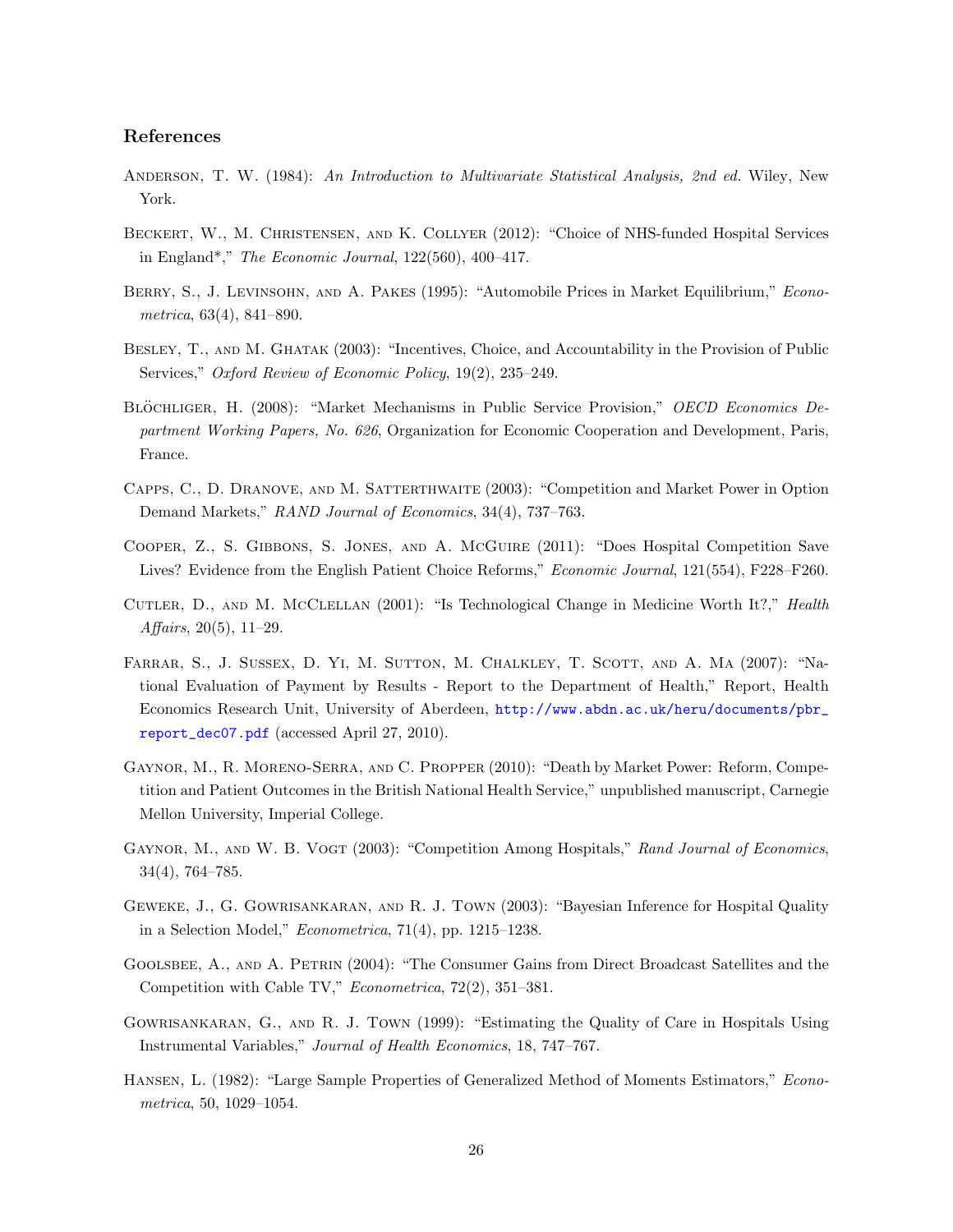- Ho, K. (2009): "Insurer-Provider Networks in the Medical Care Market," American Economic Review, 99(1), 393–430.
- HOWARD, D. H. (2005): "Quality and Consumer Choice in Healthcare: Evidence from Kidney Transplantation," Topics in Economic Analysis and Policy, 5(1), Article 24, 1–20, http://www.bepress.com/ bejeap/topics/vol5/iss1/art24.
- HOXBY, C. M. (2003): "School Choice and School Productivity: Could School Choice Be a Tide that Lifts All Boats?," in *The Economics of School Choice*, ed. by C. M. Hoxby, pp. 287–342. National Bureau of Economic Research, Cambridge, MA.
- KESSLER, D. P., AND M. B. MCCLELLAN (2000): "Is Hospital Competition Socially Wasteful?," Quarterly Journal of Economics, 155, 577–615.
- LE GRAND, J. (2003): Motivation, Agency, and Public Policy: Of Knights & Knaves, Pawns & Queens. Oxford University Press, Oxford, UK.
- LUFT, H. S., D. W. GARNICK, D. H. MARK, D. J. PELTZMAN, C. S. PHIBBS, E. LICHTENBERG, AND S. J. MCPHEE (1990): "Does Quality Influence Choice of Hospital?," JAMA: The Journal of the American Medical Association, 263(21), 2899–2906.
- MOSCONE, F., E. TOSETTI, AND G. VITTADINI (2012): "Social interaction in patients hospital choice: Evidence from Italy," Journal of the Royal Statistical Society: Series A (Statistics in Society), 175(2), 453–472.
- NATIONAL HOSPITAL DISCHARGE SURVEY (2010): National Hospital Discharge Survey. National Center for Health Statistics, Centers for Disease Control, Atlanta, GA.
- PROPPER, C., M. SUTTON, C. WHITNALL, AND F. WINDMEIJER (2008): "Did Targets and Terror Reduce Waiting Times in England for Hospital Care?," The BE Journal of Economic Analysis  $\mathcal{B}$ Policy, 8(2), 5.
- (2010): "Incentives and Accountability in Hospital Care: Evidence from a Natural Experiment," Journal of Public Economics, forthcoming.
- Sivey, P. (2008): "The Effect of Hospital Quality on Choice of Hospital for Elective Heart Operations in England," Unpublished Manuscript, University of Melbourne.
- Tay, A. (2003): "Assessing Competition in Hospital Care Markets: the Importance of Accounting for Quality Differentiation," RAND Journal of Economics, 34(4), 786–814.
- van Domburg, R. T., A. P. Kappetein, and A. J. J. C. Bogers (2009): "The Clinical Outcome After Coronary Bypass Surgery: A 30-year Follow-up Study," European Heart Journal, 30, 453–458.
- Varkevisser, M., S. A. van der Geest, and F. T. Schut (2012): "Do patients choose hospitals with high quality ratings? Empirical evidence from the market for angioplasty in the Netherlands," Journal of Health Economics,  $31(2)$ ,  $371 - 378$ .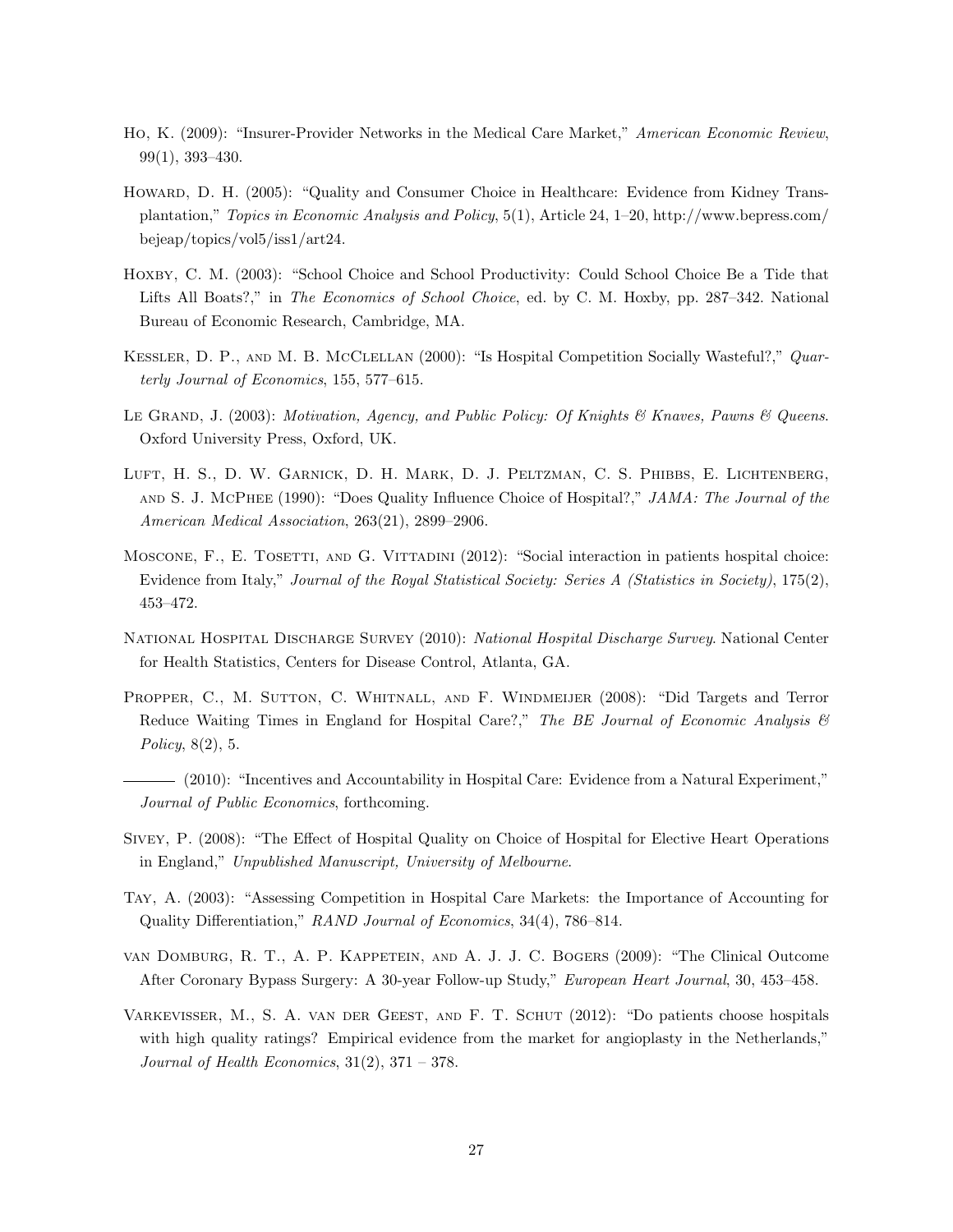<span id="page-31-0"></span>

|      | Total Admissions<br>CABGs        |       | Waiting Times<br>(Days) |                                   |  |  |
|------|----------------------------------|-------|-------------------------|-----------------------------------|--|--|
|      | Mean                             | Std   | Mean                    | Std                               |  |  |
| 2003 | 502.9                            | 189.4 | 109.1                   | 32.1                              |  |  |
| 2004 | 507.5                            | 200.0 | 100.5                   | 20.7                              |  |  |
| 2005 | 449.1<br>170.8<br>172.7<br>425.4 |       | 67.8                    | 15.2                              |  |  |
| 2006 |                                  |       | 65.6                    | 17.3                              |  |  |
| 2007 | 459.9<br>169.9                   |       | 64.9                    | 21.4                              |  |  |
|      | Mortality Rate<br>CABGs          |       |                         | Adjusted Mortality<br>Rate, CABGs |  |  |

Table 1: Descriptive Statistics — Hospital Characteristics

|      | <b>NIOL</b> Latter <b>Rate</b><br>CABGs |      | Aujusteu mortant<br>Rate, CABGs |      |  |
|------|-----------------------------------------|------|---------------------------------|------|--|
|      | Mean                                    | Std  | Mean                            | Std  |  |
| 2003 | 1.88                                    | 0.82 | 1.67                            | 1.39 |  |
| 2004 | 1.93                                    | 0.78 | 1.46                            | 1.45 |  |
| 2005 | 1.90                                    | 0.57 | 1.19                            | 1.14 |  |
| 2006 | 1.95                                    | 0.79 | 1.40                            | 1.18 |  |
| 2007 | 1.51                                    | 0.69 | 0.73                            | 0.90 |  |
|      |                                         |      |                                 |      |  |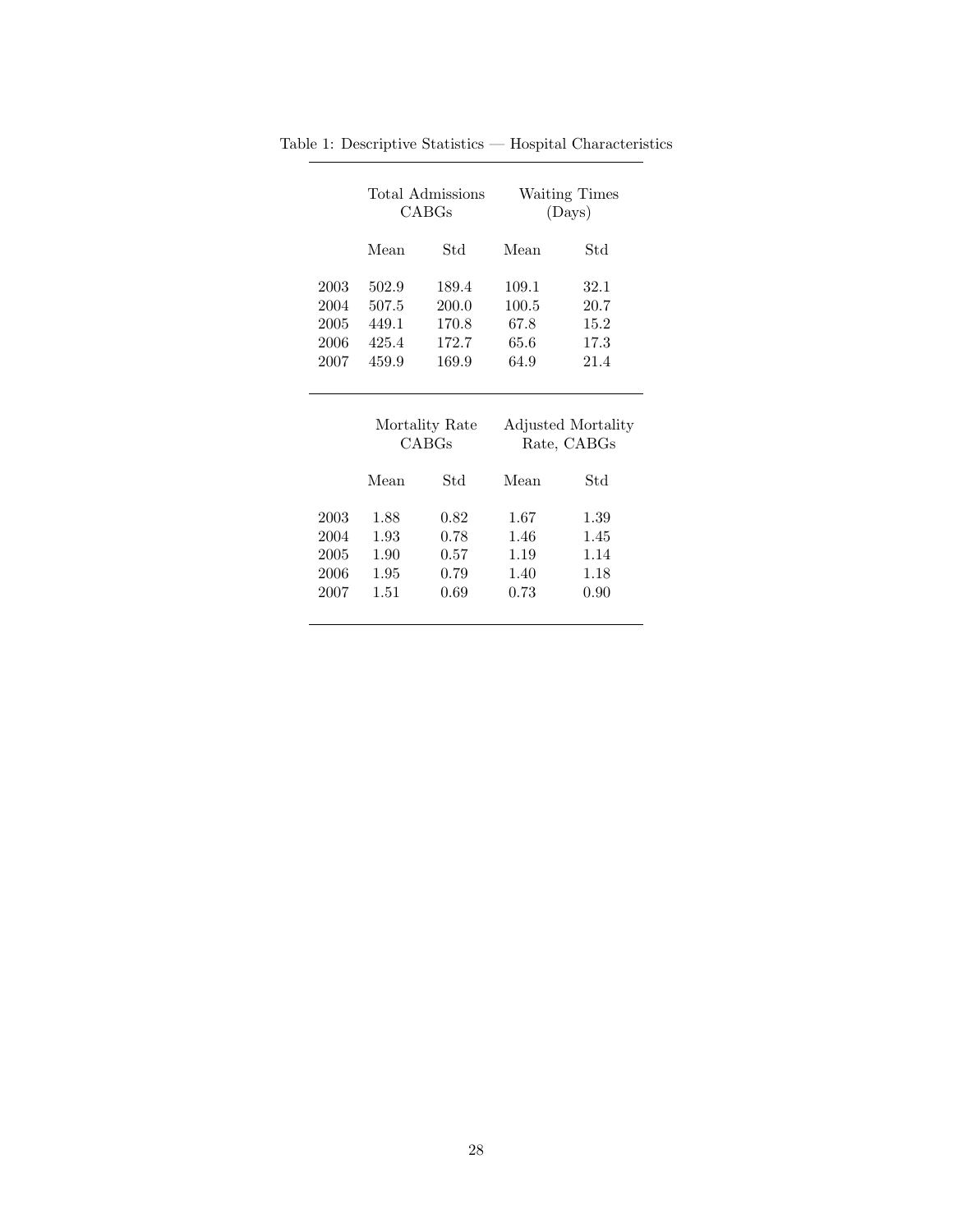|        | Waiting Times<br>(Days) |      | Adjusted Mortality<br>Rate, CABGs |      |  |
|--------|-------------------------|------|-----------------------------------|------|--|
|        | Mean                    | S.D. | Mean                              | S.D. |  |
| 2004q1 | 113.7                   | 36.3 | 1.46                              | 1.71 |  |
| 2004q2 | 106.1                   | 26.8 | 1.76                              | 3.12 |  |
| 2004q3 | 102.5                   | 26.6 | 1.20                              | 1.96 |  |
| 2004q4 | 100.5<br>23.6           |      | 1.74                              | 2.04 |  |
| 2005q1 | 93.4                    | 21.6 | 1.14                              | 1.66 |  |
|        |                         |      |                                   |      |  |
|        |                         |      |                                   |      |  |
| 2007q1 | 66.7                    | 19.0 | 1.50                              | 2.29 |  |
| 2007q2 | 66.2                    | 18.5 | 0.55                              | 1.25 |  |
| 2007q3 | 65.3                    | 22.7 | 0.74                              | 1.35 |  |
| 2007q4 | 63.9                    | 23.9 | 0.66                              | 0.99 |  |
| 2008q1 | 66.1                    | 23.3 | 0.94                              | 2.18 |  |
|        |                         |      |                                   |      |  |

<span id="page-32-0"></span>Table 2: Descriptive Statistics — Mortality Rate and Waiting Times at the Quarter Level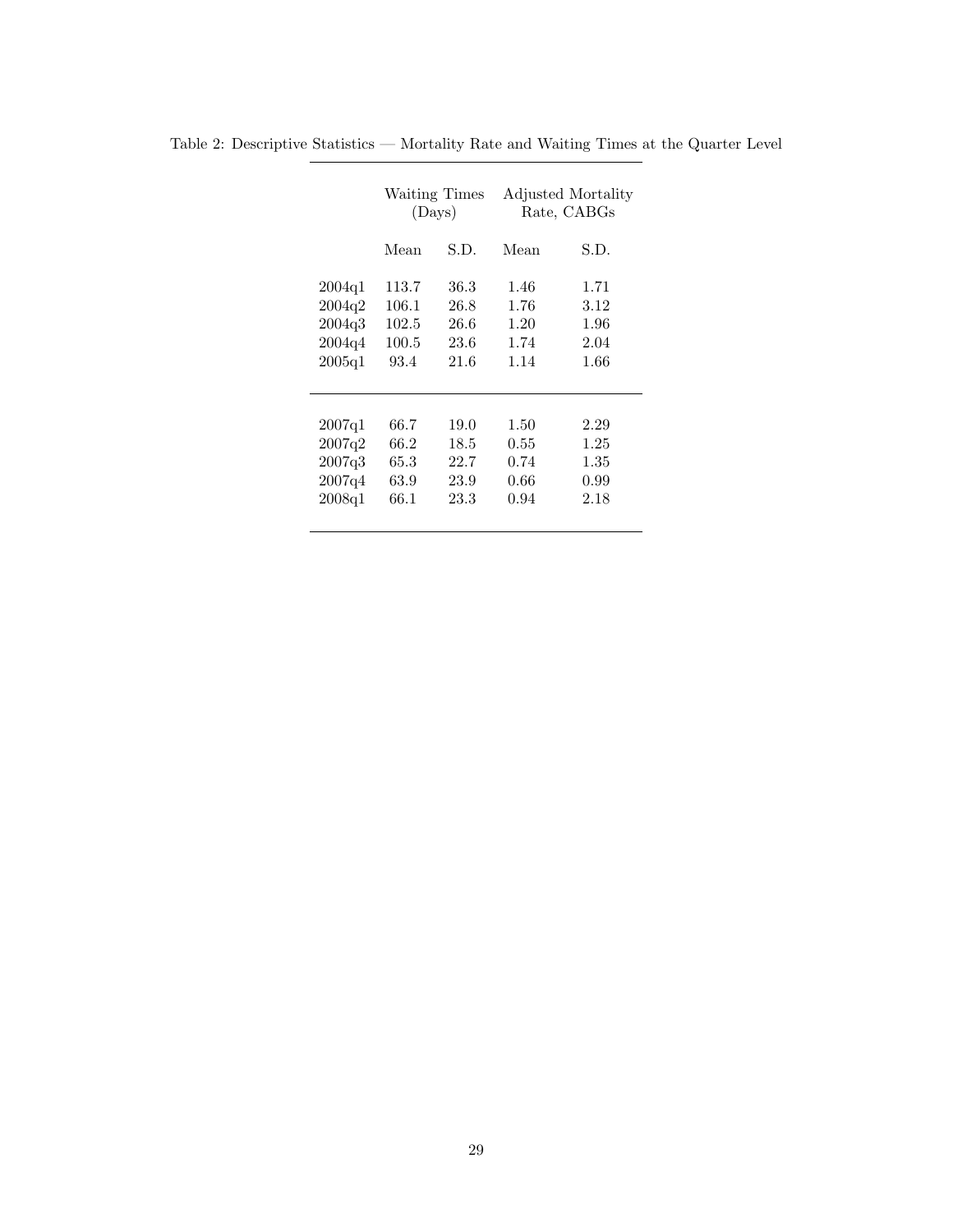|                                                      | Mean    | Median | Standard<br>Deviation | 10th<br>Percentile | 90 <sub>th</sub><br>Percentile |
|------------------------------------------------------|---------|--------|-----------------------|--------------------|--------------------------------|
| Age                                                  | 65.76   | 66     | 55.04                 | 53                 | 76                             |
| Index of Multiple Deprivation                        | 0.14    | 0.1    | 0.11                  | 0.04               | 0.31                           |
| Comorbidity Count                                    | 5.42    | 5      | 2.81                  | $\overline{2}$     | 9                              |
| Capped Comorbidity Count<br>(Cap at 6 Comorbidities) | 4.57    | 5      | 1.61                  | $\overline{2}$     | 6                              |
| Probability of Informedness<br>About Choice          | 0.53    | 0.53   | 0.07                  | 0.45               | 0.63                           |
| Fraction Male                                        | 81.18\% |        |                       |                    |                                |

## <span id="page-33-0"></span>Table 3: Descriptive Statistics — Patient Characteristics

<span id="page-33-1"></span>

|  | Table 4: Descriptive Statistics: Distance |  |  |
|--|-------------------------------------------|--|--|
|--|-------------------------------------------|--|--|

|                                                            |             | Mean                | Median         | Standard<br>Deviation | $10\%$       | $90\%$         | $95\%$         |
|------------------------------------------------------------|-------------|---------------------|----------------|-----------------------|--------------|----------------|----------------|
| Distance                                                   | Pre<br>Post | 34.93<br>32.24      | 22.34<br>22.91 | 44.97<br>32.94        | 4.77<br>4.93 | 71.40<br>70.58 | 98.15<br>92.36 |
| Fraction of Patients<br>Visiting the Closest Hospital Post | Pre         | 68.14 $%$<br>68.67% |                |                       |              |                |                |

<sup>1</sup>\*\*\* denotes statistical significance at the 1 percent level, \*\* denotes statistical significance at the 5 percent level.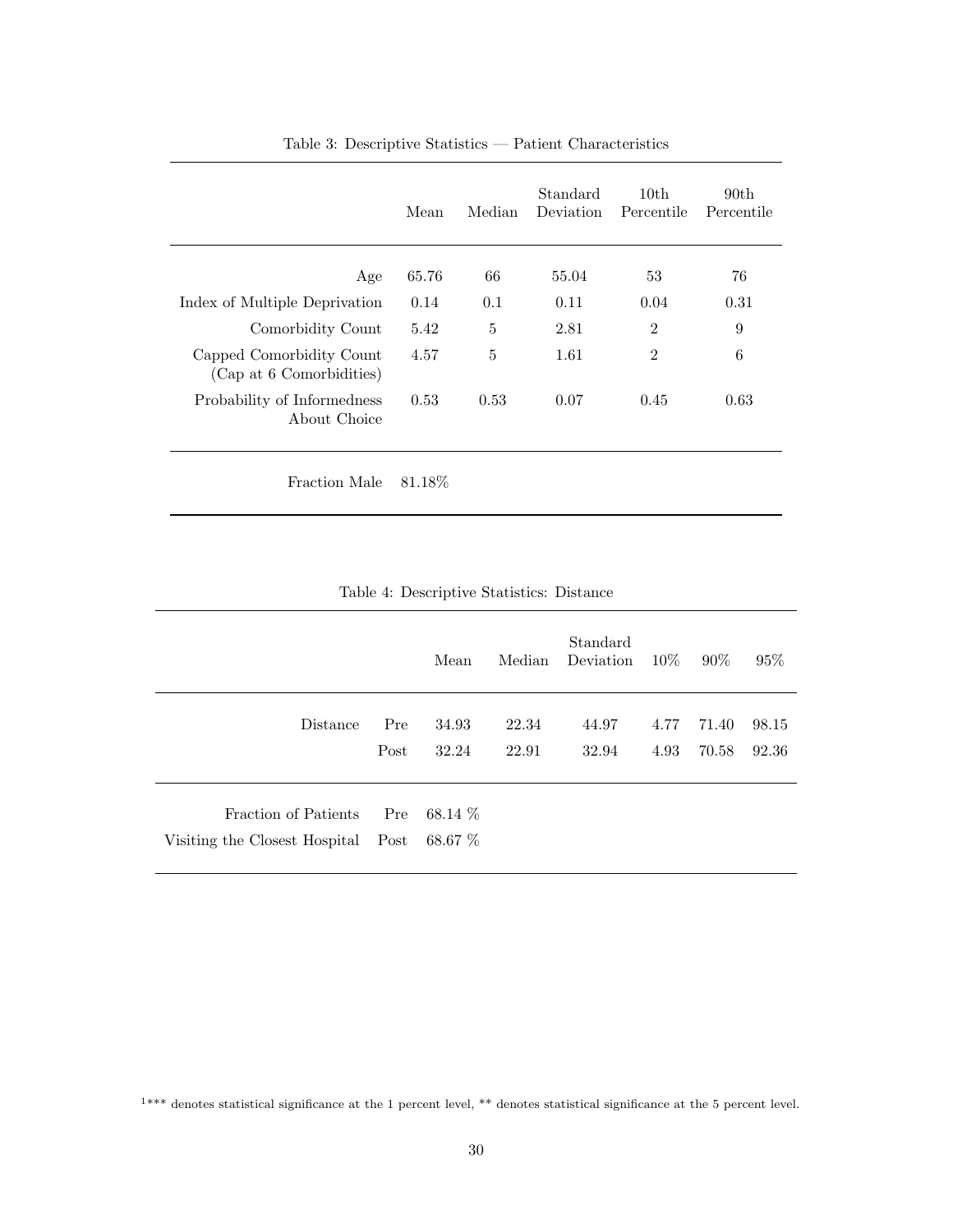<span id="page-34-0"></span>

| Dependent Variable                             | Adjusted<br>Mortality Rate | Adjusted<br>Mortality Rate |
|------------------------------------------------|----------------------------|----------------------------|
| Co-morbidity Count                             | $-0.220***$<br>(0.006)     | $-0.180***$<br>(0.006)     |
| Quarter Fixed Effects<br>(Flexible Time Trend) | Nο                         | Yes                        |
| Number of Observations                         | 32,715                     | 32,715                     |

Table 5: Descriptive Statistics: Hospital Selection Based on Observed Severity  $\real^1$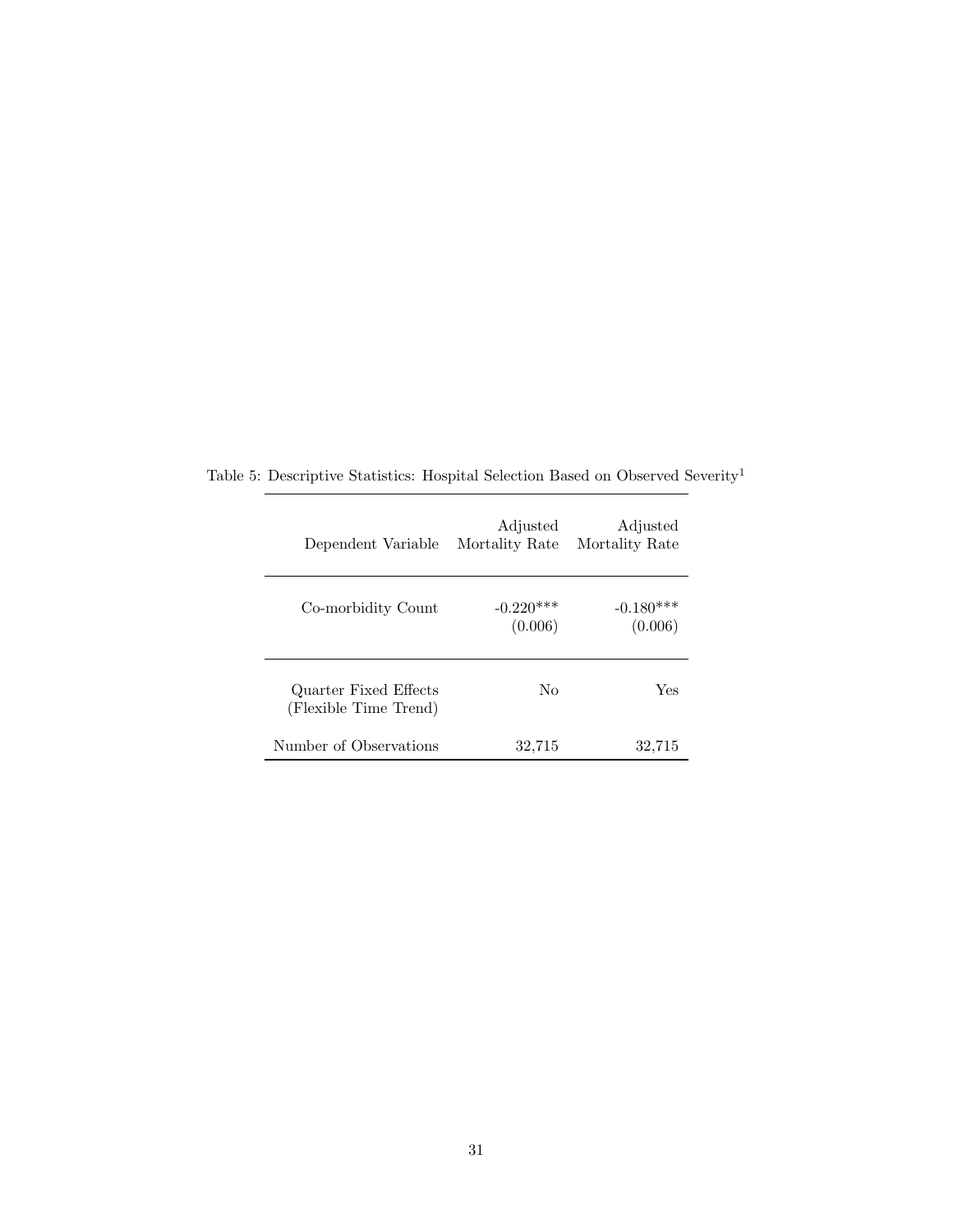<span id="page-35-0"></span>

| $\ddot{ }$                                                                           |                                                                     |  |
|--------------------------------------------------------------------------------------|---------------------------------------------------------------------|--|
|                                                                                      |                                                                     |  |
|                                                                                      |                                                                     |  |
| $\overline{\phantom{a}}$                                                             |                                                                     |  |
|                                                                                      |                                                                     |  |
|                                                                                      |                                                                     |  |
|                                                                                      |                                                                     |  |
|                                                                                      |                                                                     |  |
|                                                                                      |                                                                     |  |
|                                                                                      |                                                                     |  |
|                                                                                      |                                                                     |  |
|                                                                                      |                                                                     |  |
|                                                                                      |                                                                     |  |
|                                                                                      |                                                                     |  |
|                                                                                      |                                                                     |  |
| l                                                                                    |                                                                     |  |
| I                                                                                    |                                                                     |  |
|                                                                                      |                                                                     |  |
|                                                                                      |                                                                     |  |
| ֧֧֧֧֧֧֚֚֚֚֚֚֚֚֚֚֚֚֚֚֚֚֚֚֚֚֚֚֚֚֚֚֬֡֡֡֝֬֝֟֓֝֬֝֬                                        |                                                                     |  |
|                                                                                      |                                                                     |  |
| ֧֧ׅ֧ׅ֧֧֧֧ׅ֧֧ׅ֧֧ׅ֧ׅ֧֧ׅ֧֧֧֧֚֚֚֚֚֚֚֚֚֚֚֚֚֚֚֚֚֚֚֚֚֚֚֚֚֚֚֚֚֚֚֚֚֝֜֓֝֓֝֓֜֓֝֬֜֜֜֝֬֜֝֬֝֬<br>i | i                                                                   |  |
| Į                                                                                    |                                                                     |  |
| .<br>.                                                                               |                                                                     |  |
| $\Gamma$ vidence: $\Gamma$                                                           | miticance at the 5 nercon<br>١                                      |  |
|                                                                                      | A ATTA nn                                                           |  |
|                                                                                      |                                                                     |  |
| meen-Hom<br>r<br>.                                                                   |                                                                     |  |
|                                                                                      | ֧֦֦֦֧֦֧֧֧֧֚֚֚֚֚֚֚֚֚֚֚֚֚֚֚֚֚֚֚֚֚֚֚֚֚֝֝֝֝֝֝֝֝֝֝֝֝֝֝֝֝֝֝֬֝֬֝֝֬֝֬֝֬֝֬֝֬ |  |
|                                                                                      |                                                                     |  |
| Table 6: Redi<br>$\frac{1}{2}$                                                       | İ                                                                   |  |

|                                                       | $\left(\frac{1}{2}\right)$ | $\widehat{\Omega}$             | $\odot$                    | $\left( 4\right)$              | $\overline{5}$     | $\widehat{\odot}$              | $(\tau)$                       | $\circledast$         |
|-------------------------------------------------------|----------------------------|--------------------------------|----------------------------|--------------------------------|--------------------|--------------------------------|--------------------------------|-----------------------|
| Dependent Variable                                    |                            | Elective CABGs<br>Market-share |                            | Emergency CABG<br>Market-share |                    | Elective CABGs<br>Market-share | Emergency CABG<br>Market-share |                       |
| Time Period                                           | Pre                        | Post                           | Pre                        | Post                           | $Pr$ e             | Post                           | $Pr$ e                         | Post                  |
| on Case-Mix Adjusted<br>Mortality Rate<br>Coefficient | (0.0552)<br>0.0042         | $-0.1652***$<br>(0.0622)       | (0.0531)<br>0.0488         | (0.0744)<br>$-0.0667$          | (0.0267)<br>0.0416 | $-0.0692**$<br>(0.0321)        | (0.0379)<br>$-0.0373$          | (0.0466)<br>$-0.0127$ |
| Hospital Fixed Effects                                | $\mathsf{S}^{\mathsf{O}}$  | $\mathcal{S}^{\circ}$          | $\mathcal{S}^{\mathsf{O}}$ | $\mathsf{S}^{\mathsf{O}}$      | $Y$ es             | Yes                            | $Y$ es                         | Yes                   |
| servations<br>Hospitals<br>Quarters<br>Number of Ot   | 142<br>29<br>ഥ             | $\frac{3}{4}$<br>29            | 142<br>29<br>IJ            | 143<br>29<br>١Q                | 142<br>29<br>ഥ     | 143<br>29<br>⊥ລ                | 142<br>29<br>ഥ                 | 143<br>29<br>r.       |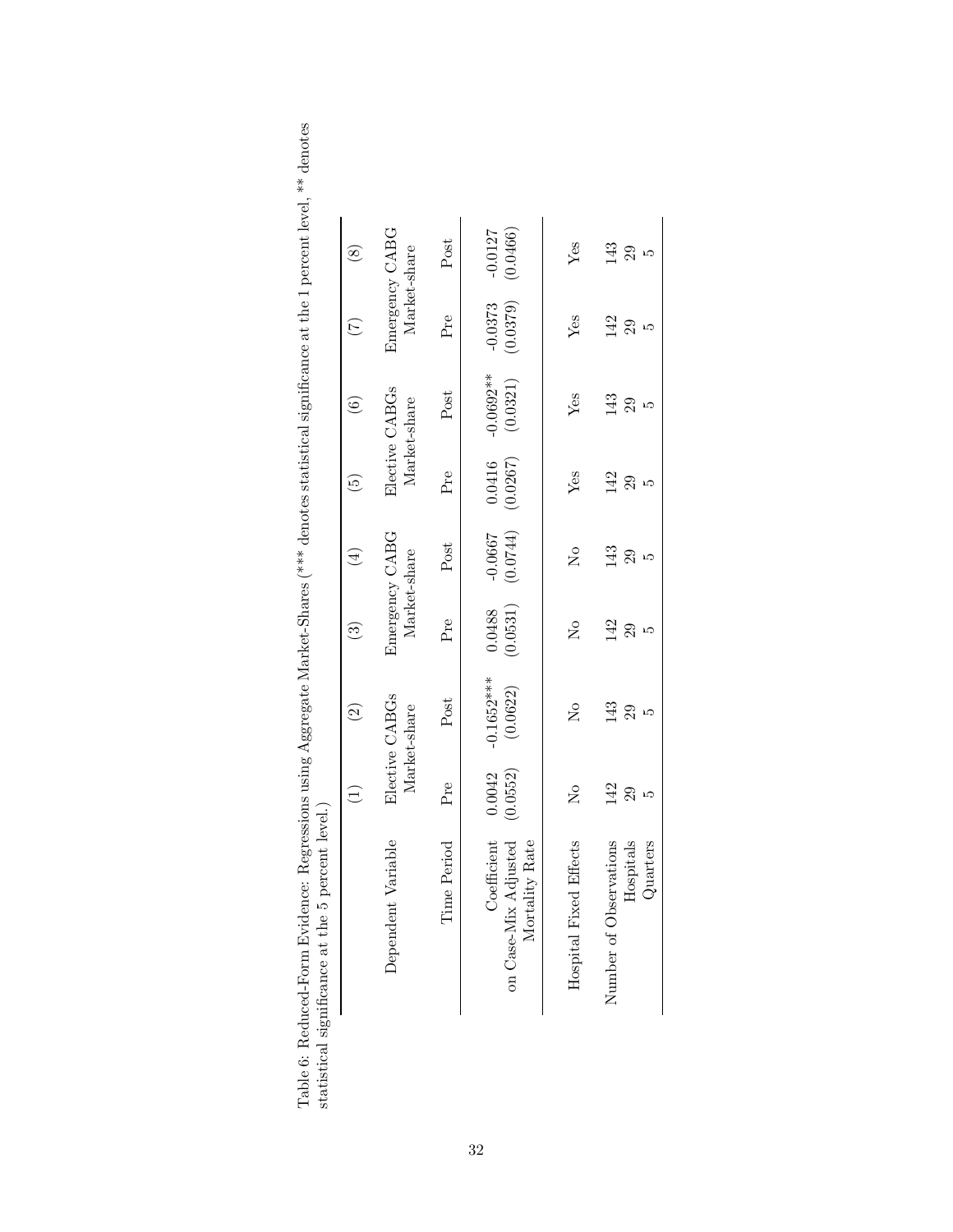|                                       | Sample                                        | Mean<br>Pre | Mean<br>Post | Difference<br>in Means |
|---------------------------------------|-----------------------------------------------|-------------|--------------|------------------------|
| Mortality Rate<br>(Raw Rate)          | All Patients                                  | 1.344       | 0.948        | $-0.396$               |
|                                       | Patients Visiting<br>the Nearest Hospital     | 1.287       | 1.022        | $-0.265$               |
|                                       | Patients Not Visiting<br>the Nearest Hospital | 1.462       | 0.779        | -0.683                 |
| Mortality Rate<br>(Case-Mix Adjusted) | All Patients                                  | 1.471       | 0.748        | $-0.723$               |
|                                       | Patients Visiting<br>the Nearest Hospital     | 1.352       | 0.809        | $-0.543$               |
|                                       | Patients Not Visiting<br>the Nearest Hospital | 1.716       | 0.606        | $-1.110$               |

<span id="page-36-0"></span>Table 7: Reduced-Form Evidence: Changes in the Expected Mortality Rate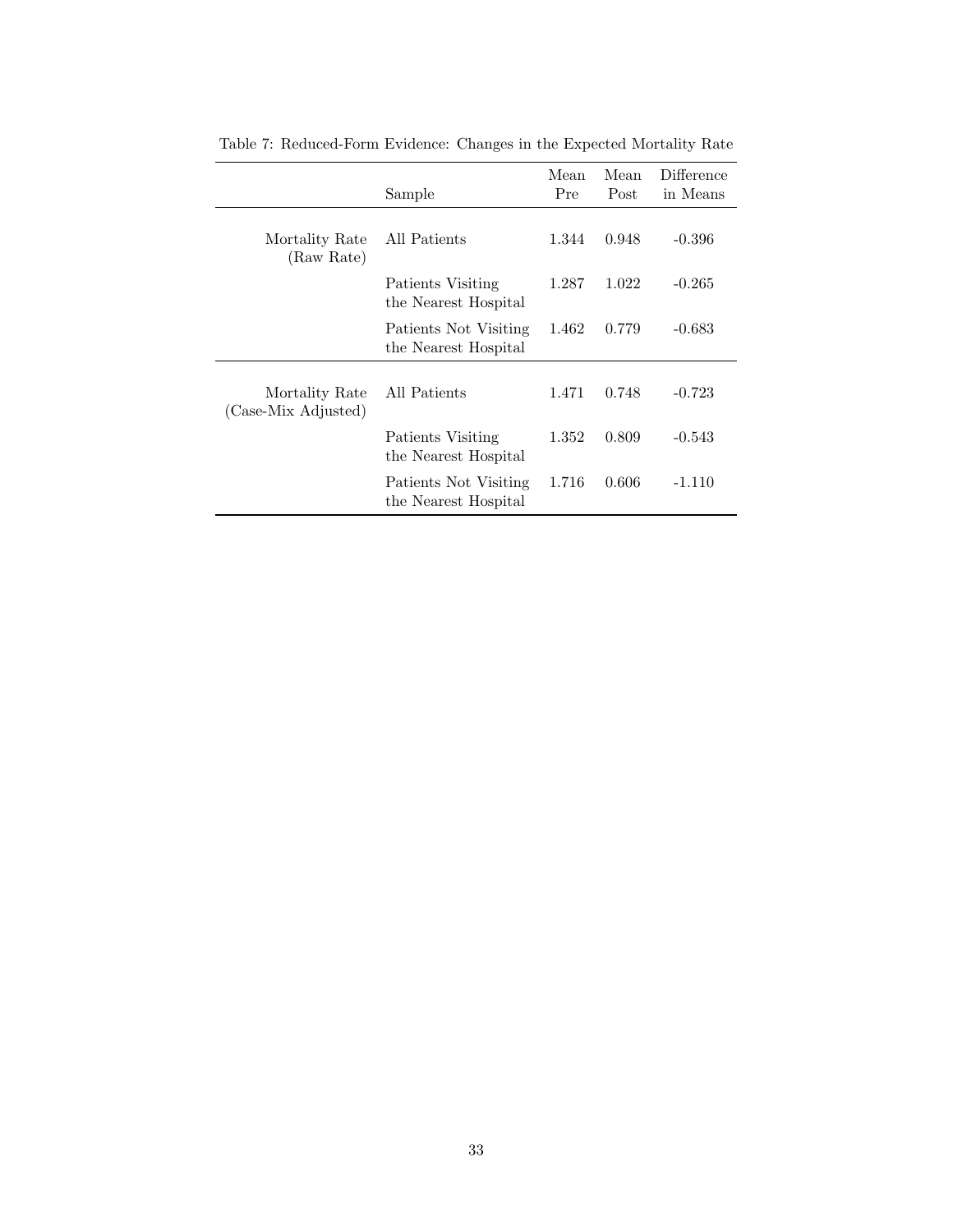|                     |                         |      | Coeff.   | S.E.  |       |
|---------------------|-------------------------|------|----------|-------|-------|
| Income              | Waiting                 | Pre  | 0.01     | 0.68  |       |
| Deprivation         | Times                   | Post | $-3.85$  | 0.65  | ***   |
| Index               | Mortality               | Pre  | 0.12     | 0.86  |       |
|                     | Rate                    | Post | $-0.02$  | 1.13  |       |
| $Co-$               | Waiting                 | Pre  | 5.67     | 0.43  | ***   |
| Morbidity           | Times                   | Post | 4.10     | 0.58  | ***   |
| Count               | Mortality               | Pre  | $-10.11$ | 0.56  | ***   |
|                     | Rate                    | Post | $-13.18$ | 0.94  | ***   |
| Patient             | Waiting                 | Pre  | 1.25     | 0.66  | $**$  |
| <b>Informedness</b> | Times                   | Post | $-4.41$  | 0.65  | ***   |
|                     | Mortality               | Pre  | 5.17     | 0.83  | ***   |
|                     | Rate                    | Post | 0.01     | 1.06  |       |
| Unobserved          | Waiting                 | Pre  | $-0.22$  | 75.36 |       |
| Preference          | Times                   | Post | $-0.26$  | 76.70 |       |
| Heterogeneity       | Mortality               | Pre  | 35.02    | 0.87  | ***   |
|                     | Rate                    | Post | 39.04    | 1.81  | $***$ |
|                     |                         |      |          |       |       |
| Distance            | Linear                  |      | $-14.86$ | 0.21  | ***   |
|                     | Square                  |      | 4.91     | 0.11  | ***   |
|                     | Cube                    |      | $-0.57$  | 0.02  | $***$ |
|                     | Closest Dummy           |      | 1.07     | 0.02  | ***   |
|                     | Closest "Plus 10" Dummy |      | $-0.01$  | 0.00  | $**$  |
|                     | Closest "Plus 20" Dummy |      | 0.01     | 0.05  |       |
|                     |                         |      |          |       |       |

<span id="page-37-0"></span>Table 8: Regression Results from the First Step of the  $\rm Estimation^1$ 

<sup>&</sup>lt;sup>1</sup>All the patient characteristics used in the regression are standardized in order to make the magnitudes of the coefficients comparable. \*\*\* denotes statistical significance at the 1 percent level, \*\* denotes statistical significance at the 5 percent level.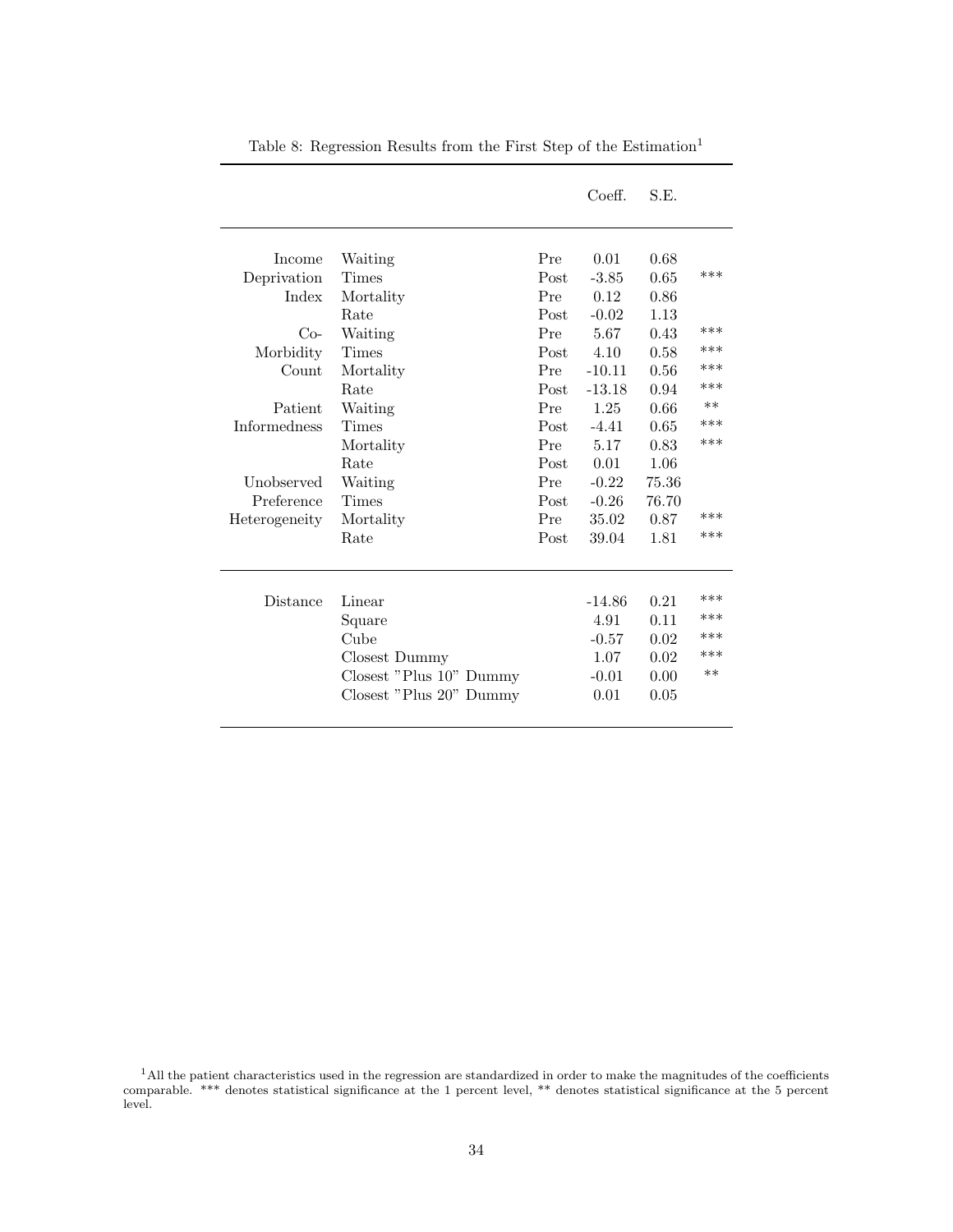|                        |                                    |                            | <b>Baseline</b><br>Specification       |                              | Sensitivity Check                              |                                      |                              |                                                |
|------------------------|------------------------------------|----------------------------|----------------------------------------|------------------------------|------------------------------------------------|--------------------------------------|------------------------------|------------------------------------------------|
|                        |                                    |                            | Coeff.                                 | S.E.                         |                                                | Coeff.                               | S.E.                         |                                                |
| Average<br>Effect      | Waiting<br><b>Times</b><br>Quality | Pre<br>Post<br>Pre<br>Post | $-4.24$<br>6.25<br>$-4.85$<br>$-12.40$ | 3.15<br>4.74<br>3.70<br>4.00 | ***                                            | 0.43<br>13.45<br>$-1.63$<br>$-11.39$ | 4.09<br>7.53<br>3.81<br>3.96 | ***                                            |
| Hospital Fixed Effects |                                    |                            |                                        |                              | Constant Fixed Effects<br>Pre- and Post-Reform |                                      |                              | Separate Fixed Effects<br>Pre- and Post-Reform |

<span id="page-38-0"></span>Table 9: Regression Results from the Second Step of the Estimation

<sup>1</sup>\*\*\* denotes statistical significance at the 1 percent level, \*\* denotes statistical significance at the 5 percent level.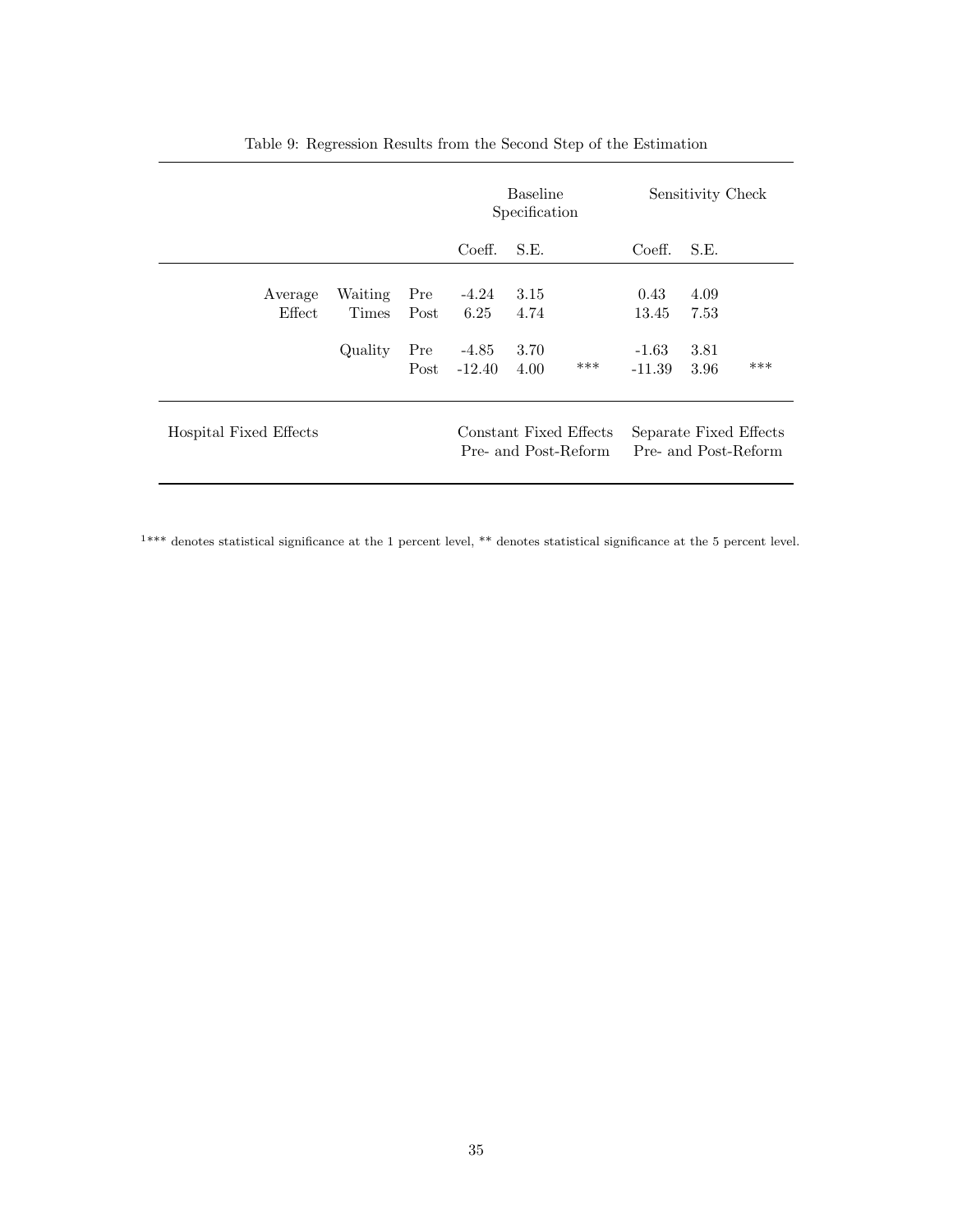<span id="page-39-0"></span>

| Impact on Patient's<br>Purchase Probability<br>From 1 S.D. Shift<br>in Adjusted Mortality | Elasticity |
|-------------------------------------------------------------------------------------------|------------|
|                                                                                           |            |
| $-2.69$                                                                                   | $-0.021$   |
| $-2.63$                                                                                   | $-0.021$   |
| $-8.30$                                                                                   | $-0.066$   |
| 0.18                                                                                      | 0.001      |
|                                                                                           |            |
| $-7.08$                                                                                   | $-0.056$   |
| $-7.09$                                                                                   | $-0.056$   |
| $-14.40$                                                                                  | $-0.114$   |
| $-7.08$                                                                                   | $-0.056$   |
|                                                                                           |            |

Table 10: Patient-Level Elasticities of Demand with Respect to  $\operatorname{Mortality}^1$ 

 $1$ The table reports the elasticity of demand at the patient-level with respect to the case-mix adjusted mortality rate. The values reported in the first column represent the percentage change in market-share when the hospital increases the mortality rate by one standard deviation. The second column reports the elasticity of demand. Specifically, we compute the first column as  $[100 \tcdot \beta_x \tcdot Std_x \tcdot (1 - Pr)].$  The elasticity is computed as  $[\beta_x \tcdot x \tcdot (1 - Pr)].$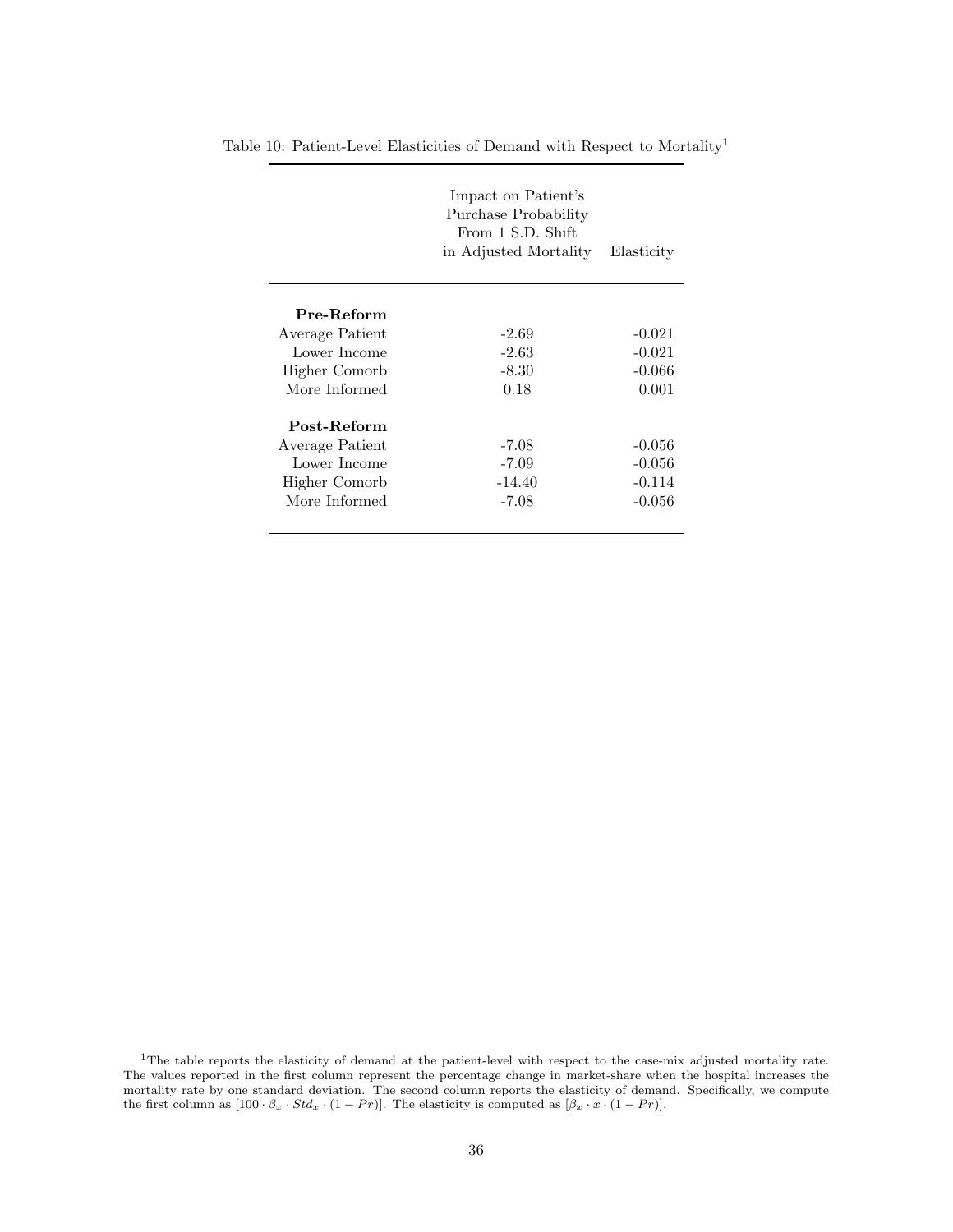<span id="page-40-0"></span>

| $1-S.D. Shift$ | Mean    | S.D. | 25th Perc. | Median  | 75th Perc. |
|----------------|---------|------|------------|---------|------------|
| Pre-Reform     | $-0.36$ | 5.11 | -1.73      | 0.11    | 0.56       |
| Post-Reform    | $-4.83$ | 4.73 | $-5.66$    | $-3.14$ | $-2.34$    |
| Change         | $-5.38$ | 5.81 | $-6.25$    | -2.88   | $-2.28$    |
| Elasticities   | Mean    | S.D. | 25th Perc. | Median  | 75th Perc. |
| Pre-Reform     | 0.02    | 0.16 | $-0.03$    | 0.00    | 0.01       |
| Post-Reform    | $-0.12$ | 0.07 | $-0.16$    | $-0.10$ | $-0.05$    |
| Change         | $-0.14$ | 0.19 | $-0.15$    | $-0.07$ | $-0.05$    |

Table 11: Hospital-Level Responsiveness of Demand with Respect to Mortality<sup>1</sup>

<span id="page-40-1"></span>Table 12: Changes in Survival Probability due to the Reform<sup>2</sup>

| Change in Survival when Choices Post-Reform<br>$-12.17$<br>are Made with Pre-Reform Parameters |                                                                     |                              |  |
|------------------------------------------------------------------------------------------------|---------------------------------------------------------------------|------------------------------|--|
| Post-Reform<br>$(5$ Quarters)                                                                  | Admissions<br>Deaths<br>Mortality Rate<br>Recomputed Mortality Rate | 20338<br>393<br>1.93<br>1.87 |  |

 $1$ The table reports the elasticity of aggregate demand at the hospital-level with respect to the case-mix adjusted mortality rate. The values reported represent the percentage change in market-share when the hospital increases the mortality rate by one standard deviation. The impact on market-shares is computed for each hospital individually. The table reports the distribution of changes within the choice-set of hospitals faced by patients. The lower panel reports elasticities across the hospitals in the choice-set. See text for more details on how the elasticities are computed.

 $2$ The table reports the change in the number of survivals for a counterfactual scenarios. The lower panel reports what change in the mortality rate is entailed by the changes in absolute numbers. For the post-reform period the number of admissions, deaths and the mortality rate are reported for the 5 month period used in the estimation (see text for details on the sample period used for estimation).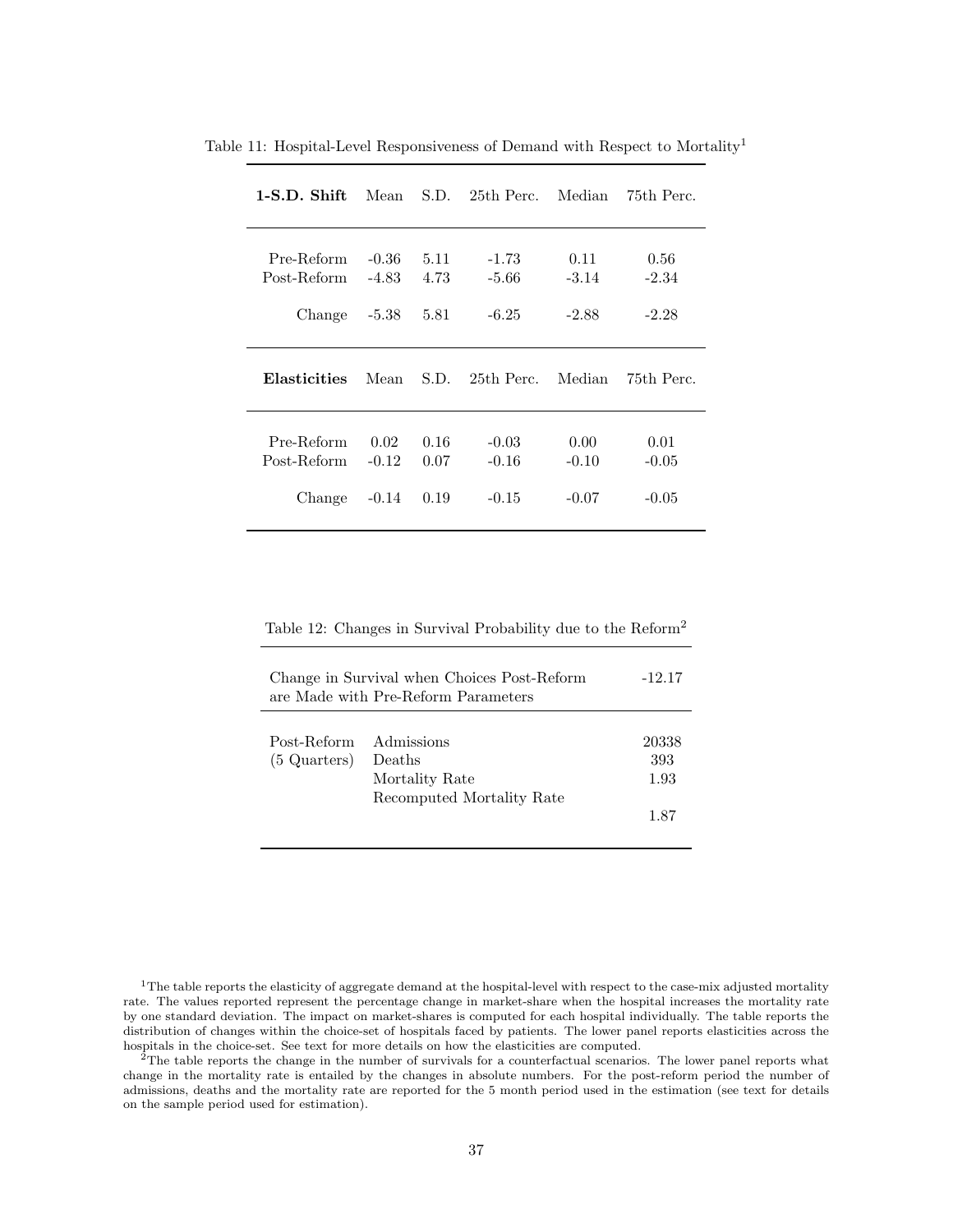<span id="page-41-0"></span>

|  |  |                                       | Mean S.D. Min 25th Perc. Median 75th Perc. Max |        |
|--|--|---------------------------------------|------------------------------------------------|--------|
|  |  | $0.25$ $4.56$ $-8.68$ $-1.25$ $-0.30$ | 0.44                                           | -14.66 |

Table 13: Impact on Market Shares from an Earlier Adoption of the Reform<sup>1</sup>

<span id="page-41-1"></span>Table 14: Supply-Side Response<sup>2</sup>

| Dependent Variable                                                          | Change in Case-Mix<br>Adjusted Mortality Rate |
|-----------------------------------------------------------------------------|-----------------------------------------------|
| Change in the Elasticity<br>of Demand with Respect<br>to the Mortality Rate | $-0.1296***$<br>(0.0209)                      |
| Observations                                                                |                                               |

<sup>1</sup>The table shows the changes in market-shares across hospitals for the counterfactual scenario of an earlier adoption of the reform. This counterfactual is conducted by simulating choice in the pre-reform environment using post-reform preferences. This entails a zero-sum game of market-share "reshuffling" between hospitals. The distribution of changes over all hospitals is reported.

<sup>2</sup>The table reports results from a difference-in-difference OLS regression. A unit of observation is a hospital that existed both pre- and post-reform. \*\*\* denotes statistical significance at the 1 percent level, \*\* denotes statistical significance at the 5 percent level.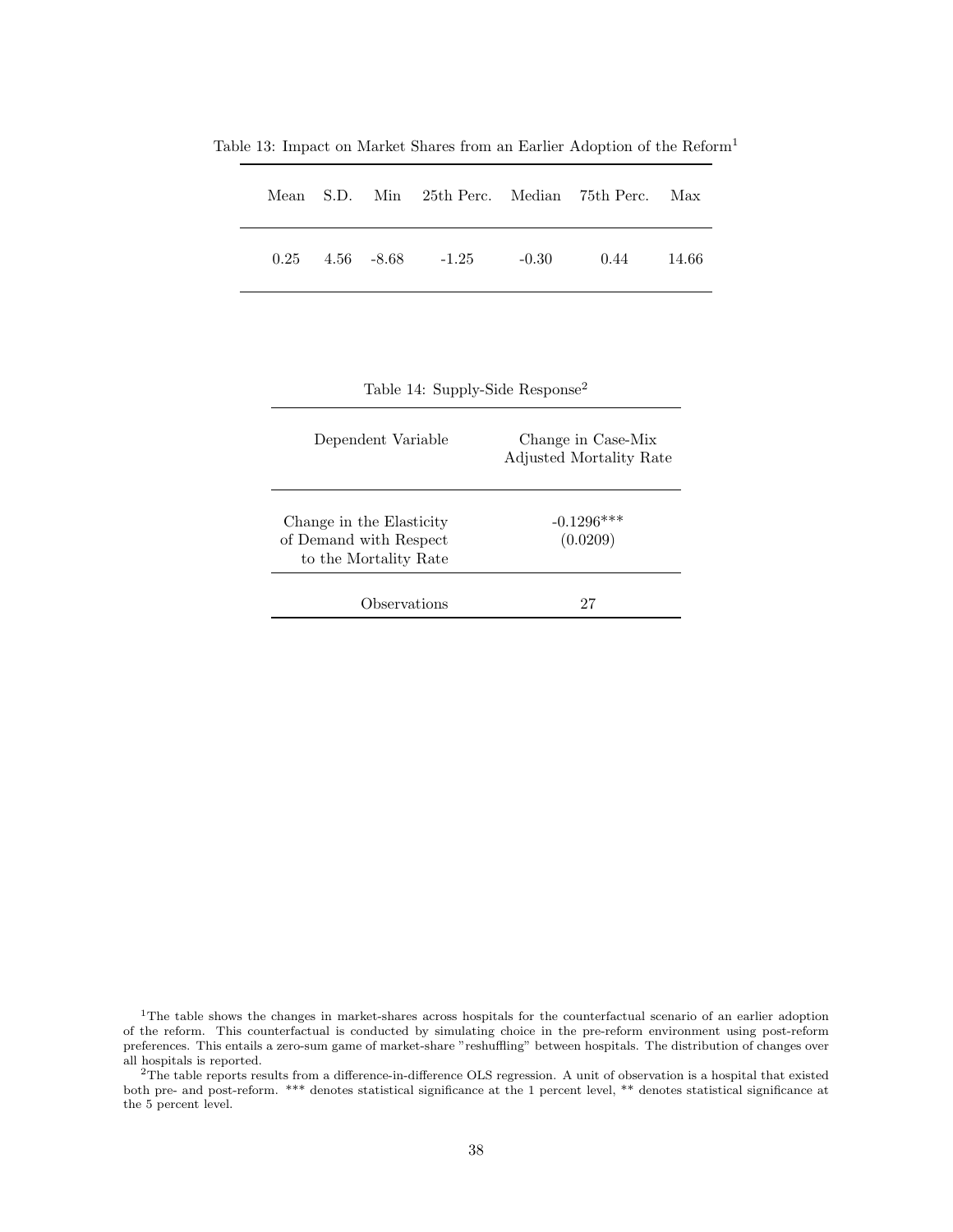<span id="page-42-0"></span>Figure 1: Map of Hospital Locations

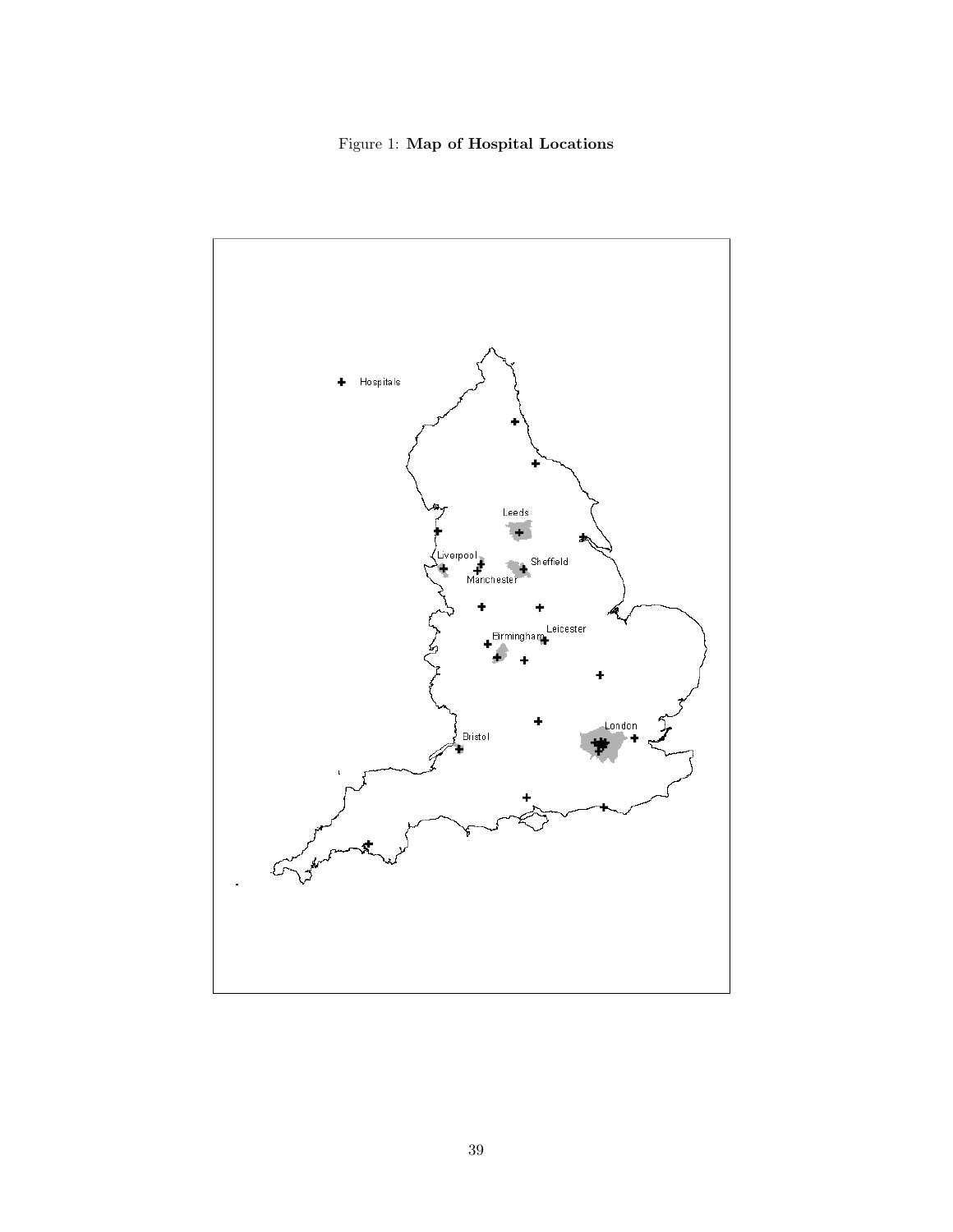## Appendix – For Online Publication

#### <span id="page-43-0"></span>A Implementation of the Mortality Rate Adjustment

#### A.1 Instrumenting Hospital Fixed Effects

We estimate

$$
M = JT\psi + H^{obs}\gamma_{obs} + H^{unobs}\gamma_{unobs} + \eta
$$

where  $M$  is a vector of dummies which are switched on if the patient died.  $JT$  is a matrix of hospitaltime period dummy variables and  $H^{obs}$  and  $H^{unobs}$  represents the patient's observed / unobserved health status. In order to estimate the mortality equation above we need to instrument the hospital dummies JT, which we do using distance to the hospital  $(D_{ij})$ . This regression provides us with fitted values of the hospital-quarter fixed effects,  $\hat{\psi}_{jt}$ , which are then used as the quality of care measure in the utility function, i.e. we set  $Z_{jt} = \widehat{\psi}_{jt}$  in equation [\(1\)](#page-6-1).

Since we allow the hospital fixed effects to vary over time, we need to instrument  $(J_t - 1)$  variables in each time period (a set of hospital dummies minus a constant). In order to do this we need at least as many instruments. We choose to use the distance to each hospital and a set of dummies equal to one for the closest hospital. This yields a total of  $(2 J_t)$  instruments for each time period (quarter). As indicated previously, the identifying assumption that allows us to obtain a causal effect on patient survival is the exogeneity of patients' locations with respect to their unobserved health status.

Note that our approach uses distances to *all* hospitals as instruments and is therefore more flexible than the differential-distance IV-approach used elsewhere (see for example Kessler and McClellan (2000)). If we were to use differential distances for any of the hospitals in our sample, this would simply amount to a specific linear combination of the various columns in our matrix of distance instruments. Instead, in our approach the impact of the distance to each hospital is allowed to be flexibly determined by the data. Also, the differential-distance approach is often employed using a different functional form. Specifically, differential-distance enters a choice model which predict hospital market-shares. These predicted shares can then be treated as exogenous (i.e. used as instruments) as they are only affected by distance. Here we instead use distance directly as an instrument.

In terms of observable health status  $(H^{obs})$  we include the patient's age, sex and co-morbidities, which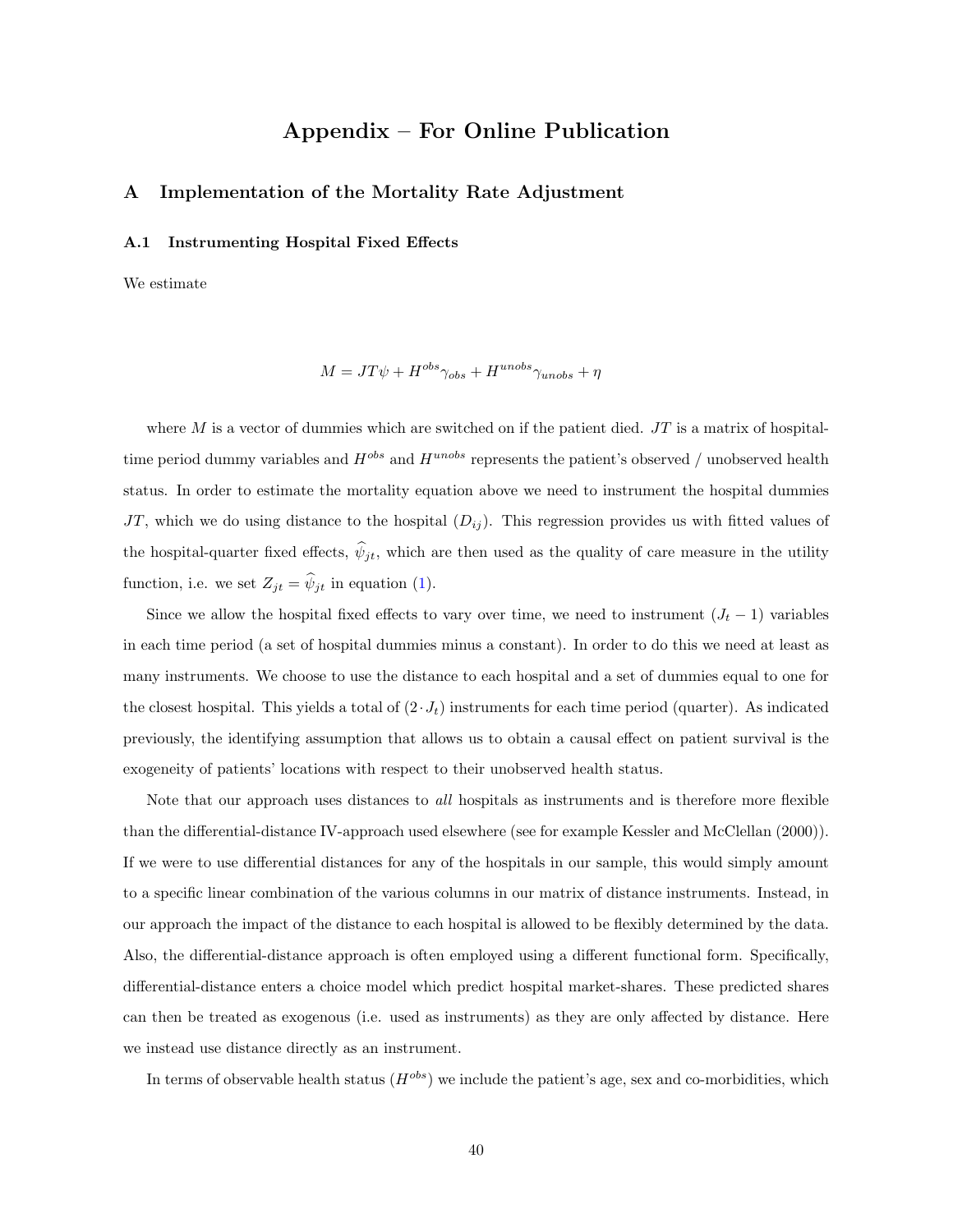are widely considered important determinants of patient severity of illness.<sup>[3](#page-2-0)</sup> Since there is no reason to constrain the time period over which we can estimate the impact of hospitals on health outcomes, we use 20 quarters of data from 2003 to  $2007<sup>4</sup>$  $2007<sup>4</sup>$  $2007<sup>4</sup>$ . We estimate the production function relationship jointly for all quarters. This is done by arranging the data in a block-diagonal fashion such that each quarter constitutes a block in the matrix. Both the hospital dummies and the instruments are arranged in this way. Therefore distance and the closest-hospital dummy are effectively operating as quarter-specific instruments for the hospital dummies of the particular quarter. This yields twice as many instruments  $(2 \times J_t)$  as the number of dummies in each quarter.  $\gamma_{obs}$  is restricted to be the same across all time periods, i.e. the effects of case-mix variables cannot change over time. This regression provides us with fitted values of the hospital-quarter dummies,  $\hat{\psi}_{it}$ , which are then used as the quality of care measure in the utility function, i.e. we set  $Z_{jt} = \hat{\psi}_{jt}$  in equation [\(1\)](#page-6-1).

#### A.2 Implementation

In order to obtain adjusted mortality rates we run a linear probability model, regressing a dummy for death on a set of quarter-specific hospital dummies. The hospital dummies are stacked in a blockdiagonal matrix, each block representing one quarter out of 20 quarter for the time period 2001 to 2005. The case-mix is restricted to enter in the same way in all quarters.

Specifically, the data are arranged as follows:

$$
X = \begin{bmatrix} X_1 & & & & C M_1 \\ & X_2 & & & C M_2 \\ & & \ddots & & \vdots \\ & & & X_{20} & C M_{20} \end{bmatrix}
$$

Where  $CM<sub>t</sub>$  denotes a matrix with various variables capturing the health status of patients within a particular quarter t. All elements in the matrix other then the matrices  $X_1$  to  $X_{20}$  and  $CM_1$  to  $CM_{20}$ are equal to zero. The block-diagonal elements are given by:

 $3$ Specifically, we use a female indicator, age of the patient, the count of co-morbidities (capped at  $6$ ), the female indicator interacted with age, and the interaction of the female indicator with the co-morbidities count.

<sup>4</sup>This is in contrast to the demand estimation for which the institutional setup constrains us to use data only from a selected period of time (see earlier discussion in Section [\(3.2\)](#page-11-0).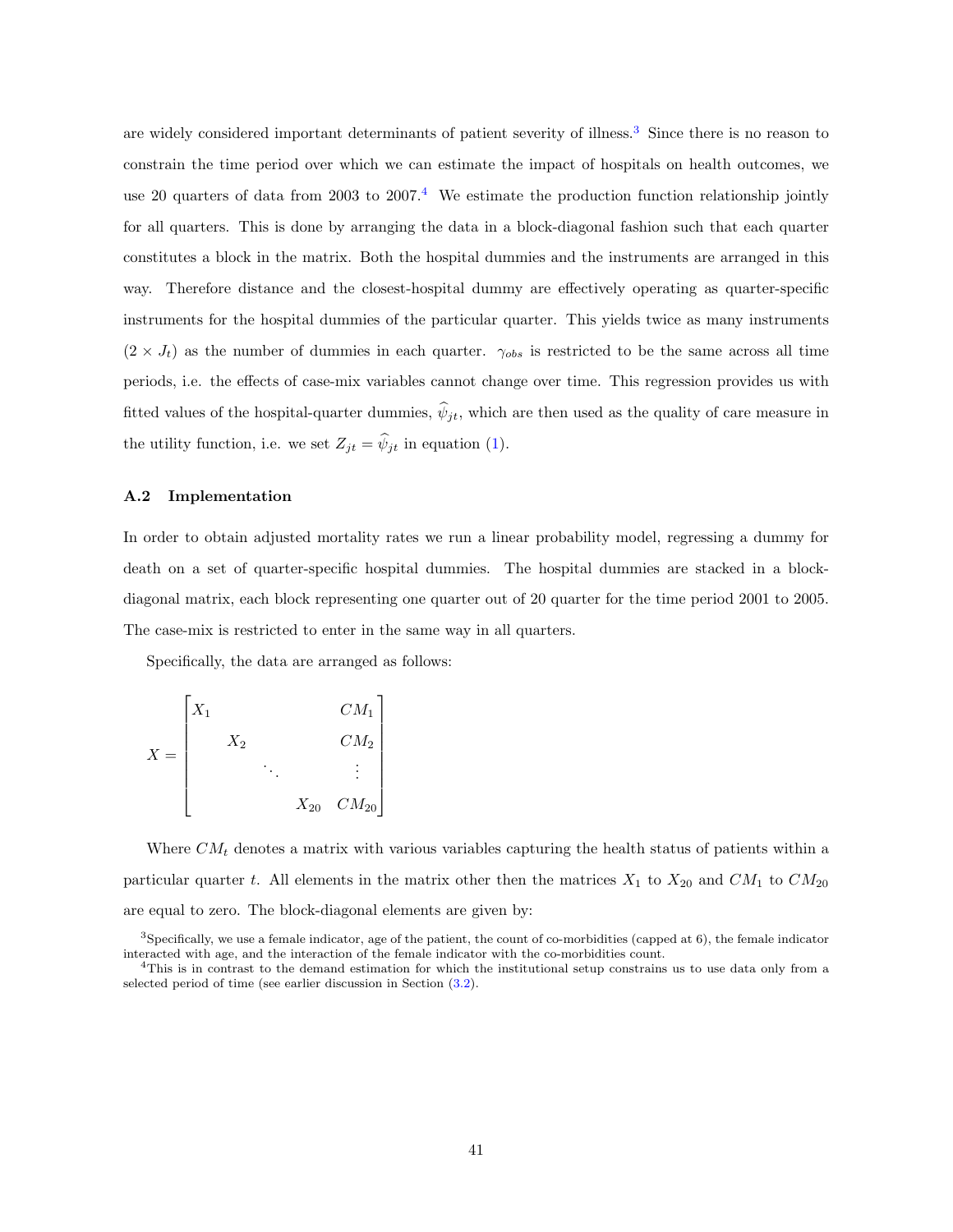$$
X_t = \begin{bmatrix} x_{11}^t & \cdots & x_{1k_t}^t \\ \vdots & \ddots & \vdots \\ x_{n_t1}^t & \cdots & x_{n_tk_t}^t \end{bmatrix}
$$

Where  $n_t$  denotes the number of patients in a particular quarter t, i.e. the number of observations in the data.  $k_t$  denotes the number of hospital dummies in each quarter. This number varies across quarters because of hospital entry, exit and mergers.

The matrix of instruments is arranged in a similar fashion:

$$
Z = \begin{bmatrix} Z_1 & & & & C M_1 \\ & Z_2 & & & & \\ & & \ddots & & \vdots \\ & & & Z_{20} & C M_{20} \end{bmatrix}
$$

with

$$
Z_t = \begin{bmatrix} z_{11}^t & \cdots & z_{1l_t}^t \\ \vdots & \ddots & \vdots \\ z_{n_t1}^t & \cdots & z_{n_tl_t}^t \end{bmatrix}
$$

Where  $n_t$  denotes the number of patients in a particular quarter t (as in the X-matrix above).  $l_t$ denotes the number of quarter-specific instruments. In general we need the condition  $l_t > k_t - 1$  to be fulfilled in all quarters (We do not need an instrument for the constant in each quarter, i.e. the average quarterly death rate over all hospitals). In practice we use the distance to each hospital available in the quarter and a dummy for whether this is the closest hospital for the individual patient as instruments. This yields  $l_t = 2 * k_t$  instruments for each quarter.

#### <span id="page-45-0"></span>A.3 Production Function Estimates

When estimating the production function we obtain a large set of 275 hospital-quarter fixed effects as an outcome of the regression. It is therefore not convenient to present the parameter estimates here. Instead we give some simple intuition for how the selection mechanism affects our results and provide several formal specification checks.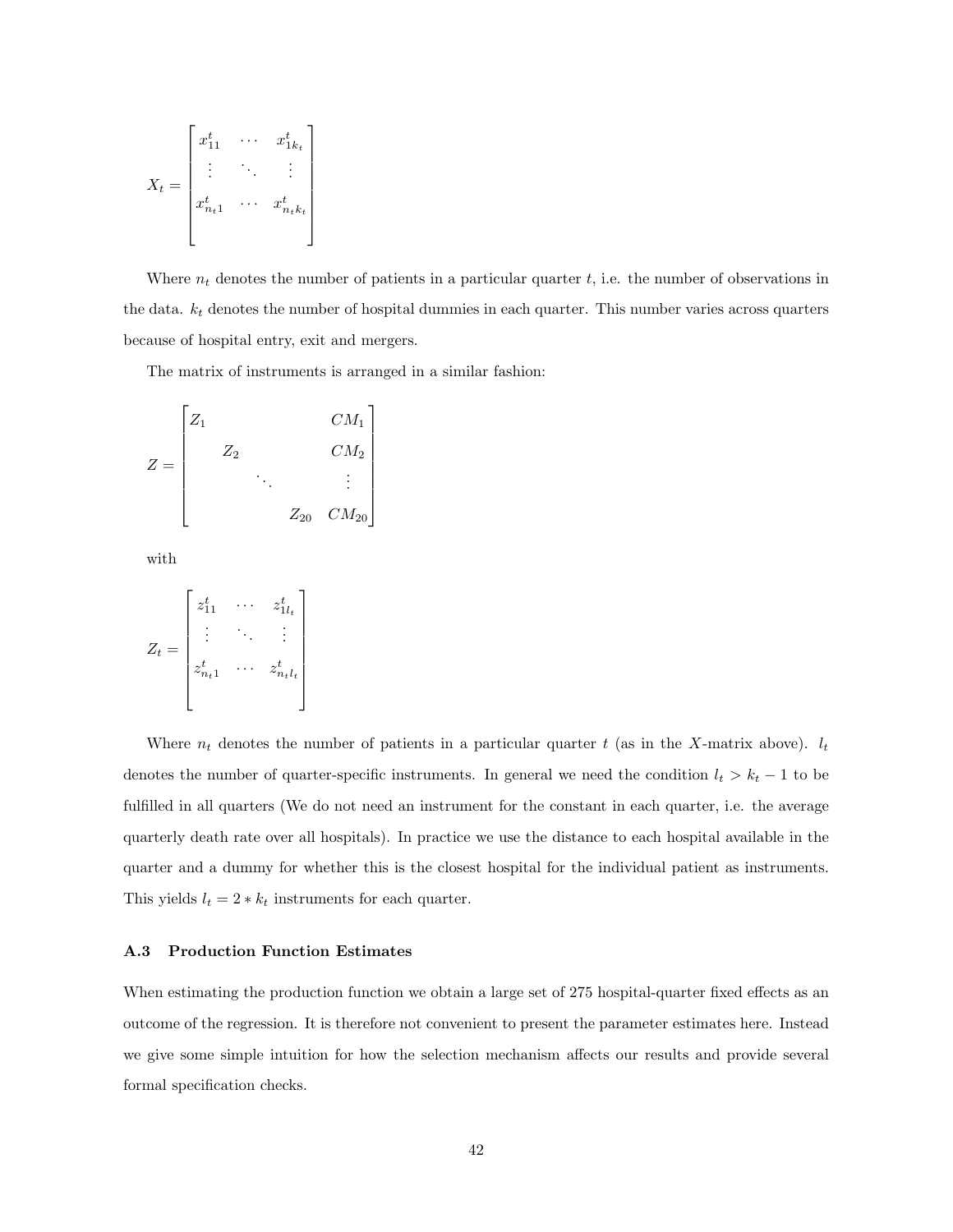We find that our estimated quality measure has a correlation of 0.584 with the raw mortality rate in the data. Figure [A1](#page-42-0) displays a plot of the two measures of quality against each other. One can see that our preferred quality measure, the case-mix adjusted mortality rate, has a larger variance than the unadjusted mortality rate. Specifically, when comparing the scatterplot to the 45-degree line, one can see that the adjusted mortality rate makes good hospitals look even better, and bad hospitals worse. This is precisely what one would expect from a procedure that adjusts for case-mix selection. In the raw data better hospitals look worse than they actually are because they attract relatively sicker patients, while the opposite is true for bad hospitals. Our adjustment leads to a larger spread in the quality distribution by removing the selection effect.

We also provide a set of formal specification tests in Table [\(A1\)](#page-31-0). We first test for the validity of our overidentifying restrictions using the Sargan-Hansen overidentification test (Hansen 1982). We fail to reject the null – that the overidentifying restrictions are valid. We then test for weak instruments using Anderson's canonical correlation likelihood-ratio test (Anderson 1984) and find that we can strongly reject the null of weak instruments. Both tests provide statistical evidence in favor of our IV specification. However, we fail to reject the null hypothesis of the Durbin-Wu-Hausman test, that the hospital dummies are exogenous (more precisely that the OLS and IV estimates are not statistically different). Despite this we still favor using the case-mix adjusted hospital mortality rates in order to obtain an appropriate measure of the quality of care.

Finally, we examine our identifying assumption that patient location is uncorrelated with health status by analyzing whether there is any geographic variation left in unobserved health status after controlling for observable patient characteristics. To this end we run our mortality regression without instruments and include (in addition to the hospital dummies and patient characteristics) a set of 6-digit postcode dummies.<sup>[5](#page-2-0)</sup> We find that the postcode dummies are not jointly significant (while the set of hospital dummies is jointly significant) suggesting that after controlling for observed patient characteristics there is no significant amount of geographic variation in health status left that might invalidate our IV approach.

<sup>5</sup>This is roughly equivalent to controlling for zipcode dummies in the case of the US. Geweke, Gowrisankaran, and Town (2003) use a similar test with zipcodes for US data. There are 7,727 6-digit postcode dummies in our sample of 64,082 patients.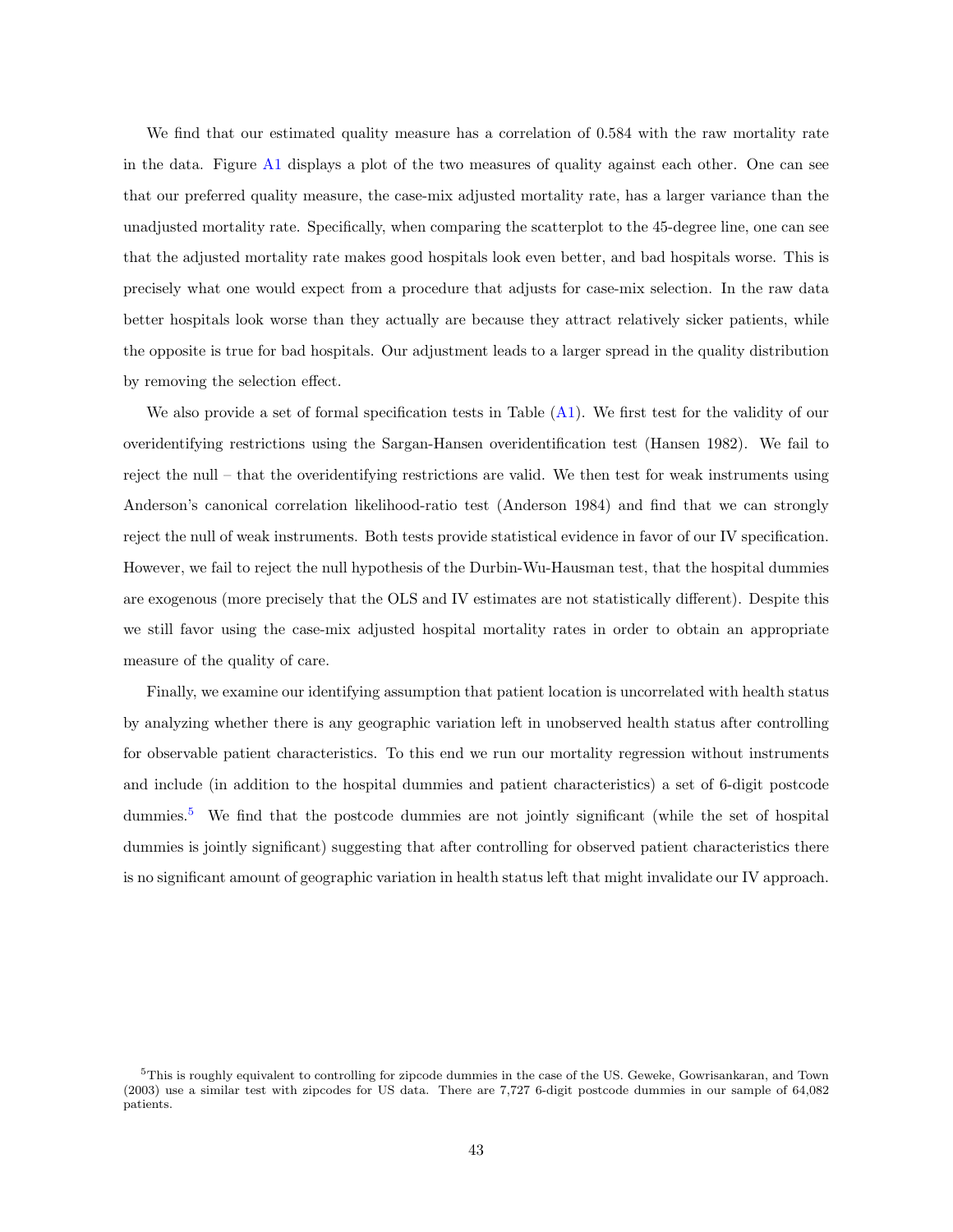| Sargan-Hansen                                                   | $\chi^2$                | 585.74                                      |
|-----------------------------------------------------------------|-------------------------|---------------------------------------------|
| Overidentification Test                                         | P-value                 | 0.20                                        |
| Anderson Canonical                                              | $\chi^2$                | 2,557.67                                    |
| Correlations Test                                               | P-value                 | 0.00                                        |
| Wu-Hausman Test                                                 | $\chi^2$<br>P-value     | 562.05<br>0.57                              |
| Number of Hospitals<br>Number of Quarters<br>Number of Patients | 28 / 29<br>20<br>64,082 | (Varies Across Quarters)<br>$(2003 - 2007)$ |

Table A1: Specification Test Statistics for the Mortality IV Regression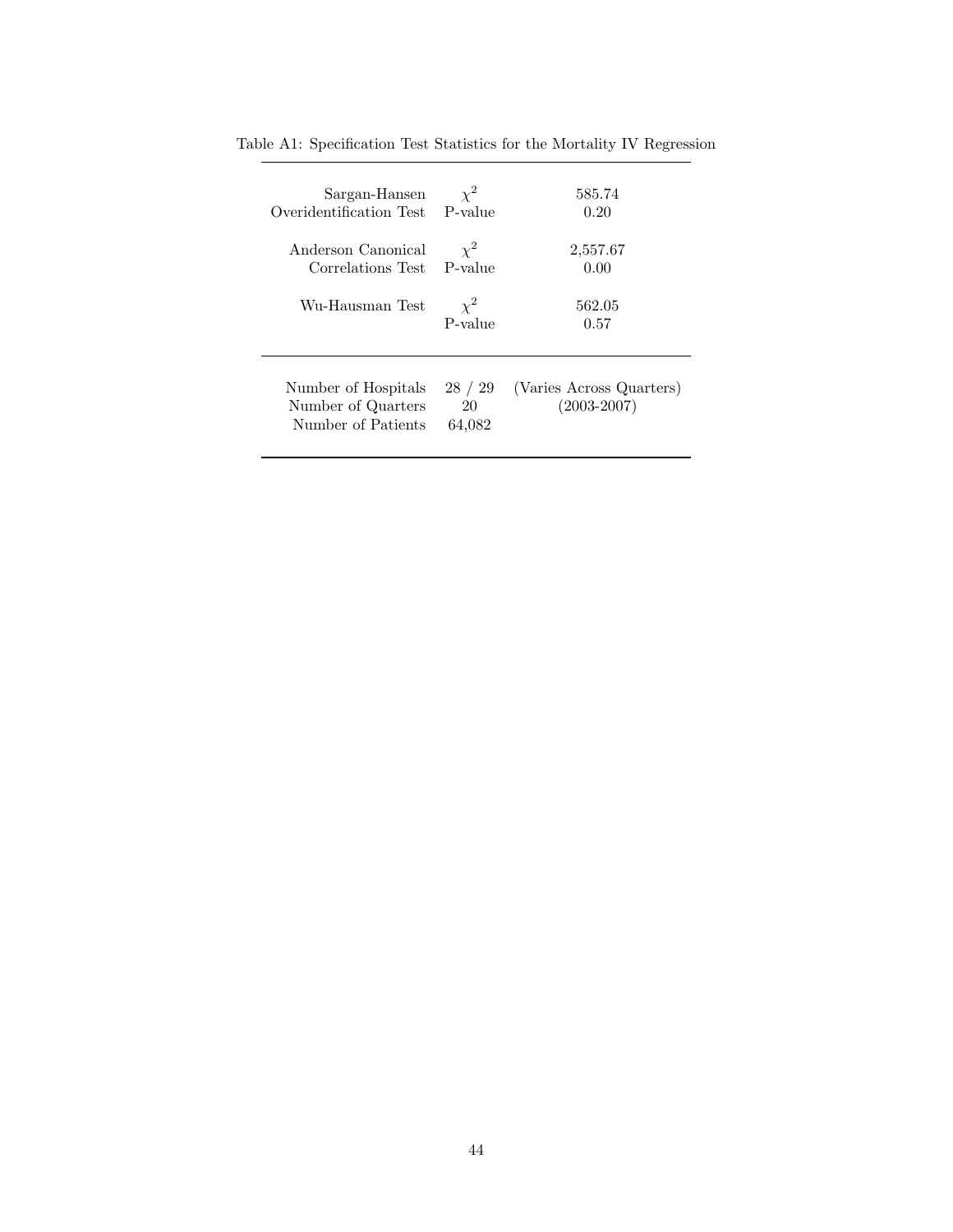Figure A1: Relationship Between Raw and Adjusted Mortality Rate